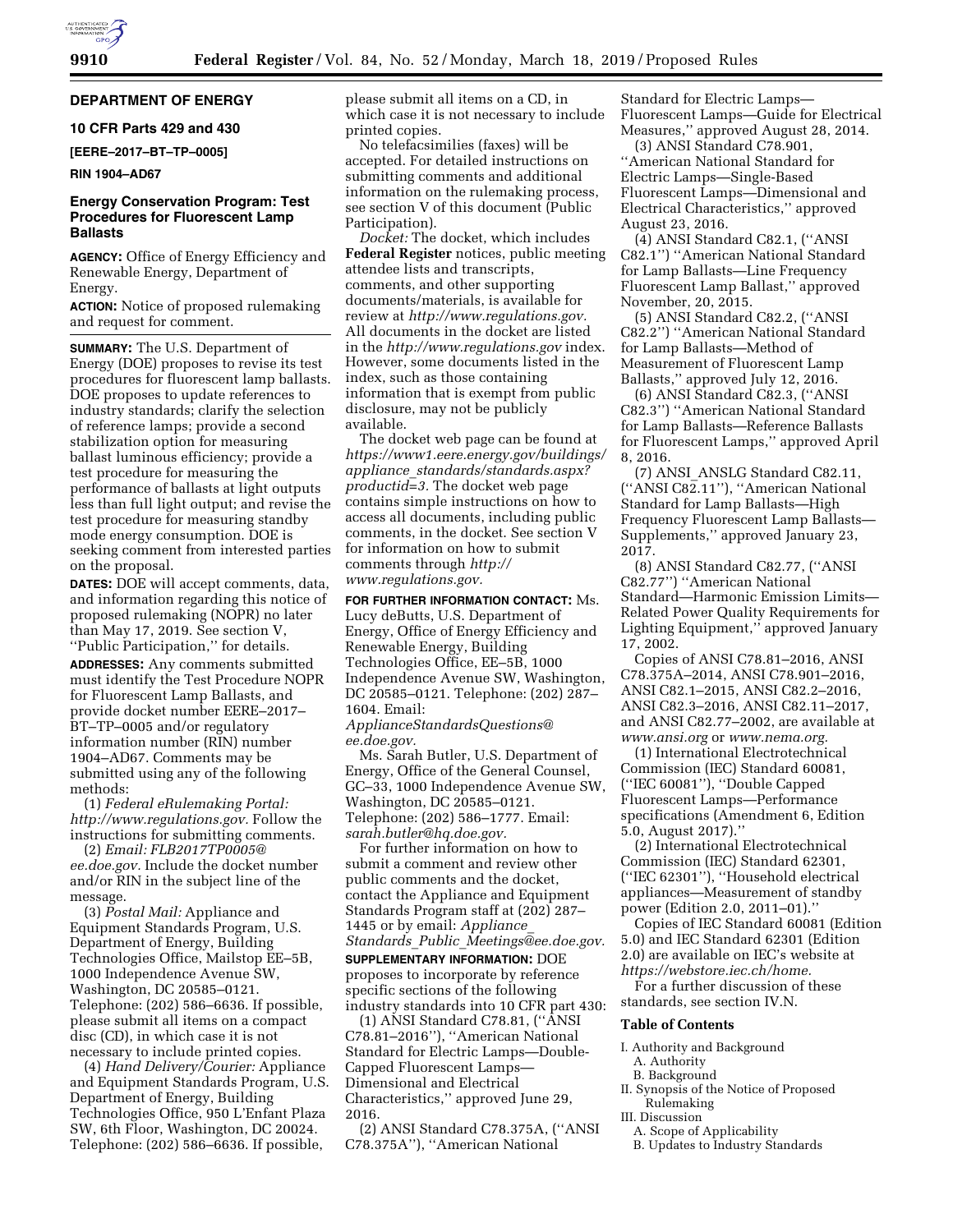- 1. ANSI C82.2, ANSI C82.11, ANSI C82.77, ANSI C82.1, ANSI C82.3
- 2. ANSI C78.375A
- 3. ANSI C78.81, ANSI C78.901, and IEC 60081 Amendment 6
- C. Definitions
- D. Proposed Amendments to Active Mode Test Method
- 1. Instrumentation and Test Setup
- 2. Test Conditions
- 3. Test Method for BLE
- 4. Measuring Ballast Performance at Less Than Full Light Output
- E. Proposed Amendments to Standby Mode Test Method
- F. Proposed Amendments to 10 CFR 430.23(q)
- G. Proposed Amendments to 10 CFR 429.26
- H. Compliance Dates and Waivers
- I. Test Procedure Costs, Harmonization, and Other Topics
- 1. Test Procedure Costs and Impact
- 2. Harmonization with Industry Standards
- 3. Other Test Procedure Topics
- IV. Procedural Issues and Regulatory Review
	- A. Review Under Executive Order 12866 B. Review Under Executive Orders 13771
	- and 13777
	- C. Review Under the Regulatory Flexibility Act
	- D. Review Under the Paperwork Reduction Act of 1995
	- E. Review Under the National Environmental Policy Act of 1969
	- F. Review Under Executive Order 13132
	- G. Review Under Executive Order 12988
	- H. Review Under the Unfunded Mandates Reform Act of 1995
	- I. Review Under the Treasury and General Government Appropriations Act, 1999
	- J. Review Under Executive Order 12630
	- K. Review Under Treasury and General
	- Government Appropriations Act, 2001
	- L. Review Under Executive Order 13211
	- M. Review Under Section 32 of the Federal Energy Administration Act of 1974
	- N. Description of Materials Incorporated by Reference

V. Public Participation

A. Submission of Comments B. Issues on Which DOE Seeks Comment

VI. Approval of the Office of the Secretary

## **I. Authority and Background**

Fluorescent lamp ballasts are ''covered products'' for which the U.S. Department of Energy (DOE) is authorized to establish and amend energy conservation standards and test procedures. (42 U.S.C. 6292(a)(13), 6295(a)) DOE's energy conservation standards and test procedures for fluorescent lamp ballasts are currently prescribed at 10 CFR 430.32(m) and 10 CFR 430.23(q), respectively. The following sections discuss DOE's authority to establish test procedures for fluorescent lamp ballasts and relevant background information regarding DOE's consideration of test procedures for this product.

## *A. Authority*

The Energy Policy and Conservation Act of 1975, as amended (''EPCA'' or "the Act"), $\frac{1}{1}$  among other things, authorizes DOE to regulate the energy efficiency of a number of consumer products and industrial equipment. (42 U.S.C. 6291-6317) Title III, Part B<sup>2</sup> established the ''Energy Conservation Program for Consumer Products Other Than Automobiles,'' which sets forth a variety of provisions designed to improve energy efficiency. These consumer products include fluorescent lamp ballasts, the subject of this document. (42 U.S.C. 6292(a)(13))

Under EPCA, the energy conservation program consists essentially of four parts: (1) Testing, (2) labeling, (3) Federal energy conservation standards, and (4) certification and enforcement procedures. Relevant provisions of the Act include definitions (42 U.S.C. 6291), energy conservation standards (42 U.S.C. 6295), test procedures (42 U.S.C. 6293), labeling provisions (42 U.S.C. 6294), and the authority to require information and reports from manufacturers (42 U.S.C. 6296). The testing requirements consist of test procedures that manufacturers of covered products must use as the basis for (1) certifying to DOE that their products comply with the applicable energy conservation standards adopted under EPCA, and (2) making representations about the efficiency of those products. (42 U.S.C. 6295(s) and 6293(c)) Similarly, DOE must use these test procedures to determine whether the products comply with any relevant standards promulgated under EPCA. (42 U.S.C. 6295(s))

Federal energy efficiency requirements for covered products established under EPCA generally supersede State laws and regulations concerning energy conservation testing, labeling, and standards. (42 U.S.C. 6297) DOE may, however, grant waivers of Federal preemption for particular State laws or regulations, in accordance with the procedures and other provisions of EPCA. (42 U.S.C. 6297(d))

Under 42 U.S.C. 6293, EPCA sets forth the criteria and procedures DOE must follow when prescribing or amending test procedures for covered products. EPCA provides in relevant part that any test procedures prescribed or amended under this section be reasonably designed to produce test results which

measure energy efficiency, energy use, or estimated annual operating cost of a covered product during a representative average use cycle or period of use and not be unduly burdensome to conduct. (42 U.S.C. 6293(b)(3))

Additionally, EPCA directs DOE to amend its test procedures for all covered products to integrate measures of standby mode and off mode energy consumption. (42 U.S.C. 6295(gg)(2)(A)) Standby mode and off mode energy consumption must be incorporated into the overall energy efficiency, energy consumption, or other energy descriptor for each covered product unless the current test procedures already account for and incorporate standby and off mode energy consumption or such integration is technically infeasible. If an integrated test procedure is technically infeasible, DOE must prescribe a separate standby mode and off mode energy use test procedure for the covered product, if technically feasible. (U.S.C. 6295(gg)(2)(A)(ii)) Any such amendment must consider the most current versions of the International Electrotechnical Commission (IEC) Standard 62301 3 and IEC Standard 62087 4 as applicable. (42 U.S.C. 6295(gg)(2)(A))

If DOE determines that a test procedure amendment is warranted, it must publish proposed test procedures and offer the public an opportunity to present oral and written comments on them. (42 U.S.C. 6293(b)(2)) EPCA also requires that, at least once every 7 years, DOE evaluate test procedures for each type of covered product, including fluorescent lamp ballasts, to determine whether amended test procedures would more accurately or fully comply with the requirements for the test procedures to not be unduly burdensome to conduct and be reasonably designed to produce test results that reflect energy efficiency, energy use, and estimated operating costs during a representative average use cycle or period of use. (42 U.S.C.  $6293(b)(1)(A))$  If the Secretary determines, on his own behalf or in response to a petition by any interested person, that a test procedure should be prescribed or amended, the Secretary shall promptly publish in the **Federal Register** proposed test procedures and afford interested persons an opportunity to present oral and written data, views, and arguments with respect to such procedures. The comment period on a

<sup>1</sup>All references to EPCA in this document refer to the statute as amended through the EPS Improvement Act of 2017, Public Law 115–115 (January 12, 2018).

<sup>2</sup>For editorial reasons, upon codification in the U.S. Code, Part B was redesignated Part A.

<sup>3</sup> IEC 62301, *Household electrical appliances— Measurement of standby power* (Edition 2.0, 2011– 01). 4 IEC 62087, *Methods of measurement for the* 

*power consumption of audio, video, and related equipment* (Edition 3.0, 2011–04).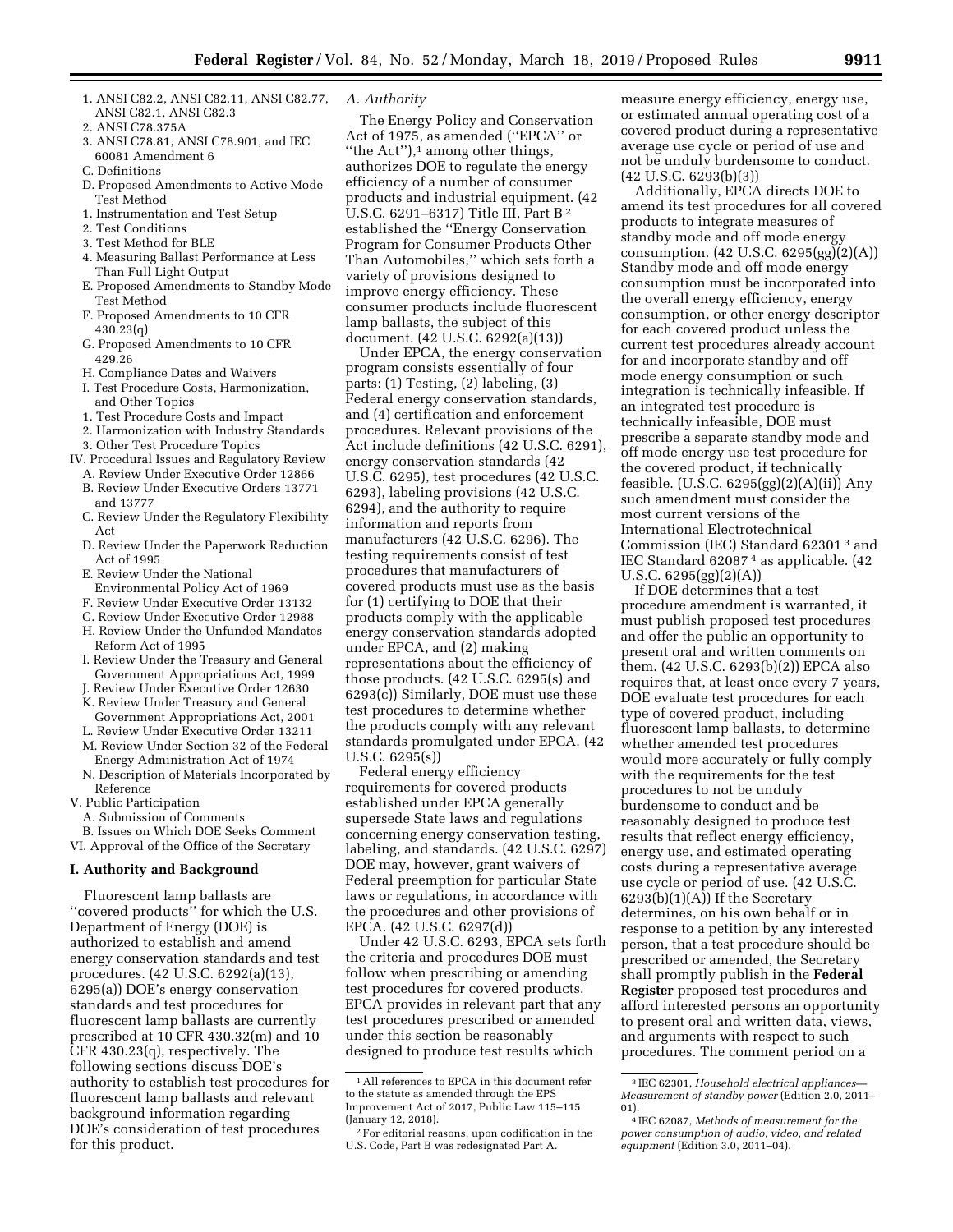proposed rule to amend a test procedure shall be at least 60 days and may not exceed 270 days. In prescribing or amending a test procedure, the Secretary shall take into account such information as the Secretary determines relevant to such procedure, including technological developments relating to energy use or energy efficiency of the type (or class) of covered products involved. (42 U.S.C. 6293(b)(2)) If DOE determines that test procedure revisions are not appropriate, DOE must publish its determination not to amend the test procedure. (42 U.S.C. 6293(b)(1)(A))

DOE is publishing this NOPR towards satisfying the 7-year review requirement within EPCA for both the active mode and standby mode test procedures for all categories of fluorescent lamp ballasts. DOE has tentatively determined that a fluorescent lamp ballast does not have an ''off mode,'' as defined by EPCA (see section I.B for further details.)

### *B. Background*

DOE's existing test procedures for fluorescent lamp ballasts for active mode and standby mode operation appear at title 10 of the Code of Federal Regulations (CFR) part 430, subpart B, appendix Q (''Uniform Test Method for Measuring the Energy Consumption of Fluorescent Lamp Ballasts'').

DOE published a final rule establishing active mode test procedures for fluorescent lamp ballasts on April 24, 1991. 56 FR 18677. DOE last completed a full review of the active mode test procedures for fluorescent lamp ballasts on May 4, 2011. 76 FR 25211. Some of the key amendments in that test procedure final rule included updates to industry standards, adopting

ballast luminous efficiency (BLE) as the metric for measuring the energy efficiency of fluorescent lamp ballasts, and expanding the test procedure to apply to additional products.

DOE published a final rule establishing standby mode energy consumption test procedures for fluorescent lamp ballasts on October 22, 2009. 74 FR 54445. DOE determined that, according to EPCA's definition of standby mode,<sup>5</sup> fluorescent lamp ballasts capable of standby mode operation are designed to operate in, or function as, a lighting control system where auxiliary control devices send signals to the ballast; and at zero light output, the ballast is standing by, connected to a main power source without being disconnected by an on-off switch or other type of relay. Further, DOE determined that it is not possible for fluorescent lamp ballasts to meet EPCA's definition of ''off mode,'' 6 because there is no condition in which the ballast is connected to the main power source and is not in a mode already accounted for in either active mode or standby mode. 74 FR 54445, 54448.

DOE published final rules establishing and amending energy conservation standards for fluorescent lamp ballasts on September 19, 2000, and November 14, 2011, respectively. 65 FR 56740; 76 FR 70547. DOE also published final rules on February 4, 2015, June 5, 2015, and April 29, 2016, to correct and clarify certain requirements and specifications in the CFR relating to energy conservation standards and test procedures. 80 FR 5896; 80 FR 31971; 81 FR 25595.

In this rulemaking, DOE is reviewing the existing active mode and standby mode test procedures for fluorescent lamp ballasts to determine appropriate amendments to update and clarify the test procedure as well as to support the consideration of energy conservation standards for fluorescent lamp ballasts. DOE initiated a data gathering process for the test procedure and energy conservation standards for fluorescent lamp ballasts (hereafter FL Ballast ECS rulemaking) 7 by publishing a **Federal Register** document announcing a public meeting and availability of the framework document on June 23, 2015. 80 FR 35886.

## **II. Synopsis of the Notice of Proposed Rulemaking**

In this notice of proposed rulemaking (NOPR), DOE proposes to update the fluorescent lamp ballast test procedure as follows: (1) Update references to industry standards; (2) clarify the selection of reference lamps; (3) provide a second stabilization option for measuring ballast luminous efficiency; (4) provide a test procedure for measuring the performance of dimming ballasts at light outputs less than full light output; and (5) revise the test procedure for measuring standby mode energy consumption. DOE has tentatively determined that any change in measured values due to the proposed updates would be de minimis and the proposed test procedure would not be unduly burdensome. DOE's proposed actions are summarized in Table II.1 and addressed in detail in section III of this document.

|  | Table II.1—Summary of Changes in Proposed TP Relative to Current TP_ |
|--|----------------------------------------------------------------------|
|  |                                                                      |

| Current DOE TP                                                                                                                                | Proposed TP                                                                                                                                                            | Attribution                           |
|-----------------------------------------------------------------------------------------------------------------------------------------------|------------------------------------------------------------------------------------------------------------------------------------------------------------------------|---------------------------------------|
| References the 2002 version of ANSI C82.11 for testing<br>high frequency ballasts.                                                            | Adds checks on inrush current and references lamp<br>datasheets in ANSI C78.81 and ANSI C78.901 for<br>appropriate maximum glow current.                               | Industry TP Update to ANSI<br>82.11.  |
| References lamp datasheets in ANSI C78.81 to specify<br>the appropriate reference lamp to use when testing a<br>particular ballast.           | The 2016 version of ANSI C78.81 updates the high fre-<br>quency characteristics of three lamps currently ref-<br>erenced in Table A.                                   | Industry TP Update to ANSI<br>C78.81. |
| References lamp datasheets in IEC 60081 Amendment<br>4 to specify the appropriate reference lamp to use<br>when testing a particular ballast. | Amendment 6 of IEC 60081 updates the high fre-<br>quency characteristics of two lamps currently ref-<br>erenced in Table A.                                            | Industry TP Update to IEC<br>60081.   |
| Does not provide detail to determine which lamp to use<br>for testing when ballasts can operate lamps of more<br>than one base type.          | Adds direction for how to select a reference lamp to<br>use for testing fluorescent lamp ballasts designed<br>and marketed to operate lamps of multiple base<br>types. | Direction added by DOE.               |

<sup>5</sup>EPCA defines ''standby mode'' as ''the condition in which an energy-using product—(I) is connected to a main power source; and (II) offers 1 or more of the following user-oriented or protective functions: (aa) To facilitate the activation or deactivation of other functions (including active mode) by remote switch (including remote control),

internal sensor, or timer. (bb) Continuous functions, including information or status displays (including clocks) or sensor-based functions.'' (42 U.S.C. 6295(gg)(1)(A)(iii)).

 $^6\rm{EPCA}$  defines ''off mode'' as ''the condition in which an energy-using product—(I) is connected to a main power source; and (II) is not providing any

standby or active mode function.'' (42 U.S.C. 6295(gg)(1)(A)(ii)).

7 Information regarding the Fluorescent Lamp Ballast Rulemaking can be found on *regulations.gov*, docket number EERE–2015–BT– STD–0006 at *https://www.regulations.gov/ docket?D=EERE-2015-BT-STD-0006.*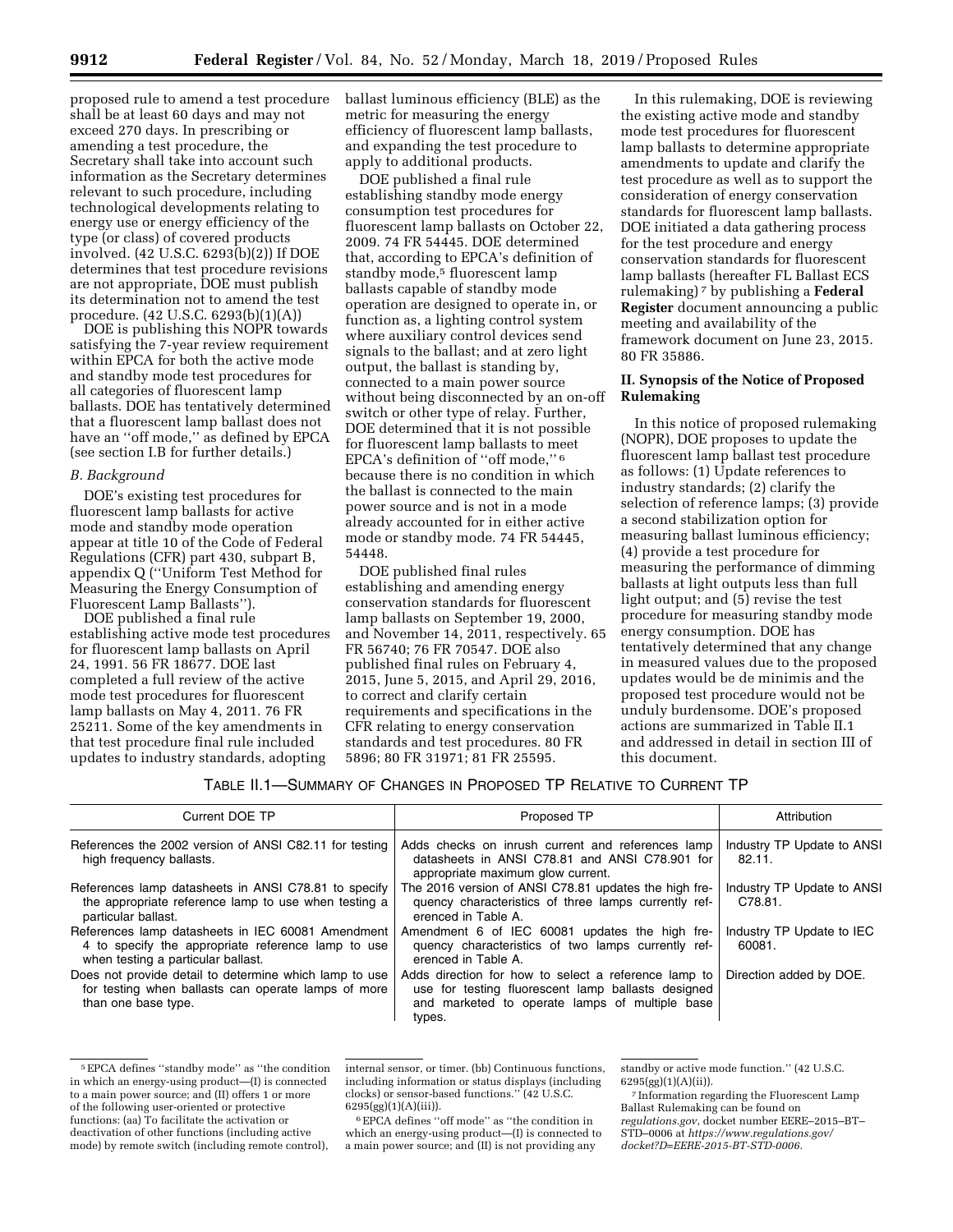## TABLE II.1—SUMMARY OF CHANGES IN PROPOSED TP RELATIVE TO CURRENT TP—Continued

| Current DOE TP                                                                                                                                                                                                                                | Proposed TP                                                                                                                                           | Attribution                                                    |
|-----------------------------------------------------------------------------------------------------------------------------------------------------------------------------------------------------------------------------------------------|-------------------------------------------------------------------------------------------------------------------------------------------------------|----------------------------------------------------------------|
| Measures lamp arc voltage, current, and power once per<br>second during stabilization.                                                                                                                                                        | Measures lamp arc voltage, current, and power once<br>per minute during stabilization.                                                                | Direction added by DOE in<br>response to industry<br>comments. |
| Operates ballast for no longer than one hour until stable<br>operating conditions are met.                                                                                                                                                    | No maximum operating time until stable operating con-<br>ditions are met.                                                                             | Direction added by DOE.                                        |
| Has one method of stabilization where lamp arc voltage,<br>current, and power are measured once per second<br>until the difference between the maximum and min-<br>imum values do not exceed one percent over a four<br>minute moving window. | Allows a second stabilization option where an oven is<br>used to heat the ballasts prior to testing and quan-<br>tities are measured once per minute. | Method added by DOE in<br>response to industry<br>comments.    |
| Does not have a method to measure ballast perform-<br>ance at less than full light output.                                                                                                                                                    | Adds a method to measure ballast efficiency, a new<br>metric, at less than full light output.                                                         | Method added by DOE in<br>response to industry<br>comments.    |
| Measures standby mode power by referencing ANSI<br>C82.2.                                                                                                                                                                                     | References IEC 62301 to measure standby mode<br>power.                                                                                                | Method changed by DOE<br>per EPCA requirements.                |
| Ballast connects to reference lamp while measuring<br>standby mode power.                                                                                                                                                                     | Reference lamps are not required when measuring<br>standby mode power.                                                                                | Direction added by DOE.                                        |
| No input voltage is specified when measuring standby<br>mode power.                                                                                                                                                                           | Includes specifications for which input voltage to oper-<br>ate ballasts designed and marketed to operate at<br>multiple input voltages.              | Direction added by DOE in<br>response to industry<br>comments. |

#### **III. Discussion**

#### *A. Scope of Applicability*

This rulemaking applies to fluorescent lamp ballasts, which are devices that can start and operate fluorescent lamps by providing a starting voltage and current and limiting the current during normal operation. 10 CFR 430.2. DOE defines a fluorescent lamp as a lamp of certain shapes, lengths, bases, and wattages 8 that is a low pressure mercury electric-discharge source in which a fluorescing coating transforms some of the ultraviolet energy generated by the mercury discharge into light. 10 CFR 430.2.

In response to the framework document, Northwest Energy Efficiency Alliance (NEEA) stated that before DOE decides whether to establish standards for additional dimming fluorescent lamp ballasts, it should examine the test procedure. (NEEA, Public Meeting

Transcript, No. 5 at p. 68) 9 Pacific Gas and Electric Company, Southern California Gas Company, San Diego Gas and Electric Company, and Southern California Edison, collectively referred to herein as the California investorowned utilities (CA IOUs) recommended that DOE start a new rulemaking to update DOE's test procedure for fluorescent lamp ballasts if dimming ballasts will be considered in the FL Ballast ECS rulemaking. (CA IOUs, No. 10 at p. 3)

After reviewing the test procedure for fluorescent lamp ballasts, DOE is proposing updates and revisions that will accommodate the testing of all fluorescent lamp ballasts that meet the definition. This includes a test method for ballasts that can be dimmed to make representations about performance at lower light output levels. These proposals are discussed in detail in the following sections of this document.

#### *B. Updates to Industry Standards*

The fluorescent lamp ballast test procedure currently references several industry standards. Industry periodically updates its testing method to account for changes in ballast technology and/or developments in test methodology and/or test instruments. In its review of the current test procedure, DOE noted that updated versions of referenced industry standards are available. DOE compared updated and current versions to determine, as directed by EPCA, whether incorporating by reference the latest industry standards would alter measured energy efficiency. (42 U.S.C. 6293(e)(1)) After reviewing the industry standards incorporated by reference, DOE is proposing, as shown in Table III.1, to update the industry standard references in appendix Q:

TABLE III.1—INDUSTRY STANDARDS REFERENCED IN APPENDIX Q AND THE UPDATED VERSIONS AVAILABLE

| Industry standard currently referenced in appendix Q <sup>*</sup>                                                                                             | Updated version                                                                                                                                                          |
|---------------------------------------------------------------------------------------------------------------------------------------------------------------|--------------------------------------------------------------------------------------------------------------------------------------------------------------------------|
| ANSI C82.2 <sup>14</sup> version 2002 (sections 2.1, 2.2.1, 2.2.2, 2.2.3, 2.4.1, 2.4.3, 2.5.1.6, 2.5.1.7,<br>2.5.1.8, 3.2.1, 3.3.1, and 3.3.3 of appendix Q). | ANSI C82.11 <sup>11</sup> version 2017.<br>ANSI C82.2 <sup>15</sup> version 2016.<br>ANSI C82.3 <sup>17</sup> version 2016.<br>ANSI C78.375A <sup>19</sup> version 2014. |
| ANSI C78.81 <sup>22</sup> version 2010 (sections 1.6, 1.7, 1.8, 2.1, 2.3.1, 2.4.1, and Table A of appendix<br>Q).                                             | ANSI C78.901 <sup>21</sup> version 2016.<br>ANSI C78.81 <sup>23</sup> version 2016.<br>IEC 60081 Amendment 6, Edition 5, 2017 <sup>25</sup> .                            |

\*Note: Additionally DOE is proposing to incorporate by reference ANSI C82.77-2002<sup>26</sup> and IEC 62301 Edition 2.0<sup>27</sup> in appendix Q.

9A notation in this form provides a reference for information that is in the docket of DOE's rulemaking to review energy conservation standards for fluorescent lamp ballasts (Docket No. EERE– 2015–BT–STD–0006). This notation indicates that

the statement preceding the reference is included in document number 5 in the docket for the fluorescent lamp ballasts energy conservation standards rulemaking, at page 68.

<sup>8</sup>See definition of ''fluorescent lamps'' in 10 CFR 430.2 for the specific lamps defined as fluorescent lamps.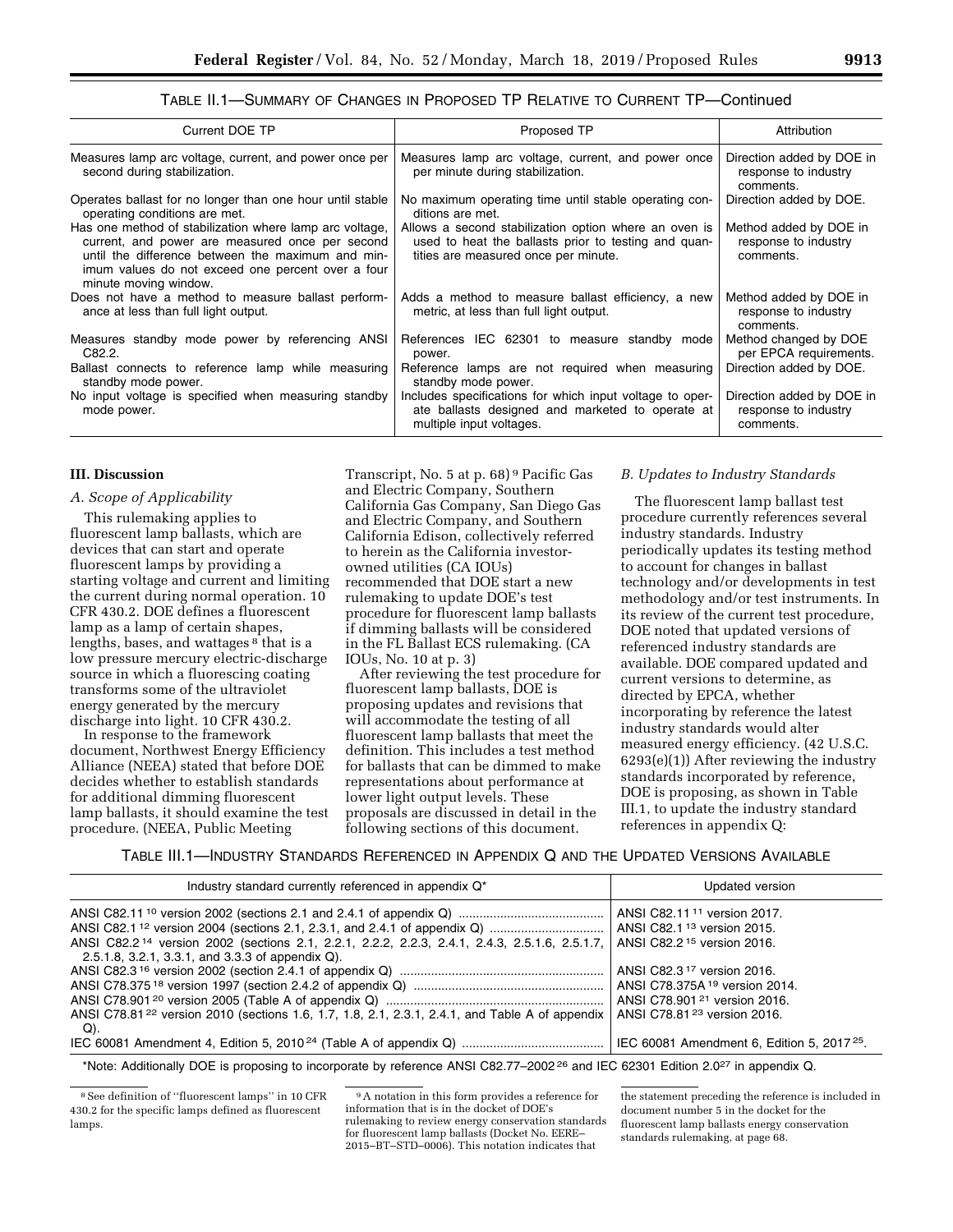The proposed updates to industry standard references do not involve substantive changes to the test setup and methodology, but rather clarifications. DOE is also proposing to incorporate by reference ANSI C82.77– 2002 because ANSI C82.11–2017 references this standard when specifying input current requirements. The following sections summarize updates relevant to DOE's test procedure for fluorescent lamp ballasts in each of the updated industry standards.

<sup>11</sup> ANSI Standard C82.11, *American National Standard For Lamp Ballasts—High-frequency Fluorescent Lamp Ballasts* (approved January 23, 2017). 12ANSI Standard C82.1, *American National* 

*Standard For Lamp Ballasts—Line Frequency Fluorescent Lamp Ballast* (approved November, 19,

<sup>13</sup> ANSI Standard C82.1, *American National Standard For Lamp Ballasts—Line Frequency Fluorescent Lamp Ballast* (approved November, 20, 2015). 14ANSI Standard C82.2, *American National* 

*Standard for Lamp Ballasts—Method of Measurement of Fluorescent Lamp Ballasts* 

<sup>15</sup> ANSI Standard C82.2, *American National Standard for Lamp Ballasts—Method of Measurement of Fluorescent Lamp Ballasts* 

<sup>16</sup> ANSI Standard C82.3, *American National Standard for Lamp Ballasts—Reference Ballasts for* 

<sup>17</sup> ANSI Standard C82.3, *American National Standard for Lamp Ballasts—Reference Ballasts for* 

<sup>18</sup> ANSI Standard C78.375, *American National Standard For Fluorescent Lamps—Guide for Electrical Measures* (approved September, 25,

1997). 19ANSI Standard C78.375A, *American National Standard For Fluorescent Lamps—Guide for* 

*Electrical Measures* (approved August, 28, 2014). 20ANSI Standard C78.901, *American National Standards for Electric Lamps—Single-Based Fluorescent Lamps—Dimensional and Electrical Characteristics* (approved March 23, 2005). 21ANSI Standard C78.901, *American National* 

*Standards for Electric Lamps—Single-Based Fluorescent Lamps—Dimensional and Electrical* 

<sup>22</sup> ANSI Standard C78.81, *American National Standard For Electric Lamps—Double-Capped Fluorescent Lamps— Dimensional and Electrical* 

<sup>23</sup> ANSI Standard C78.81, *American National Standard For Electric Lamps—Double-Capped Fluorescent Lamps— Dimensional and Electrical* 

<sup>24</sup> *IEC Standard—Double-capped fluorescent lamps—Performance specifications,* (Amendment 4,

<sup>25</sup> IEC Standard—Double Capped Fluorescent *Lamps—Performance specifications,* (Amendment

<sup>26</sup> ANSI Standard C82.77, *American National Standard—Harmonic Emission Limits—Related Power Quality Requirements* (approved January 17, 2002). 27 IEC 62301, *Household electrical appliances—*  1. ANSI C82.2, ANSI C82.11, ANSI C82.77, ANSI C82.1, ANSI C82.3

DOE's current test procedure incorporates by reference ANSI C82.2– 2002 for instruments, test conditions, and test measurements. DOE identified no changes in the 2016 version of C82.2 compared to the 2002 version.28 DOE's review and information on the standard indicates that the revised 2016 version reaffirms the 2002 version. To align with the latest versions of industry standards, DOE proposes to update the incorporation by reference to the 2016 version of ANSI C82.2.

Currently, DOE's test procedure references sections 3.2.1 (''Operating Conditions''), 4 (''Electrical supply characteristics—test ballast measurement circuits''), 5 (''Electrical supply circuits—reference ballast measurement circuits''), 7 (''Test measurement circuits''), 8 (''Electrical Instruments''), and 13 (''Ballast efficacy factor'') of ANSI C82.2–2002. In this NOPR, DOE proposes to reference only sections 3 (''Pertinent measurements''), 4, and 7 (disregarding Figure 1 and Figure 3) of ANSI C82.2–2016. DOE is proposing to no longer reference section 5 of ANSI C82.2 because it would be redundant and potentially confusing when read with other proposals in this NOPR. Section 5 of ANSI C82.2 states that reference ballasts must meet the electrical supply characteristics in ANSI C82.3 and ANSI C78.375. In this NOPR, DOE is proposing to explicitly state that reference ballasts must meet the requirements in ANSI C82.3, which also references ANSI C78.375 (see section III.D.1). To provide one set of direct and consistent industry references for reference ballasts, DOE is proposing to remove references to section 5 of ANSI C82.2. Section 8 of ANSI C82.2 only states instruments should meet the requirements outlined in ANSI C78.375. To streamline referenced in the DOE test procedure, DOE is proposing to directly reference ANSI C78.375 for specifications regarding instruments (see section III.D.1). DOE is proposing to not reference section 13 of ANSI C82.2 because it is not necessary. Section 13 specifies measurement of the ballast efficacy factor, a measurement that is not required by the DOE test procedure. As noted, the revised ANSI C82.2–2016 proposed for incorporation contains no changes compared to the currently referenced ANSI C82.2–2002. However, the latest versions of the industry standards, ANSI C82.1 and ANSI C82.11

cited in relevant sections of ANSI C82.2 have been modified.

DOE's current test procedure states that where ANSI C82.2–2002 references ANSI C82.1, the operator must use the 2004 version of ANSI C82.1 to test lowfrequency ballasts, and the 2002 version of ANSI C82.11 to test high-frequency ballasts. DOE proposes to update these instructions (and the corresponding incorporations by reference in 10 CFR 430.3) to the 2017 version and 2015 version, respectively.

DOE identified the following seven changes in the 2017 version of ANSI C82.11 compared to the 2002 version:

• A small decrease in the range of ambient temperatures within which a ballast must operate to be within the stated scope of the standard. As discussed further below, this change has no effect on DOE's test procedure.

• Removal of the definition section. The 2017 version instead directly references ANSI C82.13 for definitions regarding fluorescent lamps and ballasts.

• Reference to lamp datasheets in ANSI C78.81 and ANSI C78.901 for thresholds of lamp current in reference lamps instead of specifying these thresholds within ANSI C82.11.

• Reference to ANSI C82.77 for limits on harmonic distortion of input currents instead of specifying these limits within ANSI C82.11.

• Addition of thresholds for aggregate peak inrush current amplitude and duration of steady state current.

• Reference to lamp datasheets in ANSI C78.81 and ANSI C78.901 instead of specifying the maximum glow current during ballast starting time within ANSI C82.11.

• Addition of Annex D, ''Dimming Ballast Efficiency Test Method.''

Below is more detailed discussion of each change.

First, the 2017 version of ANSI C82.11 describes the scope as ballast and lamp combinations normally intended for use in ambient temperatures 10 to 40 Celsius, which is a slight reduction from the stated scope of the 2002 version (10 to 41 Celsius). This change has no effect on DOE's test procedure because DOE's test procedure is applicable to any product that meets the definition of a fluorescent lamp ballast and that definition does not specify an ambient temperature range.

Second, the 2017 version of ANSI C82.11 removed the definitions section and instead now references ANSI C82.13.29 ANSI C82.13 is an industry

<sup>10</sup>ANSI Standard ANSLG\_C82.11, *American National Standard For Lamp Ballasts—Highfrequency Fluorescent Lamp Ballasts—Supplements* 

*Measurement of standby power* (Edition 2.0, 2011– 01).

<sup>28</sup> DOE notes the 2016 version of ANSI C82.2 contains a typographical error where the required ambient temperature is stated as  $250C \pm 10C$ instead of  $25^{\circ}C \pm 1^{\circ}C$ .

<sup>29</sup>ANSI Standard C82.13, *American National Standard For Lamp Ballast—Definitions for Fluorescent Lamps and Ballasts* (approved July 23, 2002).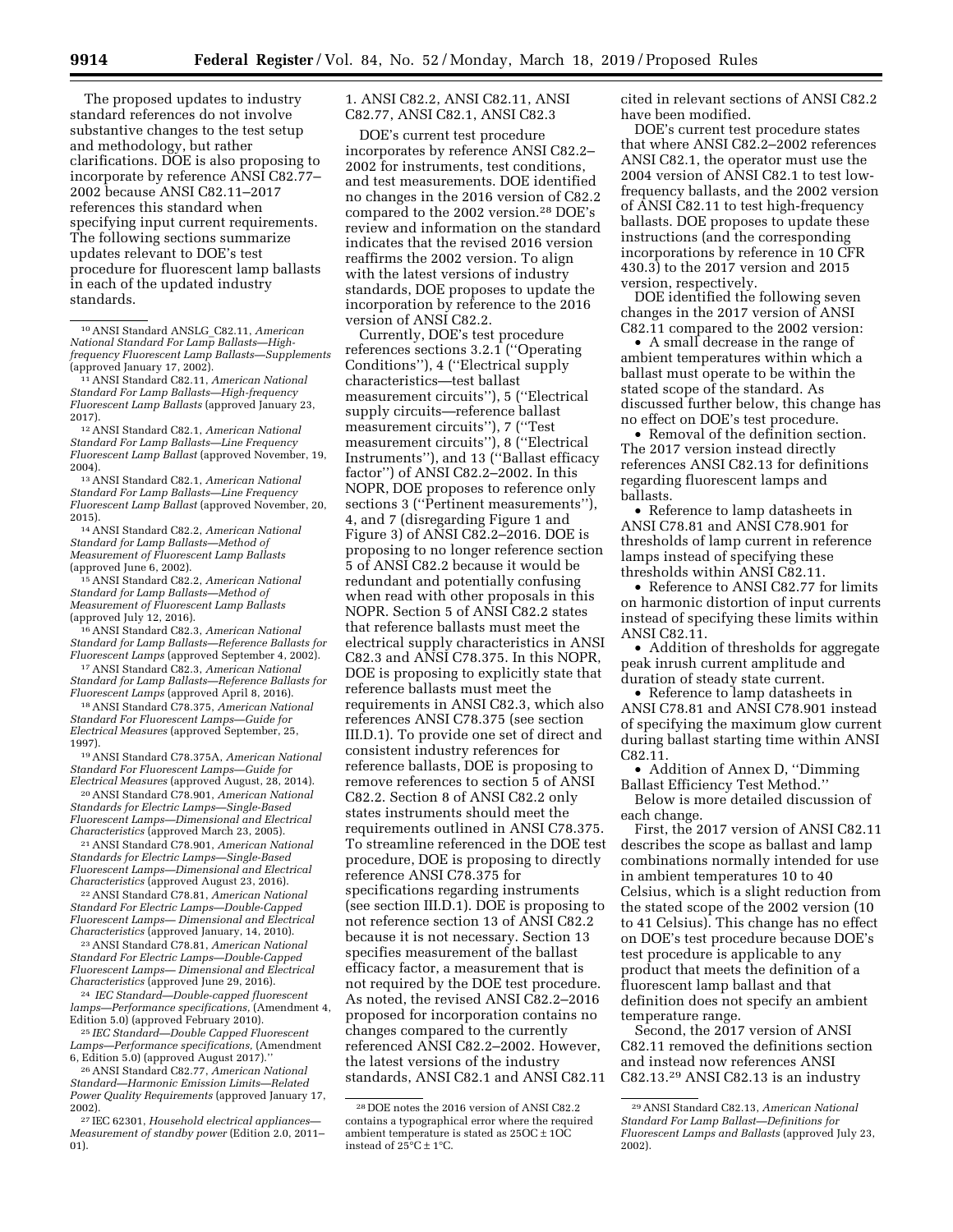standard for fluorescent lamp and ballast definitions and is also referenced by DOE's test procedure. DOE has tentatively determined this change has no effect on the DOE test procedure because the definitions are already explicitly defined in appendix Q. Therefore, this update to the referenced industry standard would not impact the current requirements of the DOE test procedure.

Third, the 2002 version of ANSI C82.11 states that the lamp current in a reference lamp shall not exceed 107.5 percent of the current delivered to the same lamp by a reference ballast at its rated value. The maximum threshold in the 2017 version instead is as specified in ANSI C78.81 and ANSI C78.901, with minimum limits specified in the specific lamp datasheet. DOE's test procedure already requires adhering to the 2017 limits; it requires following specifications in the applicable lamp datasheet in ANSI C78.81 and ANSI C78.901 for reference lamps (see section III.B.3). The specific lamp datasheet to use for a reference lamp is specified in Table A in appendix Q. Therefore, this update to the referenced industry standard would not impact the current requirements of the DOE test procedure.

Fourth, the 2017 version of ANSI C82.11 references ANSI C82.77–2002 for limits to the harmonic distortion of input currents. These limits are identical to those specified in ANSI C82.11–2002, and therefore, the update to the referenced industry standard would not change the current requirements of the DOE test procedure. Because ANSI C82.11–2017 explicitly references ANSI C82.77–2002 for harmonic distortion of input currents, DOE proposes to incorporate by reference ANSI C82.77–2002 into appendix Q.

Fifth, the 2017 version of ANSI C82.11 adds requirements on inrush currents in a ballast circuit, stating that the aggregate peak inrush current amplitude and duration for each value of steady state current must be less than a set of given values. These added instructions regarding inrush current, which is current drawn when the ballast is first turned on, aid in establishing stable operating conditions for the lamp and ballast system. DOE has tentatively determined that these straightforward checks on inrush current will aid in establishing final stable operating conditions. This update to the industry standard would have minimal impact on current requirements. Additionally, the 2017 version of ANSI C82.11 adds Annex C, ''(Normative) Methods of Measurements.'' DOE has tentatively determined that the applicable parts of

Annex C address test steps for which the DOE test procedure is already providing explicit instructions. Therefore, the inclusion of Annex C would not impact the current requirements of the DOE test procedure. The 2017 version of ANSI C82.11 also updates its normative references section to remove, add, and update versions of certain industry standards. DOE determined that of these changes only updated references to ANSI C82.2–2002 (R2007, R2016), ANSI C82.3–2016 and ANSI C78.81–2010 were relevant to the DOE test procedure. Versions of these industry standards are already incorporated by reference in 10 CFR 430.3 for appendix Q and therefore, would be referenced to execute the DOE test procedure. DOE is retaining the currently incorporated 2010 version of ANSI C78.81 for compliance purposes (see section III.B.3). DOE is proposing to update to the 2016 versions of ANSI C82.2 and ANSI C82.3 and as discussed in this section has tentatively determined that the updates in these versions would not impact the current DOE test procedure. Therefore, DOE has tentatively determined that this update to references in ANSI C82.11–2017 has no impact on the current DOE test procedure requirements.

Sixth, instead of stating that maximum glow current during ballast starting time is not to exceed 25 milliamps as in the 2002 version of ANSI C82.11, the 2017 version references the appropriate thresholds in the lamp datasheets in ANSI C78.81 and ANSI C78.901. DOE tentatively determined the change in the maximum glow current requirement will result in a more precise threshold but minimal difference in each sample unit's starting characteristics. This update to the industry standard would have minimal impact on current requirements. In addition, the 2017 version of ANSI C82.11 removes thresholds for starting time that are based on supply frequency of commercially available magnetic ballasts, but retains the primary threshold criteria for starting time. DOE tentatively concluded this change is removing a description no longer necessary for the testing of electronic ballasts, the subject of ANSI C82.11. Hence this update to the industry standard would have no impact on the current requirements of the DOE test procedure.

Seventh, the 2017 version of ANSI C82.11 adds Annex D, ''Dimming Ballast Efficiency Test Method.'' This test method describes how to measure ballast output power and input power at 50 to 100 percent of light output, specifically including cathode power in

the ballast output power measurement. The test method also specifies a prestabilization procedure in which the ballast is preheated in an oven and the reference lamp pre-burned before the lamp-and-ballast system is connected for stabilization. The procedure is very similar to the test procedure proposed by Philips (see section III.D.3.a). In this NOPR, DOE is proposing the test procedure described in Annex D of ANSI C82.11–2017 as a method to make representations of ballast performance at light output levels less than full light output. See section III.D.4 for further discussion.

Certain sections of ANSI C82.2–2016 that DOE proposes to incorporate by reference also reference ANSI C82.1 for the testing of low frequency ballasts. The DOE test procedure currently incorporates by reference the 2004 version of ANSI C82.1. As part of its review, DOE compared the 2015 and 2004 versions of ANSI C82.1 and identified no changes in the 2015 version of ANSI C82.1 compared to the 2004 version. To align, as much as possible, with the latest versions of industry standards, DOE proposes to update its incorporation by reference to the 2015 version of ANSI C82.1. Therefore, this update to the referenced industry standard would not impact the current requirements of the DOE test procedure.

DOE's current test procedure incorporates by reference the 2002 version of ANSI C82.3, which specifies the design features and operational requirements of reference ballasts when operating fluorescent lamps to determine the appropriate reference lamp. DOE proposes to update its test procedure by incorporating by reference the 2016 version instead of the 2002 version. DOE identified four changes in the 2016 version of ANSI C82.3 compared to the 2002 version: three related to tolerances (impedance, frequency, and voltage), and a clarification about instruments. First, for high frequency operation, the 2016 version of ANSI C82.3 removes the impedance tolerance of 1 percent for currents between 50 and 115 percent of the calibration current of the reference ballast. Second, the 2016 version of ANSI C82.3 removes frequency tolerances for different types of reference ballasts when operating with a lamp. Third, when operating a reference ballast with a lamp at high frequency, the 2016 version of ANSI C82.3 increases the power supply voltage tolerance from 0.2 percent to 1.0 percent. The 2016 version of ANSI C82.3 removes impedance tolerances at certain currents and the frequency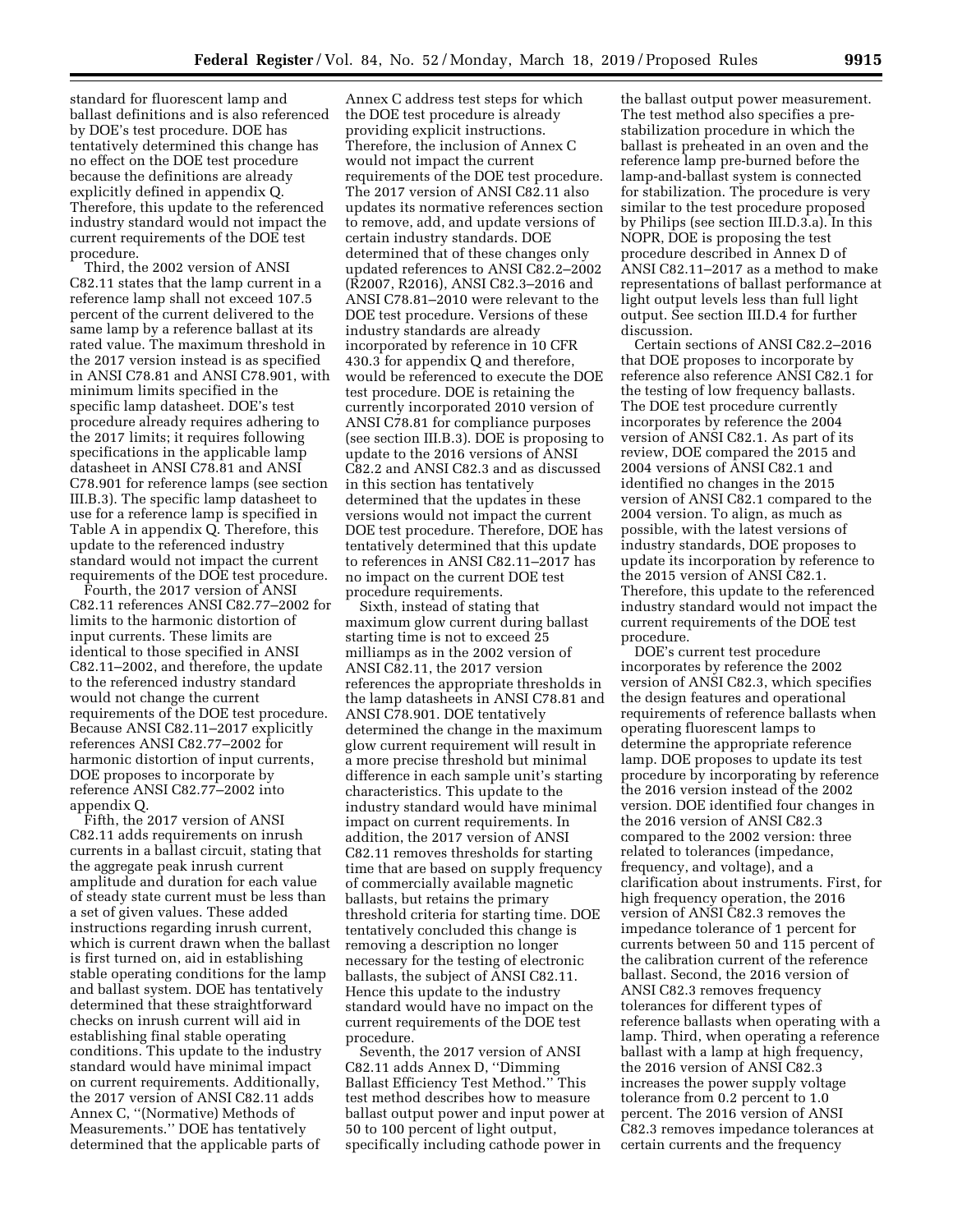tolerance and allows a wider range for power supply voltage tolerance, and therefore, could allow for minor changes in the measured value of current, frequency, or voltage. However, DOE's current test procedure requires that selected reference lamps meet specific current, frequency, and voltage requirements specified in the relevant lamp datasheets in ANSI C78.81 and ANSI C78.901. Therefore, even while applying updated tolerance requirements, the final measured current, frequency, and voltage must meet the existing requirements in the referenced lamp datasheets. Hence, if all requirements for reference lamps in DOE's test procedures are satisfied, DOE has tentatively determined that changes in impedance, frequency, and voltage tolerances in ANSI C82.3 will not affect the selection of the appropriate reference lamp. Fourth, the 2016 version of ANSI C82.3 has updated its instruments section to reference ANSI C82.11 instead of stating ''details are under consideration.'' This update would not affect the current test procedure because these instrumentation requirements are already specified in section 2.2 of the test procedure.

In summary, DOE proposes to incorporate by reference the 2016 version of ANSI C82.2, the 2017 version of ANSI C82.11, the 2002 version of ANSI C82.77, the 2015 version of ANSI C82.1, and the 2016 version of ANSI C82.3 in appendix Q. DOE has tentatively determined that these updates would not result in changes to values of BLE measured at full light output because the differences do not result in substantive changes to test setup or methodology. Incorporation by reference of the latest versions of industry standards will also better align the DOE test procedures with test methods that industry considers to be improvements to previous methods. DOE tentatively finds that these industry updates further increase the clarity of the DOE's test procedures. DOE requests comments on its proposal to incorporate by reference the 2016 version of ANSI C82.2, the 2017 version of ANSI C82.11, the 2002 version of

ANSI C82.77, the 2015 version of ANSI C82.1, and the 2016 version of ANSI C82.3 in appendix Q.

# 2. ANSI C78.375A 30

DOE's current test procedure incorporates by reference the 1997 version of ANSI C78.375 to specify requirements for temperature and air movement in the test facility. DOE's test procedure also references the 2002 version of ANSI C82.2, which references the 1997 version of ANSI C78.375 for specifications regarding electrical instruments and ambient conditions for lamp measurements. The 2014 version of ANSI C78.375A does not update specifications for ambient conditions, such as room temperature/air movement, for lamp measurements or electrical instruments. Although there are some changes in the normative references section to update to lamp datasheets in newer versions of ANSI C78.81 and ANSI C78.901 and to update to the referenced version of ANSI C82.3, these changes do not affect instructions for instrumentation and ambient conditions in DOE's test procedure. Hence these updates to the industry standard would have no impact on the current requirements of the DOE test procedure.

DOE proposes to incorporate by reference the 2014 version of ANSI C78.375A in appendix Q because DOE has tentatively determined that doing so would not make substantive changes to test setup and methodology. Incorporation by reference of this latest version will also better align DOE test procedures with updates to industry test methods. DOE tentatively finds that these industry updates further increase the clarity of the test methods. DOE requests comments on its proposal to incorporate by reference the 2014 version of ANSI C78.375A in appendix Q.

3. ANSI C78.81, ANSI C78.901, and IEC 60081 Amendment 6

Table A in DOE's current test procedure incorporates by reference

lamp datasheets in ANSI C78.81–2010, ANSI C78.901–2005, and IEC 60081 Amendment 4 to specify the appropriate reference lamp to use when testing a particular ballast. DOE's current test procedure also incorporates by reference version 2002 of ANSI C82.2 for test measurements, which specifies operating the test ballast at the rated frequency and input voltages as specified in the ANSI C78 lamp datasheets. The 2016 version of ANSI C78.81 updates three of the lamp datasheets currently referenced in Table A: (1) 32 W 4-foot medium bipin T8 lamp (updated datasheet from version 1005–2 to version 1005–4), (2) 86 W 8 foot recessed double contact T8 lamp (updated datasheet from version 1501– 1 to 1501–2) and, (3) 59 W 8-foot single pin T8 lamp (updated datasheet from version 1505–1 to version 1505–2). The 2016 version of ANSI C78.901 updates the lamp datasheet for the 32 W 2-foot U-shaped medium bipin T8 lamp referenced in Table A (datasheet from version 4027–1 to version 4027–2). Amendment 6 of IEC 60081 updates two other lamp datasheets referenced in Table A: (1) 54 W 4-foot miniature bipin T5 HO (datasheet 60081–IEC 6840–4 to 60081–IEC 6840–5) and (2) 28 W 4-foot miniature bipin T5 SO (datasheet 60081–IEC 6640–5 to 60081–IEC 6640– 6). DOE also proposes to remove references to ''rapid-start lamps'' and ''instant-start lamps'' in the ''Ballast Type'' column in Table A. The starting method (*e.g.* rapid start, instant start) is dictated by the type of ballast and the lamp datasheet provides the appropriate reference lamp specifications for the applicable starting method. Hence including the lamps' associated starting method in this table is confusing and unnecessary. Changes to the lamp datasheets in ANSI C78.81 and IEC 60081 will have minimal impact on current requirements.

Table III.2 is a summary of differences DOE identified between the updated lamp datasheets compared to the versions currently referenced in appendix Q.

<sup>30</sup>Note that the 1997 version of this standard is titled ANSI C78.375 but the 2014 version is titled ANSI C78.375A.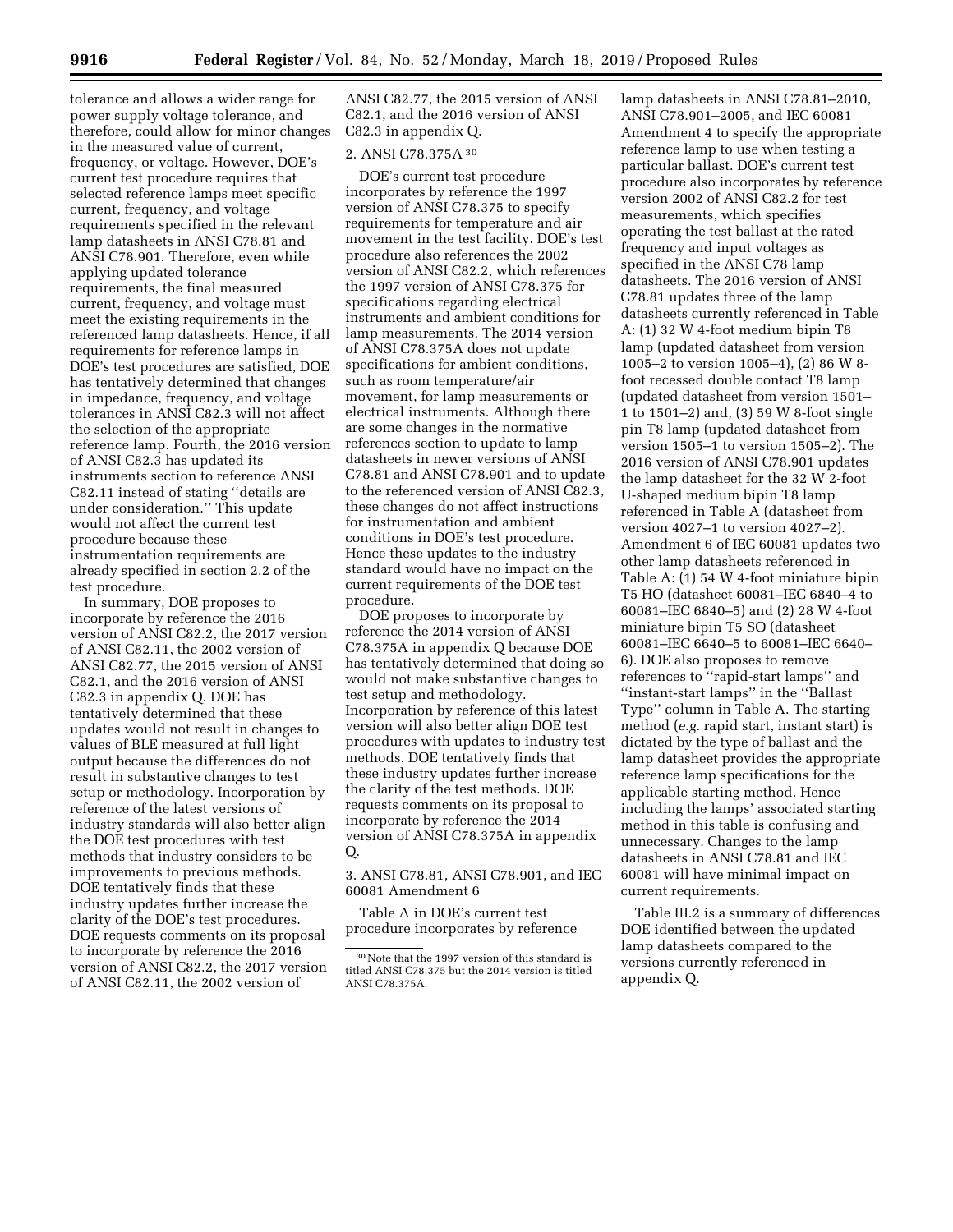# TABLE III.2—UPDATED LAMP DATASHEETS REFERENCED IN APPENDIX Q

| Lamp type                                   | Current specifications referenced in appendix                                            | Updated specifications                                                                                                                         |
|---------------------------------------------|------------------------------------------------------------------------------------------|------------------------------------------------------------------------------------------------------------------------------------------------|
| 32 W 4-foot medium bipin T8 lamp            | Provides low and high frequency specifica-<br>tions<br>Datasheet Version 2 (7881-1005-2) | Removes low frequency specifications.<br>HF Reference Arc Power: 29.2 W.<br>HF Operating Voltage: 137 V.<br>Datasheet Version 4 (7881-1005-4). |
| 86 W 8-foot recessed double contact T8 lamp | HF Reference Arc Power: 84.0 W                                                           | HF Reference Arc Power: 85.0 W.                                                                                                                |
|                                             |                                                                                          | HF Operating Voltage: 216 V.                                                                                                                   |
|                                             | Datasheet Version 1 (7881-1501-1)                                                        | Datasheet Version 2 (7881-1501-2).                                                                                                             |
| 59 W 8-foot single pin T8 lamp              | Provides low and high frequency specifica-                                               | Removes low frequency specifications.                                                                                                          |
|                                             | tions<br>HF Reference Arc Power: 57 W                                                    | HF Reference Arc Power: 57.1 W.                                                                                                                |
|                                             |                                                                                          | HF Operating Voltage: 270 V.<br>Lamp Current: 0.215 A.                                                                                         |
|                                             | Datasheet Version 1 (7881-1505-1)                                                        | Datasheet Version 2 (7881-1505-2).                                                                                                             |
| 32 W 2-foot U-shaped medium bipin T8 lamp   | Provides low frequency operation specifica-                                              | Removes low frequency operation specifica-                                                                                                     |
|                                             | tions                                                                                    | tions.                                                                                                                                         |
|                                             | Datasheet Version 1 (78901-4027-1)                                                       | Datasheet Version 2 (78901-4027-2).                                                                                                            |
|                                             | Maximum Operation Current: 0.625 A                                                       | Maximum Operation Current: 0.62 A.                                                                                                             |
|                                             | Maximum Current input to the cathode: 0.65<br>Α.                                         | Maximum Current input to the cathode: 0.67<br>А.                                                                                               |
|                                             | Datasheet Version 4 (60081-IEC 6840-4)                                                   | Datasheet Version 6 (60081-IEC 6840-6).                                                                                                        |
| 28 W 4-foot miniature bipin T5 SO           | Maximum Operation Current: 0.205 A                                                       | Maximum Operation Current: 0.210 A.                                                                                                            |
|                                             | Maximum Current input to the cathode: 0.220<br>А.                                        | Maximum Current input to the cathode: 0.240<br>Α.                                                                                              |
|                                             | Datasheet Version 5 (60081-IEC 6640-5)                                                   | Datasheet Version 7 (60081-IEC 6640-7).                                                                                                        |

Updates to the 2016 versions of ANSI C78.81 and ANSI C78.901 remove the low frequency specifications from lamp datasheets for the 32 W 4-foot medium bipin T8 lamp, 59 W 8-foot single pin T8 lamp, and 32 W 2-foot U-shaped medium bipin T8 lamp. Low frequency lamp characteristics and reference ballast characteristics are necessary to determine the appropriate reference lamp for testing low frequency ballasts. A part of the identification process of a reference lamp is testing it on a reference ballast. Therefore, DOE is proposing to provide low frequency lamp characteristics (*i.e.,* arc wattage, approximate cathode wattage, total wattage, voltage, and current), reference ballast characteristics (*i.e.,* rated input voltage, reference current, impedance) and cathode heating requirements for rapid start circuits in appendix Q for low frequency ballasts that operate 32 W 4-foot medium bipin T8 lamps, 59 W 8 foot single pin T8 lamps, and 32 W 2 foot U-shaped medium bipin T8 lamps. Hence these updates to the industry standard would not impact the current requirements of the DOE test procedure.

Further, DOE has tentatively determined that changes to the values of reference lamp characteristics from updating the reference of ANSI C78.81 to the 2016 version, ANSI C78.901 to the 2016 version, and IEC 60081 Amendment 4 to IEC 60081 Amendment 6 are within testing tolerances and therefore, minor. Incorporation of these latest versions would also better align

DOE test procedures with updates to test specifications that industry considers to be improvements to previous methods. Therefore, DOE proposes to incorporate by reference the 2016 version of ANSI C78.81, the 2016 version of ANSI C78.901, and Amendment 6 of IEC 60081 in appendix Q. DOE requests comments on its proposal to update ANSI C78.81 to the 2016 version, ANSI C78.901 to the 2016 version, and IEC 60081 Amendment 4 to IEC 60081 Amendment 6.

#### *C. Definitions*

Several definitions and directions in the current and proposed DOE test procedure for FLBs use the term ''designed and marketed.'' Currently, ''designed and marketed'' means that the intended application of the lamp is clearly stated in all publicly available documents (*e.g.,* product literature, catalogs, and packaging labels). (See 10 CFR 430.2 for full definition.) DOE proposes to specify that the term also refer to the intended application of the ballast as the latter part of the definition clearly states that the term is applicable to fluorescent lamp ballasts.

To streamline and simplify the test procedure, DOE proposes to remove the following terms that are currently defined but will no longer be used in the revised test procedure: AC control signal, cathode heating, DC control signal, F34T12 lamp, F96T12/ES lamp, F96T12HO/ES lamp, PLC control signal, and wireless control signal. Regarding

the terms for control signals, DOE is proposing to use updated terminology reflective of the products currently available on the market. Regarding the other proposed deletions, the changes do not impact the current requirements of the DOE test procedure because they are not used in either the current or the proposed test procedure. DOE requests comments on its proposal to remove definitions.

## *D. Proposed Amendments to Active Mode Test Method*

#### 1. Instrumentation and Test Setup

In the instrumentation section, 2.2, of the active mode test procedure in appendix Q, DOE proposes to reference section 9 (''Electrical Instruments'') of ANSI C78.375A–2014 instead of referencing ANSI C82.2 generally. Section 8 of ANSI C82.2 states that instruments used for measuring lamp and ballast systems shall meet requirements in ANSI C78.375. DOE notes that the currently incorporated ANSI C82.2–2002 and proposed for incorporation ANSI C82.2–2016 both reference the 1997 version of ANSI C78.375. DOE's proposal to incorporate by reference the 2014 version of ANSI C78.375 (referred to as ANSI C78.375A) in appendix Q does not change existing requirements because ANSI C78.375A– 2014 makes no updates to its electrical instruments section compared to the 1997 version, ANSI C78.375 (see section III.B.2).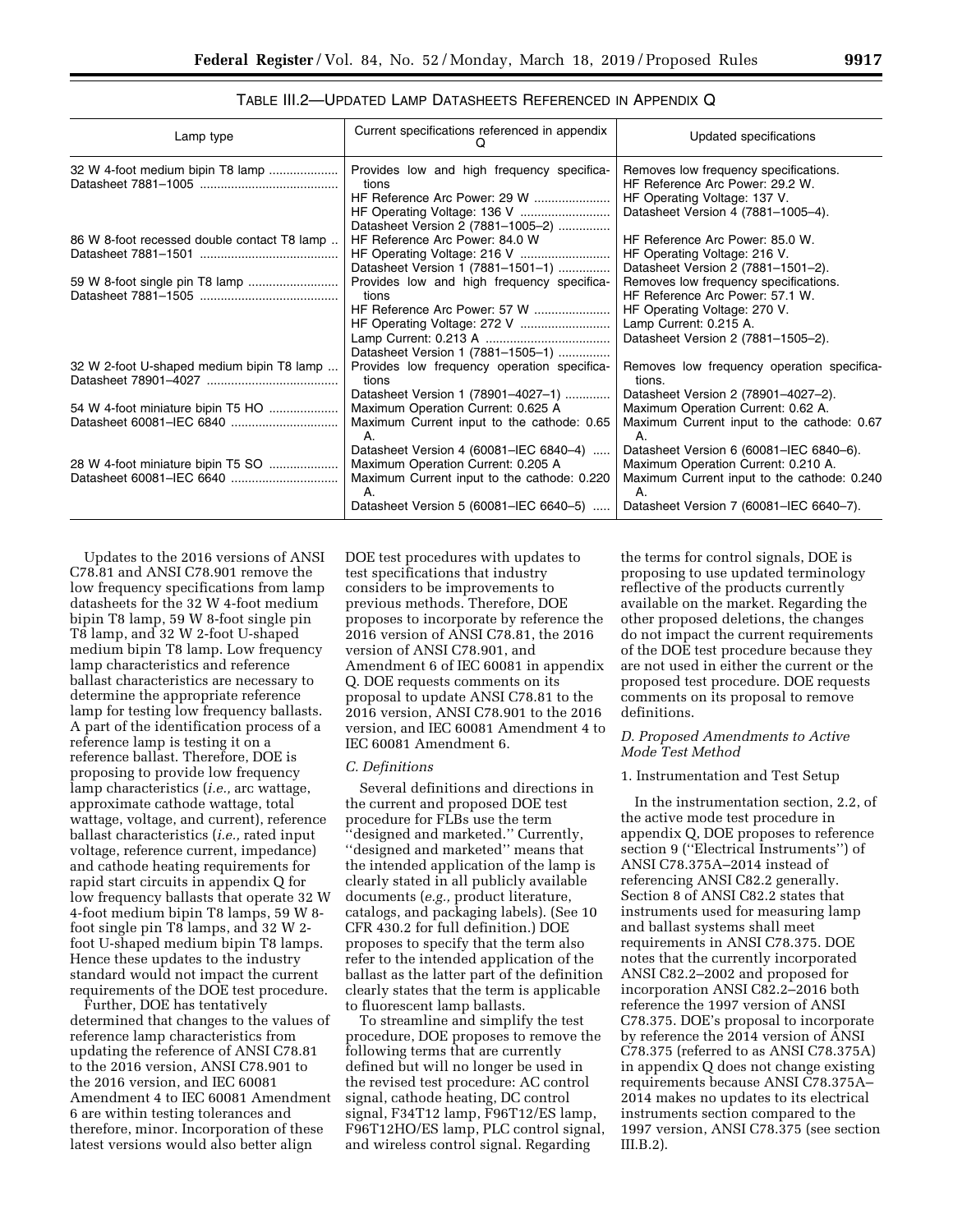In addition, DOE proposes to amend the test setup section, 2.3, of the active mode test procedure to: (1) More precisely reference industry standards and (2) rename the ''Power Analyzer'' subsection to ''Test Circuits'' and clarify requirements for the power analyzer. DOE also proposes to add provisions for selecting reference lamps to increase clarity. These changes in appendix Q are discussed in further detail below.

Section 2.1 ''Active Mode Procedure'' of DOE's current test procedure requires that where ANSI C82.2 references ANSI C82.1, ANSI C82.1 must be used for testing low-frequency ballasts and ANSI C82.11 must be used for testing highfrequency ballasts. To clarify when to use which ANSI standard, DOE proposes to include specific references in test setup, section 2.3.1, which currently references ANSI C82.1 and ANSI C78.81 without specific instruction regarding low- or highfrequency ballasts. In addition, DOE also proposes to add an instruction to disregard section 5.3 (''Ballast Output'') of ANSI C82.1, which specifies minimum power factor requirements that may be confused with the minimum power factor requirements set forth in DOE's energy conservation standards for fluorescent lamp ballasts (see 10 CFR 430.32(m)). Further DOE proposes to disregard section 5.3.1 (''Ballast Factor'') in ANSI C82.11 because the DOE test procedure does not specify determination of ballast factor. DOE also proposes to disregard Annex D (''Dimming Ballast Energy Efficiency Test Method'') and 5.13 (''Ballast Efficiency'') in ANSI C82.11 for the active mode test procedure of measuring BLE at full light output, a metric that is different from ballast efficiency described in these sections. Note that DOE is proposing a test method that references Annex D for the active mode test procedure to measure ballast efficiency at lower light output levels (see section III.D.4). DOE also proposes to remove the reference in section 2.3.1 to ANSI C78.81 for wiring instructions as this industry standard does not provide instructions on wiring a lamp and ballast circuit. Finally, DOE proposes to add the instruction that specifications in referenced industry standards that are recommended, stated as ''shall'' or ''should'' be met, or that are not clearly mandatory are, for purposes of the DOE test procedure, mandatory (unless they conflict with language in appendix Q) to ensure testing is conducted in a fair and uniform manner by different entities to yield consistent results.

In evaluating the test setup section in the active mode test procedure, DOE has

tentatively determined that the ''Power Analyzer'' section, currently section 2.3.2, provides instructions not only for the power analyzer but also for connecting the power supply, ballast, and lamp in the appropriate circuit. Therefore, DOE proposes to rename this section as ''Test Circuits.'' One of the current requirements in section 2.3.2 is that the power analyzer must have ''n + 1'' channels where ''n'' is the number of lamps the ballast can operate. However, to ensure that the power analyzer has enough channels, DOE proposes to clarify that ''n'' is the maximum number of lamps the ballast is designed and marketed to operate. DOE requests comment on its proposal to clarify that the power analyzer must have one more channel than the maximum number of lamps the ballast is designed and marketed to operate.

In addition, based on its review of the existing test procedure and products currently available on the market, DOE has tentatively determined that more information is needed in appendix Q to specify which lamps to use to test ballasts. The market now offers certain ballasts that each can operate lamps of more than one lamp base type—for example, T5 (miniature bipin), T8 (medium bipin), and T12 lamps (both recessed double contact and slimline). The existing test procedure does not provide enough detail to determine which lamp to use for testing these ballasts. Therefore, DOE proposes to amend the test procedure to clarify requirements for selecting the reference lamp to use for testing these ballasts. First, DOE proposes that a ballast designed and marketed to operate lamps of multiple base types, except for sign ballasts, must be tested with one base type in the following order of decreasing preference: Medium bipin, miniature bipin, single pin, and recessed double contact. Second, DOE proposes to require, after selecting the base type, selecting lamp(s) of only one diameter, in the following order of decreasing preference: T8, T5, or T12. The order of preferences specified for selecting base type and diameter is based on the most common products on the market. DOE has tentatively determined these proposed updates to appendix Q provide further clarification and do not impact the current requirements of the DOE test procedure. DOE requests comments on the proposed amendments for selecting the appropriate base type and diameter for reference lamps operated by ballasts that can operate lamps with multiple base types and diameters.

Finally, section 2.3.1.3 of appendix Q specifies that the fluorescent lamp used

for testing must be a reference lamp as defined in ANSI C82.13 and be seasoned for at least 12 hours. ANSI C82.13 states that reference lamps are ''seasoned lamps which under stable operating conditions and in conjunction with the specified reference ballast operate at'' certain voltage, wattage, and current. DOE proposes updates to this section by requiring testing each reference lamp with a reference ballast that meets the criteria of the 2016 version of ANSI C82.3, the industry standard for reference ballasts of fluorescent lamps. Based on the definition of a reference lamp in ANSI C82.13 and industry practice, manufacturers should already be using an industry-approved reference ballast to select the reference lamp. This explicit instruction ensures that the correct procedures and requirements are followed when identifying a reference lamp. In addition, DOE proposes to include the stabilization criteria as specified in the proposed section 2.5.2.1 (see section III.D.3.a) for stabilizing reference lamps. ANSI C82.13 states that reference lamps must have certain values under stable operating conditions and the proposed stabilization criteria sets forth how to determine whether the conditions have stabilized. DOE has tentatively determined the proposed update to require testing each reference lamp with a reference ballast that meets the criteria of the 2016 version of ANSI C82.3 provides further clarification and would not impact the current requirements of the DOE test procedure.

#### 2. Test Conditions

DOE proposes to amend the test conditions section of the active mode test procedure to provide more specific references to sections of referenced industry standards. Instead of generally referencing all of ANSI C82.2 for test conditions, DOE proposes to specifically reference ANSI C82.2 sections 3 ''Pertinent measurements'' and 4 ''Electrical supply characteristics—test ballast measurement circuits.'' After reviewing ANSI C82.2 DOE has tentatively determined that these sections provide applicable requirements for establishing the appropriate test conditions. Section 3 of ANSI C82.2 requires that ballast input and output measurements comply with specifications in ANSI C82.1 (as incorporated in the proposed appendix Q, this instruction applies to lowfrequency ballasts; for high-frequency ballasts appendix Q requires the specifications in ANSI C82.11). Section 4 of ANSI C82.2 provides specifications regarding test voltage, frequency, line voltage wave shape, supply voltage, and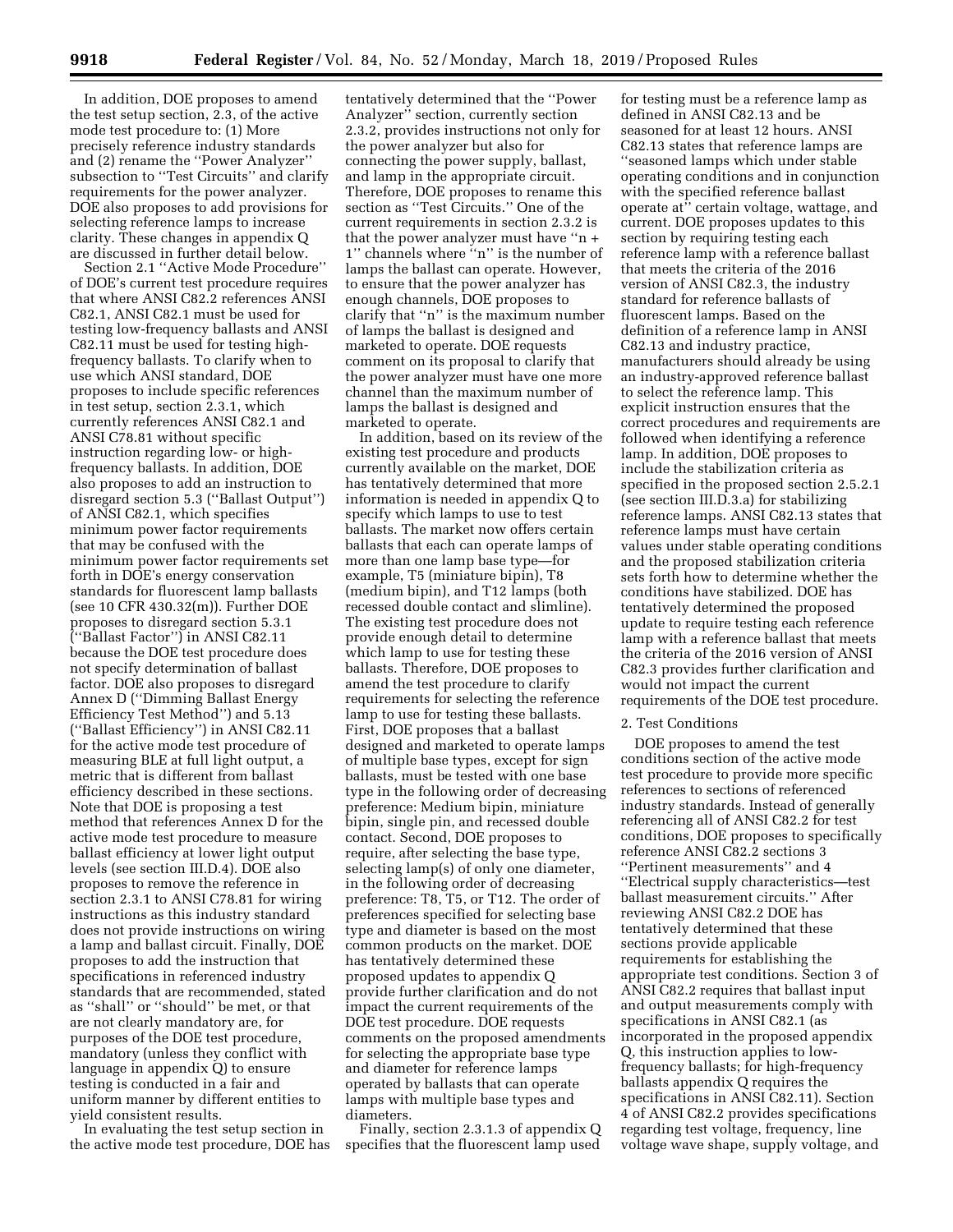supply-source impedance. Additionally, section 2.4.2 of appendix Q of DOE's current test procedure references ANSI C78.375 to specify requirements for temperature and air movement in the test facility. DOE proposes to specifically reference ANSI C78.375A section 4, ''Ambient Conditions for Lamp Measurements,'' which contains the appropriate information for temperature and air movement requirements. DOE has tentatively determined that these updates would provide more direct references of how to take measurements. Hence, the proposed updates to appendix Q would only provide further clarification and would not impact the current requirements of the DOE test procedure.

DOE requests comments on the proposal to remove general references to ANSI C82.2 and ANSI C78.375 and instead specifically reference ANSI C82.2 sections 3 and 4 and ANSI C78.375A section 4 for test conditions in the active mode test procedure in appendix Q.

#### 3. Test Method for BLE

DOE proposes to amend the test method section of the active mode test procedure to (1) revise the stabilization procedure, including adding a second stabilization option, and (2) require measuring lamp arc current and voltage as root mean square (RMS) values. The changes are discussed in further detail below.

#### a. Stabilization Criteria

In the framework document for the FL Ballast ECS rulemaking, DOE received several comments regarding a second stabilization option when measuring BLE. The National Electrical Manufacturers Association (NEMA) and Philips Lighting (Philips) stated that although the current DOE test procedure provides consistent and repeatable results, some technical experts have been considering a second stabilization option that removes the need to acquire large amounts of data but yields comparable results to the current DOE test procedure. (Philips, No. 8 at p. 2; NEMA, No. 12 at p.  $2)$ <sup>31</sup> NEMA noted that industry has been engaged with the ANSI Accredited Standards Committee examining a modified stabilization procedure and also encouraged DOE to review it to reduce testing time and costs. (NEMA, No. 12 at p. 2) Universal Lighting Technologies (ULT) agreed that DOE should review this stabilization procedure to remove the need to obtain

large amounts of data. (ULT, No. 6 at p. 2) 32

Philips explained that the second stabilization option would require preheating potted ballasts at 40 °C in an oven until they are stable, typically for three to four hours. In the meantime, the test lamp(s) should be pre-burned while connected to a ballast with similar output power, lamp current, and ballast factor as the ballast being tested. Specifically, four-foot T8 lamps should be pre-burned for 15 minutes and fourfoot T5 lamps and eight-foot T8 and T12 should be pre-burned for at least two hours. The ballast should be kept in the oven until ready to be connected to the test lamp for stabilization. Philips stated that stabilization should be done according to IES LM–9 33 section 6.2.3. Accordingly, six measurements of parameters (*i.e.,* input power, lamp power, lamp current, and lamp voltage) should be taken over five minutes and the difference between the minimum and maximum of each of lamp arc power, lamp current, and lamp voltage divided by the average value of the measurements should be less than or equal to 1 percent to be considered stable. Philips explained that upon completion of the test the ballast will remain on the test bench until the next ballast to be tested is ready to be removed from the oven. Philips asserted that this method would minimize the time the test lamps are off, thereby reducing the stabilization time and, subsequently, the overall testing time. (Philips, No. 8 34 at pp. 2–3)

Philips provided BLE test data using the current DOE test procedure and the second stabilization option for T5 and T8 rapid start and T8 instant start ballasts. For each type of ballast Philips tested five units of four different models and provided an average BLE for each model at 120 V and 277 V. Philips asserted that their stabilization method provided consistent test results similar to the current DOE test procedure while reducing the amount of data that must be recorded. (Philips, No. 8 35 at pp. 2– 5)

DOE considered the second stabilization option recommended by Philips in its evaluation of the test method for the active mode test procedure and reviewed the data Philips provided. The data showed slight differences in average BLEs based on whether DOE's test procedure or the second stabilization option was used. However, DOE found these differences to be de minimis. Based on this review, DOE agrees that the second stabilization option would save overall testing time, particularly when testing large numbers of ballasts (one after the other). Therefore, DOE is proposing to allow the stabilization method recommended by Philips as a second stabilization option when testing for BLE (see proposed appendix Q, section 2.5.2.2 ''Option 2''). The Option 2 stabilization method is described in Annex D of ANSI C82.11. Specifically, DOE is proposing that stable operating conditions under this option be determined according to steps 1 through 6 of section D.2.1 in Annex D of ANSI C82.11. DOE has tentatively determined this proposed update to appendix Q would provide another method for stabilization and because it is optional would not impact the current requirements of the DOE test procedure unless a manufacturer voluntarily decides to use the optional method.

In addition to allowing a second stabilization option, DOE is proposing a few changes to the existing stabilization method (proposed in section 2.5.2.1 ''Option 1'' of appendix Q). DOE reviewed the stabilization criteria in IES LM–9 (proposed in the Option 2 stabilization method) and tentatively determined that taking measurements once per minute to determine if a fluorescent lamp has stabilized is sufficient to determine if a fluorescent lamp ballast has stabilized. Therefore, in addition to proposing this criteria in the Option 2 stabilization method, DOE proposes to modify the current requirement that lamp arc voltage, current, and power be measured once per second, to require instead that those factors be measured once per minute in the Option 1 stabilization method. DOE does not find a need to restrict the maximum time required to achieve stable operating conditions and therefore, proposes to remove the requirement that the ballast must be operated for no longer than one hour until stable operating conditions are met. DOE has tentatively determined that these changes to the sampling frequency would not impact final steady-state conditions reached. Therefore, these proposed updates to

<sup>31</sup>These documents were submitted to the docket of DOE's rulemaking to review energy conservation standards for fluorescent lamp ballasts (Docket No. EERE–2015–BT–STD–0006).

<sup>32</sup>This document was submitted to the docket of DOE's rulemaking to review energy conservation standards for fluorescent lamp ballasts (Docket No. EERE–2015–BT–STD–0006).

<sup>33</sup> IES LM–9, Illuminating Engineering Society— Approved Method for the Electrical and Photometric Measurement of Fluorescent Lamps (approved January 31, 2009).

<sup>34</sup>This document was submitted to the docket of DOE's rulemaking to review energy conservation standards for fluorescent lamp ballasts (Docket No. EERE–2015–BT–STD–0006).

<sup>35</sup>This document was submitted to the docket of DOE's rulemaking to review energy conservation standards for fluorescent lamp ballasts (Docket No. EERE–2015–BT–STD–0006).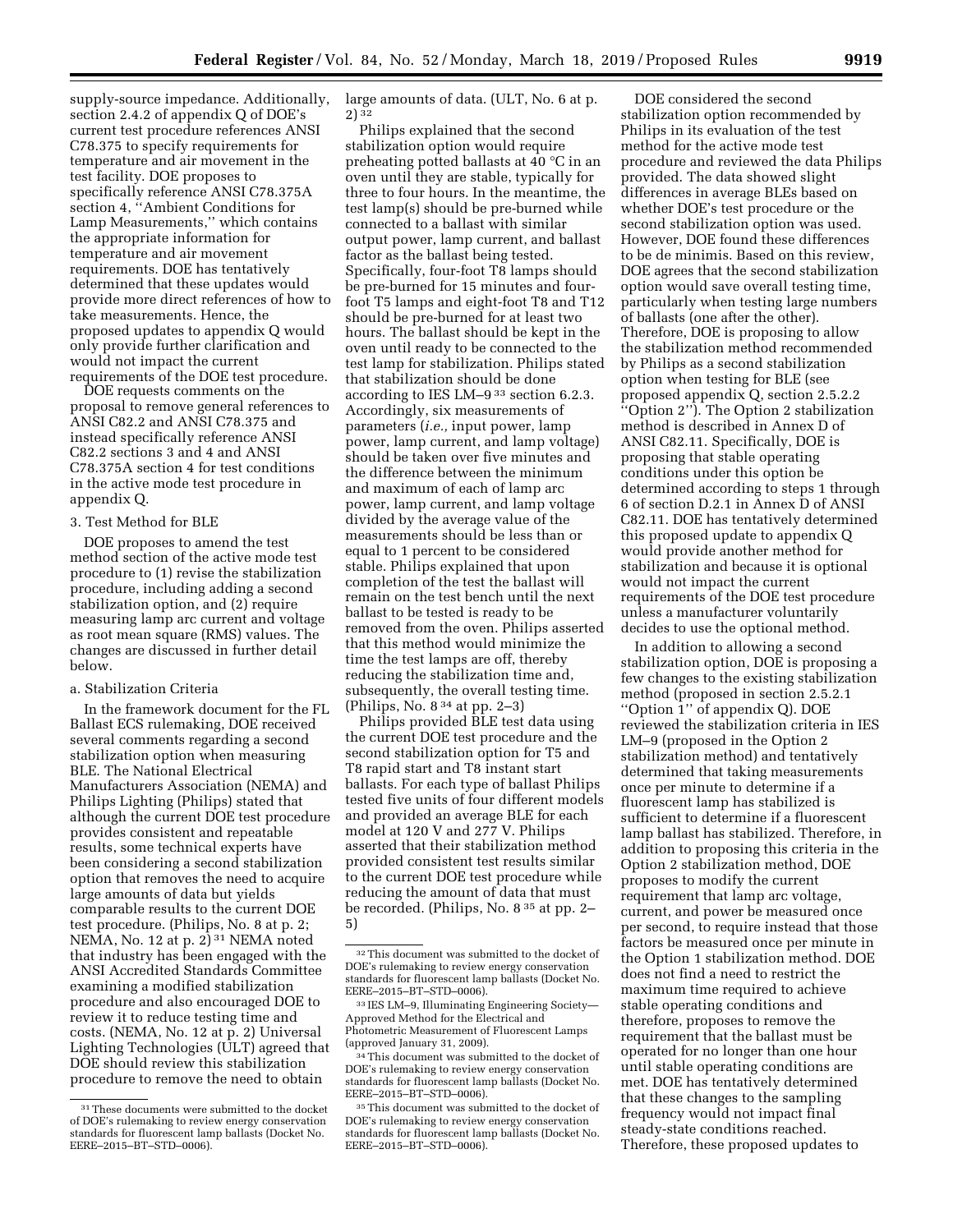on the requirements of the current DOE test procedure. DOE requests comments on its proposal to include a second stabilization option, change the

sampling frequency from one second to one minute in Option 1, and remove the restriction against operating a fluorescent lamp ballast for longer than one hour to determine stable operating conditions in Option 1.

#### b. Measurements

DOE's test procedure currently requires measurement of lamp arc current and lamp arc voltage but does not specify whether these are peak, average, or RMS values. Based on general industry practice of electrical circuit measurements, DOE has interpreted these measurements to be RMS values. For clarity, DOE proposes to require the measurement of lamp arc current and voltage as RMS values. DOE has tentatively determined these proposed updates to appendix Q provide further clarification and would not impact the current requirements of the DOE test procedure. DOE requests comments on the specification that lamp arc current and lamp arc voltage be RMS values.

DOE's test procedure also currently references section 7 of ANSI C82.2 for measuring input power and sections 3.2.1 and 4 of ANSI C82.2 for measuring input voltage and current. Upon further review of these sections, DOE has tentatively determined that to measure input power, Figure 1 and Figure 3 referenced in section 7 of ANSI C82.2 are not relevant. Figure 1 is not relevant for input power measurements as it specifies a measurement circuit to determine lamp current, lamp voltage, and lamp power, which are output measurements of the ballast. Figure 3 is unnecessary as it specifies a circuit to measure current in rapid start ballasts. DOE's test procedure already provides a measurement circuit for rapid start ballasts. However, Figure 2 of section 7 of ANSI C82.2 demonstrates the setup to measure a ballast's input voltage and current. DOE is proposing to exclude section 3.2.1 of ANSI C82.2 as it only lists parameters to measure for ballast input operating conditions and no measurement specifications. DOE is proposing to reference section 4 of ANSI C82.2 only for test conditions (see section III.D.2) as it provides electrical supply specifications. DOE has tentatively determined that these sections are not pertinent to taking measurements of input voltage and input current. Therefore, for taking measurements DOE proposes to remove referenced sections 3.2.1 and 4 of ANSI

appendix Q would have minimal impact C82.2 and reference section 7 of ANSI C82.2, adding instruction to disregard references to Figure 1 and Figure 3. DOE has tentatively determined these proposed updates to appendix Q provide further clarification and do not impact the current requirements of the DOE test procedure. DOE requests comments on its proposal to remove the ANSI C82.2 references of sections 3.2.1 and 4 from the steps to measure input voltage and current and to narrow the scope of section 7 of ANSI C82.2, for measuring input power, to exclude Figure 1 and Figure 3.

# 4. Measuring Ballast Performance at Less Than Full Light Output

In this NOPR, DOE proposes a test method to support industry in making representations of ballast performance at light output levels that are less than full light output. DOE received several comments on the framework document for the FL Ballast ECS rulemaking regarding measuring the performance of fluorescent lamp ballasts at dimmed light output levels. CA IOUs measured the performance of ballasts at 100 percent of full light output and at input powers decreased by 5 percent increments until zero light output using the DOE's current test procedure for BLE. Based on this data the CA IOUs noted that ballasts that have the same BLE at full light output may not perform the same at lower light output levels. Because of this difference of BLE at lower light outputs, the CA IOUs stated that California Energy Commission (CEC) has proposed standards for dimming fluorescent ballasts based on weighting the ballast efficiency measurements at 100 percent, 80 percent, and 50 percent of full light output in order to generate one BLE value.36 CA IOUs stated that DOE

*docketpublic.energy.ca.gov/PublicDocuments/15- AAER-01/TN203715*\_*20150220T140835*\_*Proposed*\_

should consider using measurements at the 80 percent and 50 percent points but supported additional test points below 50 percent of full light output and recommended DOE conduct further analysis on the feasibility of measurements at lower light output levels. (CA IOUs, No. 10 at p. 2–3; CA IOUs, Public Meeting Transcript, No. 5 at p. 17) The Appliance Standards Awareness Project (ASAP) agreed with CA IOUs that the test procedure and metric should be amended to measure BLE at partial light output, specifically testing at 80 and 50 percent of full light output in addition to 100 percent. (ASAP, No. 7 at pp. 2–3)

Philips commented that BLE is a logical method for measuring performance of fixed light output ballasts but that ballast efficiency should be used for measuring performance of ballasts at dimmed light output levels. (Philips, No. 8 37 at p. 16) Philips explained that to dim light output the lamp power and thereby cathode power is reduced, resulting in operation below the lamp's thermoemissive operational point which could shorten lamp life, causing blackening at the ends of the lamp, and causing unstable lamp operation. Therefore, most ballasts provide added cathode power in dimming mode. As such, Philips recommended using a ballast efficiency metric that would include cathode power, unlike the BLE metric, which does not. Philips noted that because dimmable lamps have two pins on each side, three different measurements must be taken with the lamp to determine the lamp voltage, including cathode voltage. However, Philips stated that a multiport power analyzer can be used to measure the voltage of three pins in reference to another and thereby reduce the time needed to measure lamp power including cathode power. (Philips, No. 8 38 at pp. 21–29)

Philips also presented an example of a 2-lamp T8 MBP 32 W ballast showing that at full light output BLE and ballast efficiency are the same. However, at dimmed light output levels the ballast efficiency is higher than BLE because ballast efficiency uses total lamp output power including cathode power but BLE uses total lamp arc power. Philips

<sup>36</sup>The CEC published a proposal for testing deepdimming fluorescent lamp ballasts at total arc power tuned to 100, 80, and 50 percent of the measured maximum arc power, according to DOE's test procedure for fluorescent lamp ballasts. CEC proposed to define deep-dimming fluorescent ballasts as ballasts able to operate lamps in dimmed operating modes at any number of levels at or below 50 percent of full light output and include only ballasts that operate one, two, three, or four T5 or T8 4-foot linear or U-shape fluorescent lamps. Further CEC proposed to define arc power as the entire output power of the ballast and delivered to all attached lamps. CEC also proposed weighting the ballast efficiency measurements at 100 percent, 80 percent, and 50 percent of full light output in order to generate one BLE value. California Energy Commission, ''Proposed Amendments to Appliance Efficiency Regulations,'' *Appliance Efficiency Rulemaking for Toilets, Urinals, Faucets, HVAC Air Filters, Fluorescent Dimming Ballasts, and Heat Pump Water Chilling Packages,* 15–AAER–01, February 20, 2015 (*http://*

*Amendments*\_*to*\_*Appliance*\_*Efficiency*\_ *Regulations.pdf*).

<sup>37</sup>This document was submitted to the docket of DOE's rulemaking to review energy conservation standards for fluorescent lamp ballasts (Docket No. EERE–2015–BT–STD–0006).

<sup>38</sup>This document was submitted to the docket of DOE's rulemaking to review energy conservation standards for fluorescent lamp ballasts (Docket No. EERE–2015–BT–STD–0006).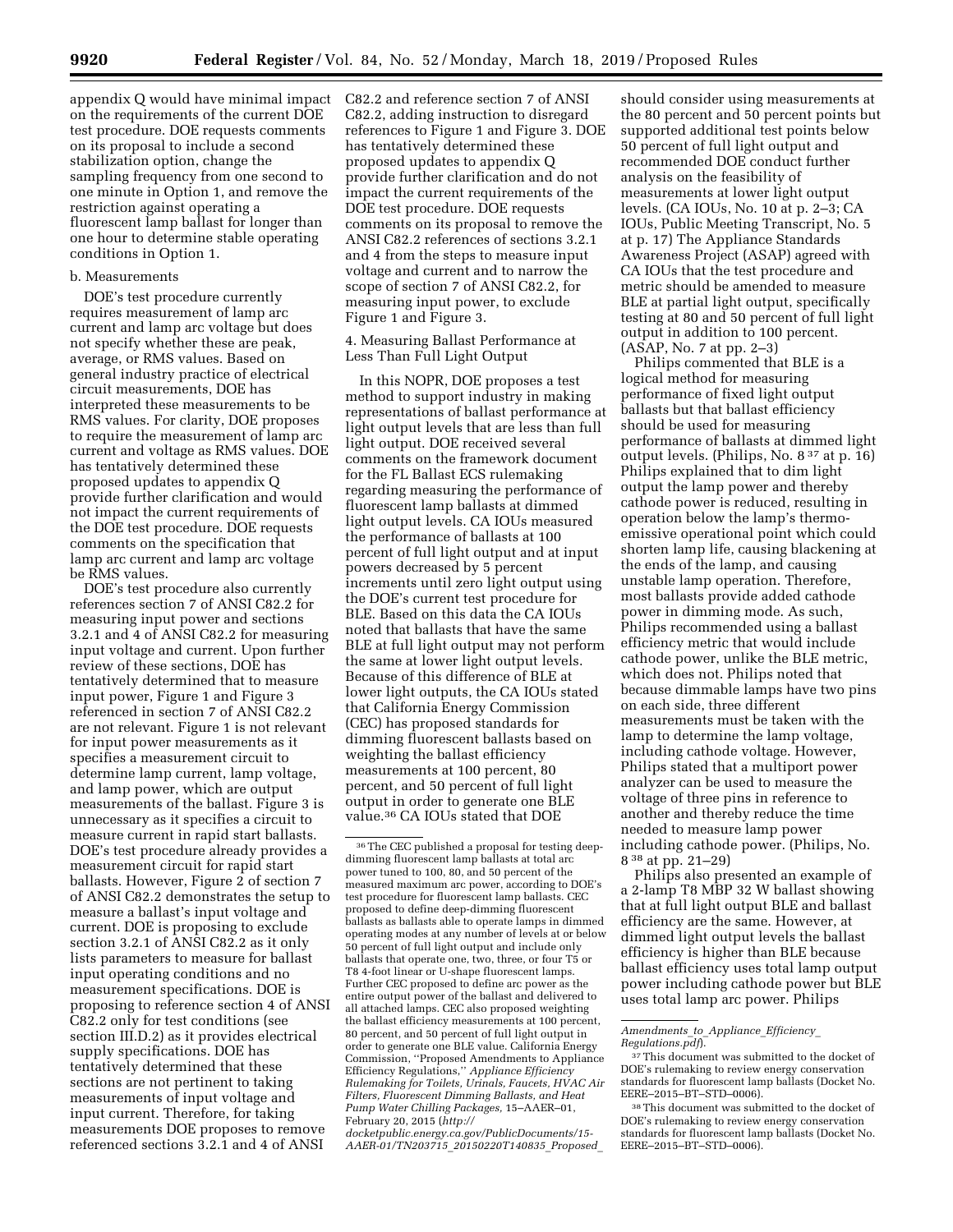concluded that using the BLE metric at dimmed output levels would underrepresent the efficiency of the ballast. (Philips, No. 8 39 at pp. 16–29) Therefore, Philips asserted and NEMA agreed that including cathode power in the metric used to evaluate ballast performance at lower light outputs is important because cathode power provides utility to dimming ballasts at dimmed light output levels. (Philips, No. 8 40 at pp. 16–29; NEMA, No. 12 at p. 7)

DOE is proposing amendments to the test method to address measuring ballasts at light outputs lower than full light output. DOE understands that cathode power is utilized, and even required, at certain dimmed light output levels. DOE also appreciates comments explaining that multiple measurements would be required for one measurement of cathode power, though the time required to do that could be minimized by using a multiport power analyzer. DOE is continuing to provide a method for measuring BLE at full light output for representations and for showing compliance with the current energy conservation standards, but DOE is also proposing a method to measure ballast efficiency at reduced light output levels for representations in the marketplace as reflected in the latest industry standard. DOE has tentatively determined that this proposed update to appendix Q provides a test method that may be needed for making certain representations but does not change current requirements of the DOE test procedure.

DOE notes that since the publication of the framework document for the FL Ballast ECS Rulemaking, ANSI C82.11 has been updated to include new Annex D, a test method to measure the ballast efficiency at light output levels less than 100 percent. Ballast efficiency (BE) is equal to the ballast output power divided by the ballast input power. Ballast output power includes not only the lamp arc power but also the filament power and power provided for other features such as networking and sensors. Thus, ballast efficiency is a different metric than BLE. DOE proposes to include in appendix Q an option to use the test procedure outlined in Annex D of ANSI C82.11– 2017 if manufacturers want to make representations of ballast efficiency at

light output levels less than 100 percent. Annex D states, and DOE's proposed test method will specify, that the test method contained within applies only to measuring light output levels down to 50 percent of full light output. Annex D requires using the Option 2 stabilization method, discussed in section III.D.3.a, which requires preheating ballasts at 40 °C in an oven until they are stable. DOE requests comment on the proposed method for measuring BE at light output levels less than full light output, specifically whether measurements for the BE metric could be taken when ballasts are operating at light output levels less than 50 percent of full output.

## *E. Proposed Amendments to Standby Mode Test Method*

EPCA section 325(gg)(2)(A) directs DOE to establish test procedures to include standby mode, ''taking into consideration the most current versions of Standards 62301 and 62087 of the International Electrotechnical Commission. . . .'' (42 U.S.C. 6295(gg)(2)(A)) IEC Standard 62087 applies only to audio, video, and related equipment, not to lighting products. Because IEC Standard 62087 does not apply to lighting products, DOE proposes to incorporate by reference IEC Standard 62301, which applies generally to household electrical appliances. The current test procedure requires measuring standby mode energy consumption following provisions of ANSI C82.2, the same industry standard that is incorporated into DOE's current active mode test procedure. However, while ANSI C82.2 is not specific to standby mode energy consumption measurements, the IEC 62301 standard does provide requirements for measuring standby mode energy consumption. DOE proposes requiring similar test setup and conditions for both the standby mode and active mode test procedure for consistency. DOE also proposes requiring stabilization and subsequent measurement of standby mode energy consumption according to the measurements section of IEC 62301 (*i.e.,*  section 5), instead of ANSI C82.2. DOE has tentatively determined that the instructions and criteria specified in IEC 62301 for stabilization and subsequent measurement of standby mode power consumption is appropriate for fluorescent lamp ballasts. Therefore, DOE proposes to incorporate by reference IEC 62301 (edition 2.0) in appendix Q and reference section 5 for the standby mode test procedure of fluorescent lamp ballasts. DOE seeks comments on its proposal to incorporate

IEC 62301 by reference and referencing section 5 of IEC 62301 for stabilization and subsequent standby mode energy consumption measurements.

In response to the framework document for the FL Ballast ECS rulemaking, the CA IOUs stated that ballasts operated with communication protocols such as Digital Addressable Lighting Interface (DALI) consume standby mode power. The CA IOUs noted that the CEC proposed a required test based on DOE's standby mode test procedure for measuring standby mode power consumption for ballasts operated with such controls. However, the CA IOUs recommended that DOE amend its standby mode test procedure to specify that a communications network (if applicable) should be connected to the ballast during testing to capture energy use in ''network standby.'' The CA IOUs stated that this is important because ballasts will likely be consuming additional energy while actively ''listening'' for commands when connected to a communications network. (CA IOUs, No. 10 at p. 3)

In response to these comments, DOE recently published an RFI on the emerging smart technology appliance and equipment market. 83 FR 46886 (Sept. 17, 2018). In that RFI, DOE sought information to better understand market trends and issues in the emerging market for appliances and commercial equipment that incorporate smart technology. DOE's intent in issuing the RFI was to ensure that DOE did not inadvertently impede such innovation in fulfilling its statutory obligations in setting efficiency standards for covered products and equipment. In this NOPR, DOE seeks comment on the same issues presented in the RFI as they may be applicable to fluorescent lamp ballasts.

Both the active mode and standby mode test procedures measure input power of the ballast. As such, for consistency within the test procedure and to reduce the test burden, DOE proposes requiring similar general test setup and conditions for both tests. To accomplish this, DOE proposes to add a test setup section in the standby mode test procedure with the following directions: (1) Use instruments as specified in the active mode test procedure; and (2) operate each ballast with lamps as specified in active mode test procedure except that the use of reference lamps is not required. Because lamps are not turned on during the measurement of standby mode power consumption, DOE has tentatively determined that the specific lamps to which the ballast is connected do not affect standby mode energy consumption measurements. DOE

<sup>39</sup>This document was submitted to the docket of DOE's rulemaking to review energy conservation standards for fluorescent lamp ballasts (Docket No. EERE–2015–BT–STD–0006).

<sup>40</sup>This document was submitted to the docket of DOE's rulemaking to review energy conservation standards for fluorescent lamp ballasts (Docket No. EERE–2015–BT–STD–0006).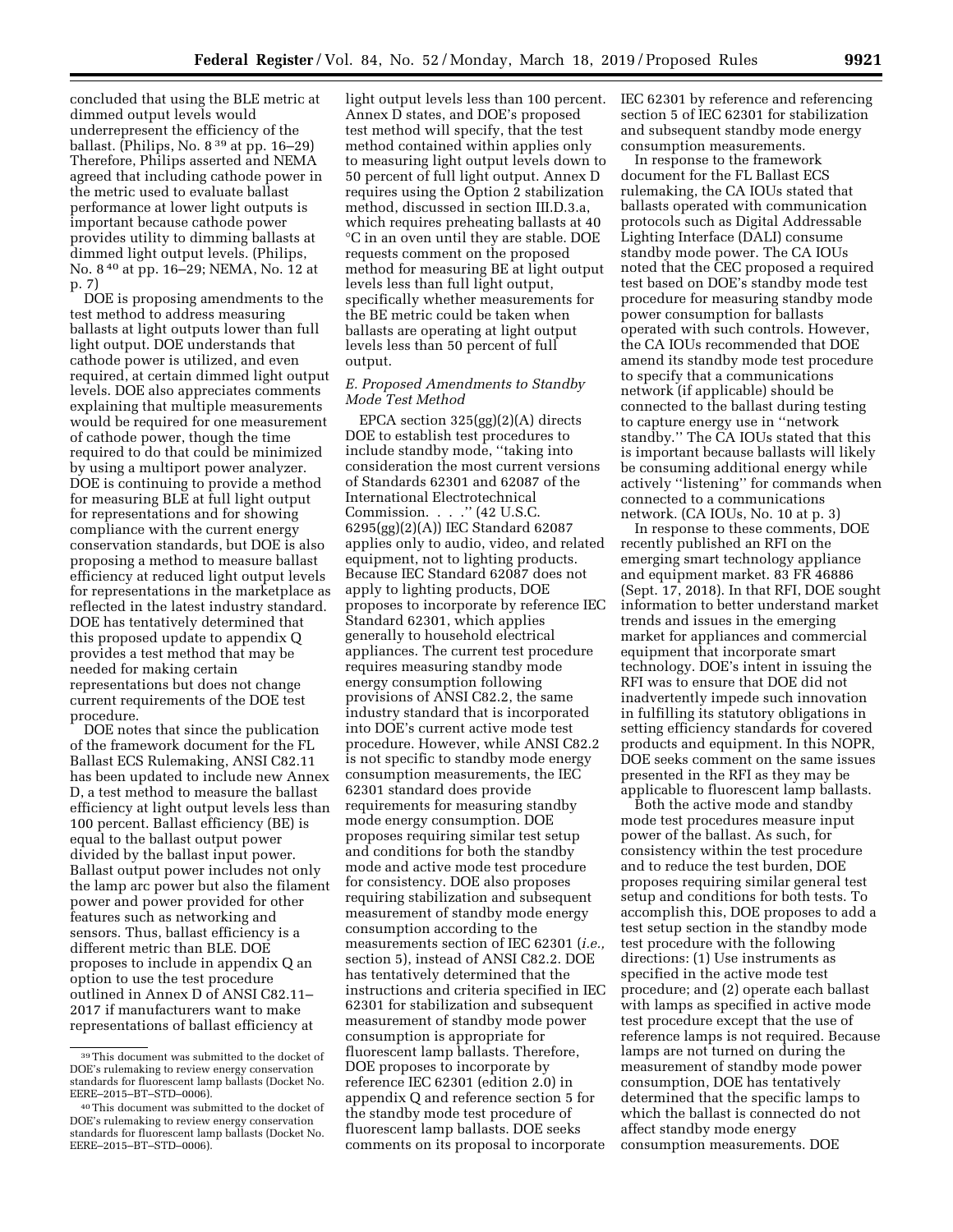requests comments on referencing the active mode test procedure sections pertaining to instrumentation and connection of lamps (with the exception of reference lamp specifications) in the standby mode portion of the DOE test procedure.

DOE's existing test conditions for the standby mode test procedure reference sections 5, 7, and 8 of ANSI C82.2. DOE is proposing to reference the active mode test conditions, which references section 9 of ANSI C78.375A regarding instrumentation (see section III.D.1) and sections 3 and 4 of ANSI C82.2, and section 4 of ANSI C78.375A (see section III.D.2), for the standby mode test conditions. Because both the active mode test procedure and standby mode test procedure measure input power of the ballast, DOE has tentatively determined that the same provisions of ANSI C78.375A for instrumentation and ANSI C82.2 for test conditions are also appropriate for the standby mode test procedure. As such, DOE proposes to reference the test conditions for the active mode test procedure instead of repeating those references to ANSI C78.375A and ANSI C82.2 in the standby mode test conditions. DOE requests comments on referencing the active mode test conditions for standby mode test conditions in the standby mode test procedure.

In the framework document for the FL Ballast ECS rulemaking, NEMA and Philips commented that ballasts installed in the U.S. can operate a wide range of input voltages (*i.e.* 120 V to 277 V) and this range should be considered before adopting other international standby power limits. For example, a typical DALI ballast has a different standby mode power consumption at 120 V than at 277 V. (Philips, No. 8 41 at p. 8; NEMA, No. 12 at p. 3) Philips stated that although IEC 62301 offers valuable information regarding instrumentation tolerances and uncertainty, it is unclear if it accounts for operation at this wide range of input voltages. Philips recommended that DOE develop a standby mode power test method that accounts for the wide range of input voltages. (Philips, No. 8 42 at p. 8)

As noted above, DOE is proposing to reference the test conditions for the active mode test procedure for the standby mode test conditions in the

standby mode procedure, which include specifications regarding testing ballasts designed and marketed to operate at multiple input voltages. Under these test conditions standby mode energy consumption for ballasts able to operate at input voltages of both 120 V and 277 V must be measured at 277 V for those that are not residential or sign ballasts and at 120 V for those that are residential or sign ballasts.

Regarding the standby mode test method and measurements section, DOE proposes the following modifications: (1) Add instructions to turn on, at full light output, the lamps to which the ballast is connected to ensure the ballast is not defective; and (2) replace measurement references to ANSI C82.2 in the current section 3.3.1 of appendix Q, with instructions to stabilize and measure standby mode energy consumption according to section 5 of IEC 62301. DOE has tentatively determined that these proposed updates to appendix Q would have minimal impact on current requirements. DOE requests comments on these modifications and the requirement that lamps be turned on before taking standby mode measurements.

## *F. Proposed Amendments to 10 CFR 430.23(q)*

For clarification, DOE proposes to remove paragraphs specifying the calculation of estimated annual energy consumption and estimated annual operating cost for fluorescent lamp ballasts in 10 CFR 430.23(q) as these calculations are no longer required. DOE also proposes to add a paragraph in 10 CFR 430.23(q) to calculate power factor using appendix Q. DOE has tentatively determined that these proposed updates to 10 CFR 430.23(q) provide further clarification and would not impact current requirements of the DOE test procedure. DOE requests comment on the proposal to remove calculations for estimated annual energy consumption and estimated annual operating cost that are no longer required and to add an instruction for calculating power factor in 10 CFR 430.23(q).

## *G. Proposed Amendments to 10 CFR 429.26*

DOE proposes to require reporting average total lamp arc power in certification reports for fluorescent lamp ballasts. Average total lamp arc power, a value that is already determined in appendix Q, is necessary to determine the required minimum BLE for a fluorescent lamp ballast model. Manufacturers are already reporting average total lamp arc power when certifying basic models, thus, DOE does

not expect any changes in burden. DOE also proposes to require that average total lamp arc power be rounded to the nearest tenth of a watt. DOE proposes to specify that the represented value of average total lamp arc power must be equal to the mean of the sample. Finally, DOE proposes to remove ''annual energy operating costs'' in § 429.26(a)(2)(i) as this value is no longer required. DOE has tentatively determined that these proposed updates to 10 CFR 429.26 provide further clarification and would not impact current requirements of the DOE test procedure.

## *H. Compliance Dates and Waivers*

EPCA prescribes that all representations of energy efficiency and energy use, including those made on marketing materials and product labels, must be made in accordance with an amended test procedure, beginning 180 days after publication of such a test procedure final rule in the **Federal Register**. (42 U.S.C. 6293(c)(2)) If DOE were to publish an amended test procedure EPCA provides an allowance for individual manufacturers to petition DOE for an extension of the 180-day period, of not more than an additional 180 days, if the manufacturer would experience undue hardship in meeting the deadline. (42 U.S.C. 6293(c)(3)) To receive such an extension, petitions must be filed with DOE no later than the 60th day before the end of the 180-day period and must detail how the manufacturer will experience undue hardship. (*Id.*)

### *I. Test Procedure Costs, Harmonization, and Other Topics*

#### 1. Test Procedure Costs and Impact

EPCA requires that test procedures proposed by DOE not be unduly burdensome to conduct. (42 U.S.C. 6293(b)(3)) In this NOPR, DOE proposes to amend the existing test procedure for fluorescent lamp ballasts by (1) updating references to industry standards; (2) clarifying the selection of reference lamps; (3) adjusting time requirements in the current stabilization procedure; and (4) updating the industry standard in the test procedure for measuring standby mode energy consumption. Additionally, DOE is proposing a second stabilization option for measuring BLE. DOE has tentatively determined that these proposed amendments to the fluorescent lamp ballast procedure would not be unduly burdensome to conduct.

DOE's analysis indicates that, if finalized, the proposal to allow the Option 2 stabilization method (see Table

<sup>41</sup>This document was submitted to the docket of DOE's rulemaking to review energy conservation standards for fluorescent lamp ballasts (Docket No. EERE–2015–BT–STD–0006).

<sup>42</sup>This document was submitted to the docket of DOE's rulemaking to review energy conservation standards for fluorescent lamp ballasts (Docket No. EERE–2015–BT–STD–0006).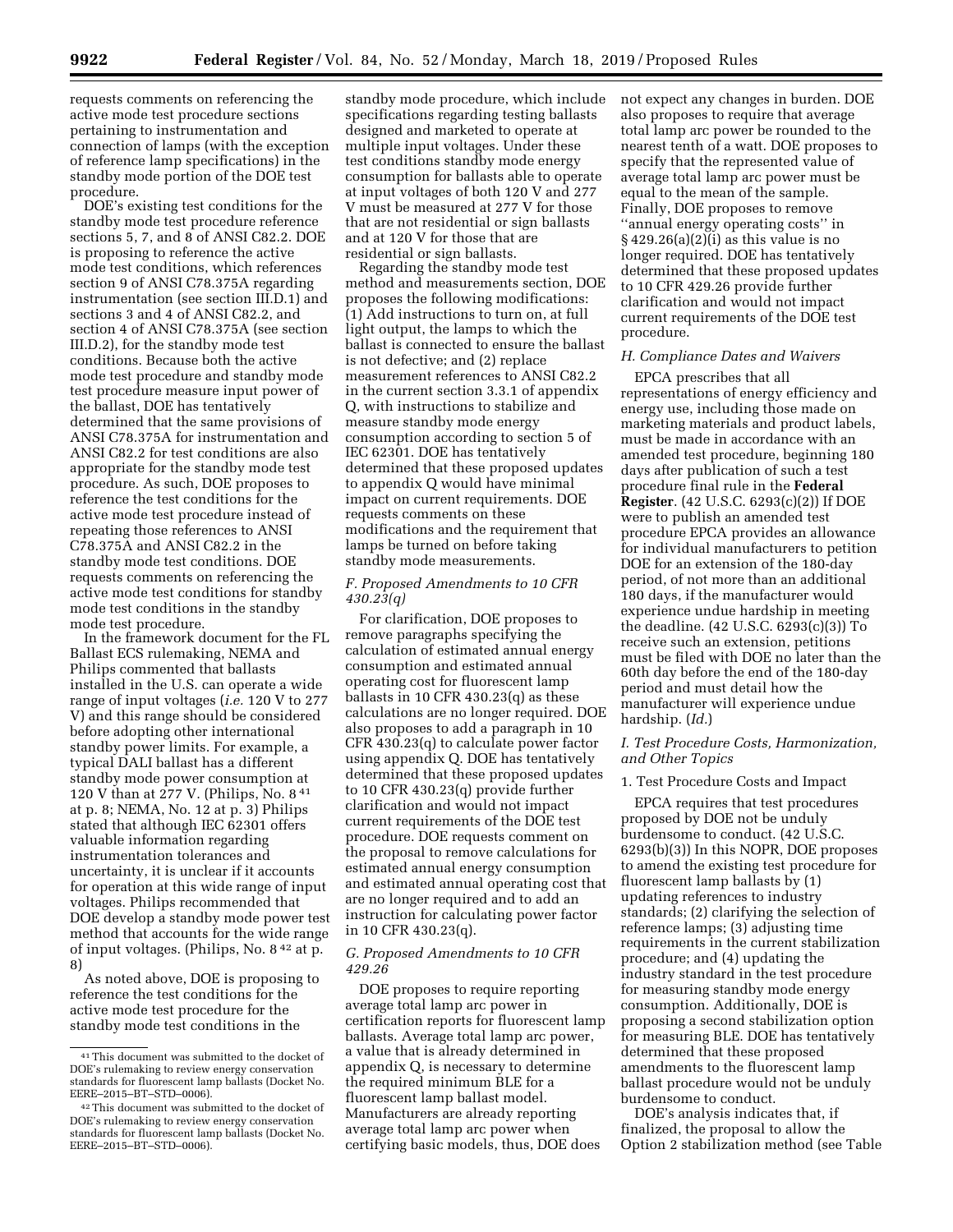III.3) it would result in a reduction of future testing. DOE has proposed an

optional test procedure for measuring BE at light outputs less than full light

output. Because this proposed test method is optional, it imposes no costs.

# TABLE III.3—SUMMARY OF COST IMPACTS FOR FLUORESCENT LAMP BALLASTS

|                               | Present value<br>(thousands<br>2016\$) | Discount rate<br>(percent) |
|-------------------------------|----------------------------------------|----------------------------|
| Cost Savings:                 | 115.7                                  | 3                          |
| Total Net Cost Impacts:       | 47.7                                   |                            |
| <b>Total Net Cost Savings</b> | (115.7)<br>(47.7)                      | 3                          |

\* Incorporates costs/(savings) for the Option 2 stabilization method.

## TABLE III.4—SUMMARY OF ANNUALIZED COST IMPACTS FOR FLUORESCENT LAMP BALLASTS

| Category                           | Annualized<br>value<br>(2016\$) | Discount rate<br>(percent) |
|------------------------------------|---------------------------------|----------------------------|
| <b>Annualized Cost Savings:</b>    | 3,470<br>3.340                  |                            |
| Total Net Annualized Cost Impacts: | (3,470)<br>(3,340)              | 3                          |

\* Incorporates costs/(savings) for the Option 2 stabilization method.

Further discussion of the cost impacts of the proposed test procedure amendments are presented in the following paragraphs.

The proposed amendments for taking active mode measurements to determine BLE would update the test procedure to incorporate by reference newer versions of already referenced industry standards. Based on DOE's review, these updates would not change measured values and do not add complexity to test conditions/setup or add test steps (see section III.B). DOE notes that the latest 2017 version of ANSI C82.11 adds a requirement for inrush current. Specifically, it requires that the aggregate peak inrush current amplitude and duration for each value of steady state current must be less than a set of given values. This specification does not require additional or new equipment and would be met by adjusting the current amplitude and/or duration in the existing test setup. DOE has tentatively determined that compared to total test time, the time required to meet the inrush current requirements would be de minimis.

This NOPR also proposes clarifications on how to select reference lamps to address, in particular, new products on the market (*i.e.* ballasts that can operate multiple lamp types). The current DOE test procedure already requires that ballasts be tested with reference lamps. This selection criteria would only provide clarity in how to set up the tests and do not add extra steps or add burden.

This NOPR also proposes to remove a maximum operating time for stabilization. This proposed requirement is consistent with industry standards which do not impose a maximum stabilization time. Additionally, it proposes to change the requirement of taking measurements once per second to once per minute to establish stable operating conditions, thereby decreasing the amount of data collected. DOE does not expect either proposal to impact the costs of conducting the stabilization portion of the test procedure. The reduction in the frequency of measuring data will reduce the amount of data required to determine stabilization. However, this data is collected electronically. Therefore, there are no cost savings based on time and labor. Regarding the maximum operating time, the majority of ballasts stabilize within 20 to 45 minutes and would therefore not encounter this time limit. If ballasts do not currently stabilize within an hour, labs may choose to restart the stabilization procedure with the same unit or new unit. Therefore, there is no guaranteed increase or decrease in stabilization time.

Finally, the proposed revised test procedure for taking standby mode measurements changes the industry standard reference from ANSI C82.2 to IEC 62301 Section 5. IEC 62301 Section

5 provides more detailed instructions on how to determine the final power consumption value from power readings but the overall method of obtaining power measurements is the same and does not require different instrumentation. DOE also proposes to specify that use of reference lamps is not required when measuring standby mode power, as it has no impact on measurements. Additionally, the proposed amendments to the standby mode test procedure align the test setup and test conditions for taking active mode and standby mode measurements.

DOE has tentatively determined that the proposed amendments to DOE's test procedure for measuring BLE proposed in this NOPR will not require the purchase or use of new or additional equipment or require additional steps for testing measured values. Further, the proposed revisions are not expected to change measured values. Hence, DOE expects that manufacturers will be able to rely on data generated under the previous test procedure. While manufacturers must submit a report annually to certify a basic model's represented values, basic models do not need to be retested annually. The initial test results used to generate a certified rating for a basic model remain valid as long as the basic model has not been modified from the tested design in a way that makes it less efficient or more consumptive, which would require a change to the certified rating. If a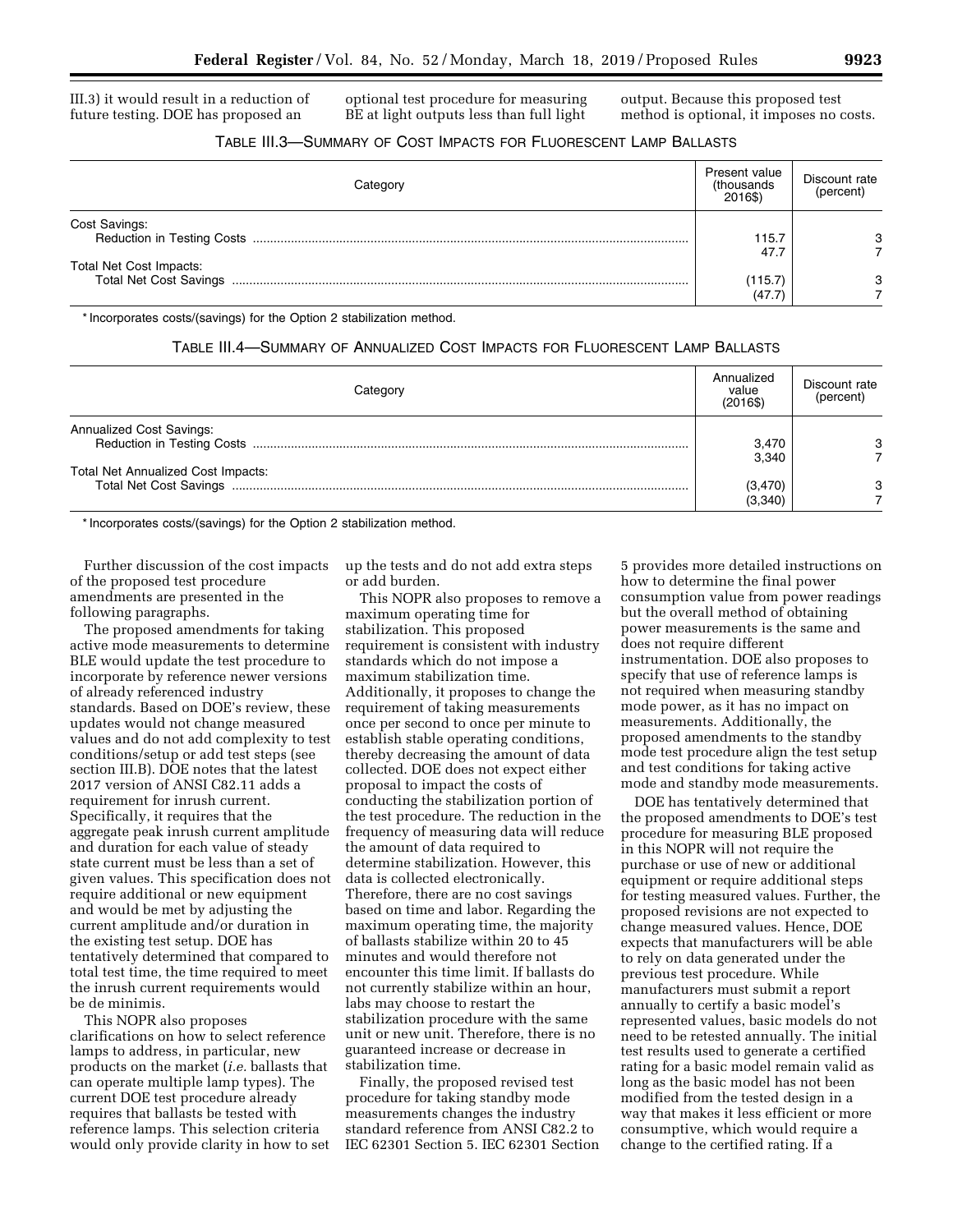manufacturer has modified a basic model in a way that makes it more efficient or less consumptive, the manufacturer may choose to conduct new testing in order to make claims of the new, more efficient rating.43 Additionally, manufacturers do not make representations of BLE in manufacturer literature or on product packaging. Therefore, ballasts that are not required to comply with existing energy conservation standards are likely unaffected by the proposed revisions to DOE's test procedure for measuring BLE.

In this NOPR, DOE is proposing a second stabilization option (or ''Option 2'') when measuring BLE. As described in section III.D.3.a, the Option 2 stabilization method would minimize the time the test lamps are off, thereby reducing the stabilization time and, consequently, the overall testing time. DOE estimates the cost savings of the Option 2 stabilization method to be \$3,574 annually. This estimate is based on a savings of 15 minutes per ballast test (due to reduced stabilization time). Based on a median hourly labor rate of \$39.17 44 per electrical engineering technician (this includes an inflation factor of 31 percent to account for the cost of providing benefits), DOE estimates the savings to be \$9.79 per ballast test, or \$39.17 per basic model, assuming four ballast tests per basic model. DOE does not expect all manufacturers to choose to use the Option 2 stabilization method. DOE believes that only four manufacturers (comprising about 18 percent of fluorescent lamp ballast manufacturers) who already possess the necessary equipment (*i.e.,* an oven for ballasts) will choose to utilize the Option 2 stabilization method. DOE estimates that these manufacturers combined offer about 365 basic models of fluorescent lamp ballasts, comprising about 50 percent of all basic models certified in DOE's Compliance Certification Database. DOE believes that new basic models of fluorescent lamp ballasts are introduced and certified to DOE about once every four years. Thus DOE estimates overall annualized industry savings due to proposing the Option 2 stabilization method to be \$3,470 at a 3 percent discount rate and \$3,340 at a 7 percent discount rate.

2. Harmonization With Industry Standards

The test procedure for fluorescent lamp ballasts at appendix Q to subpart B of part 430 incorporates by reference certain provisions of several industry standards. DOE incorporates and proposes to incorporate by reference ANSI C78.81–2016, ANSI C78.901– 2016, ANSI C82.1–2015, ANSI C82.3– 2016, ANSI/ANSLG C82.11–2017, ANSI C82.13–2002, ANSI C82.77–2002, and IEC 60081 Amendment 6 in their entirety. DOE is proposing to incorporate by reference only certain sections of ANSI C78.375A–2014, ANSI C82.2–2016, and IEC 62301 Edition 2.0 to ensure the repeatability of the test procedure. The industry standards DOE proposes to incorporate by reference via amendments described in this NOPR are discussed in further detail in section IV.N. DOE requests comments on the benefits and burdens of the proposed updates and additions to industry standards referenced in the test procedure for fluorescent lamp ballasts.

DOE seeks comment on the degree to which the DOE test procedure should consider and be harmonized further with the most recent relevant industry standards for fluorescent lamp ballasts. DOE also requests comment on the benefits and burdens of adopting any industry/voluntary consensus-based or other appropriate test procedure, without modification.

#### 3. Other Test Procedure Topics

In addition to the issues identified earlier in this document, DOE welcomes comment on any other aspect of the existing test procedure for fluorescent lamp ballasts not already addressed by the specific areas identified in this document. DOE particularly seeks information that would improve the representativeness of the test procedure, as well as information that would help DOE create a procedure that would limit manufacturer test burden. Comments regarding repeatability and reproducibility are also welcome.

DOE also requests information that would help DOE create procedures that would limit manufacturer test burden through streamlining or simplifying testing requirements. In particular, DOE notes that under Executive Order 13771, ''Reducing Regulation and Controlling Regulatory Costs,'' Executive Branch agencies such as DOE must manage the costs associated with the imposition of expenditures required to comply with Federal regulations. See 82 FR 9339 (Feb. 3, 2017). Consistent with that Executive Order, DOE encourages the public to provide input on measures

DOE could take to lower the cost of its regulations applicable to fluorescent lamp ballasts consistent with the requirements of EPCA. DOE also recently published an RFI on the emerging smart technology appliance and equipment market. 83 FR 46886 (Sept. 17, 2018). In that RFI, DOE sought information to better understand market trends and issues in the emerging market for appliances and commercial equipment that incorporate smart technology. DOE's intent in issuing the RFI was to ensure that DOE did not inadvertently impede such innovation in fulfilling its statutory obligations in setting efficiency standards for covered products and equipment. In this NOPR, DOE seeks comment on the same issues presented in the RFI as they may be applicable to fluorescent lamp ballasts.

### **IV. Procedural Issues and Regulatory Review**

## *A. Review Under Executive Order 12866*

The Office of Management and Budget (OMB) has determined that this test procedure rulemaking does not constitute a ''significant regulatory actions'' under section 3(f) of Executive Order 12866, Regulatory Planning and Review, 58 FR 51735 (Oct. 4, 1993). Accordingly, this action was not subject to review under the Executive Order by the Office of Information and Regulatory Affairs (OIRA) in the Office of Management and Budget.

### *B. Review Under Executive Orders 13771 and 13777*

On January 30, 2017, the President issued Executive Order 13771, ''Reducing Regulation and Controlling Regulatory Costs.'' That Order stated the policy of the executive branch is to be prudent and financially responsible in the expenditure of funds, from both public and private sources. The Order stated it is essential to manage the costs associated with the governmental imposition of private expenditures required to comply with Federal regulations. This rulemaking is expected to be an E.O. 13771 deregulatory action because it has total costs less than zero.

Additionally, on February 24, 2017, the President issued Executive Order 13777, ''Enforcing the Regulatory Reform Agenda.'' The Order required the head of each agency designate an agency official as its Regulatory Reform Officer (RRO). Each RRO oversees the implementation of regulatory reform initiatives and policies to ensure that agencies effectively carry out regulatory reforms, consistent with applicable law. Further, E.O. 13777 requires the establishment of a regulatory task force

<sup>43</sup>See guidance issued by DOE at *https:// www.regulations.gov/document?D=EERE-2017-BT-TP-0005-0001*.

<sup>44</sup>Bureau of Labor Statistics, Occupational Employment Statistics, available at: *https:// www.bls.gov/oes/current/oes173023.htm*.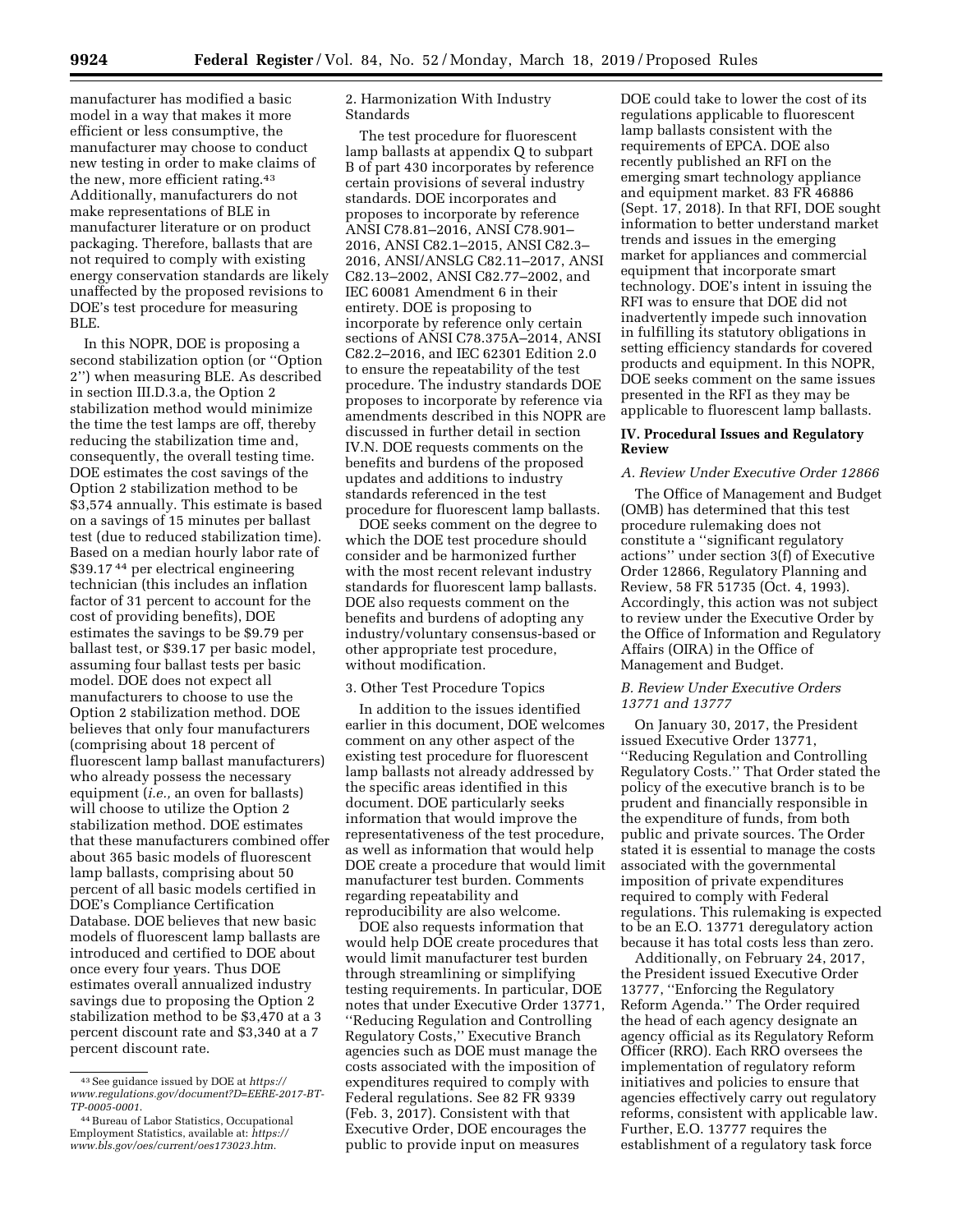at each agency. The regulatory task force is required to make recommendations to the agency head regarding the repeal, replacement, or modification of existing regulations, consistent with applicable law. At a minimum, each regulatory reform task force must attempt to identify regulations that:

(i) Eliminate jobs, or inhibit job creation;

(ii) Are outdated, unnecessary, or ineffective;

(iii) Impose costs that exceed benefits; (iv) Create a serious inconsistency or otherwise interfere with regulatory reform initiatives and policies;

(v) Are inconsistent with the requirements of Information Quality Act, or the guidance issued pursuant to that Act, in particular those regulations that rely in whole or in part on data, information, or methods that are not publicly available or that are insufficiently transparent to meet the standard for reproducibility; or

(vi) Derive from or implement Executive Orders or other Presidential directives that have been subsequently rescinded or substantially modified.

DOE initially concludes that this rulemaking is consistent with the directives set forth in these executive orders. The proposed rule would yield annualized cost savings of approximately \$3,340 (2016\$), assuming a 7 percent discount rate, and \$3,470 (2016\$), assuming a 3 percent discount rate. Therefore, if finalized as proposed, this rule is expected to be an Executive Order 13771 deregulatory action.

## *C. Review Under the Regulatory Flexibility Act*

The Regulatory Flexibility Act (5 U.S.C. 601 *et seq.*) requires preparation of an initial regulatory flexibility analysis (IFRA) for any rule that by law must be proposed for public comment, unless the agency certifies that the rule, if promulgated, will not have a significant economic impact on a substantial number of small entities. As required by Executive Order 13272, ''Proper Consideration of Small Entities in Agency Rulemaking,'' 67 FR 53461 (August 16, 2002), DOE published procedures and policies on February 19, 2003, to ensure that the potential impacts of its rules on small entities are properly considered during the DOE rulemaking process. 68 FR 7990. DOE has made its procedures and policies available on the Office of the General Counsel's website: *http://energy.gov/gc/ office-general-counsel*.

DOE reviewed this proposed rule to amend the test procedure for fluorescent lamp ballasts under the provisions of the Regulatory Flexibility Act and the

procedures and policies published on February 19, 2003. DOE certifies that the proposed rule, if adopted, would not have significant economic impact on a substantial number of small entities. The factual basis of this certification is set forth in the following paragraphs.

The Small Business Administration (SBA) considers a business entity to be a small business, if, together, with its affiliates, it employs less than a threshold number of workers specified in 13 CFR part 121. These size standards and codes established by the North American Industry Classification System (NAICS) and are available at *https://www.sba.gov/document/support- -table-size-standards*. Fluorescent lamp ballast manufacturing is classified under NAICS 335311, ''*Power, Distribution, and Specialty Transformer Manufacturing*.'' The SBA sets a threshold of 750 employees or fewer for an entity to be considered as a small business for this category.

To estimate the number of companies that could be small businesses that manufacture these ballasts, DOE conducted a market survey using publicly available information. DOE's research involved reviewing information provided by trade associations (*e.g.,* the National Electrical Manufacturers' Association), information from individual company websites, market research tools (*i.e.,*  Hoover's reports) and DOE's Certification Compliance Database. DOE screened out companies that do not meet the definition of a ''small business'' or are completely foreign owned and operated. DOE identified no small businesses that manufacture fluorescent lamp ballasts in the United States. DOE requests comments on its tentative determination that there are no small businesses that manufacture fluorescent lamp ballasts in the United States.

Because DOE identified no small businesses that manufacture fluorescent lamp ballasts in the United States and the proposed amendments to DOE's test procedure for measuring BLE proposed in this NOPR will not require the purchase or use of new or additional equipment or require additional steps for testing measured values, DOE tentatively concludes that the impacts of the test procedure amendments proposed in this NOPR would not have a ''significant economic impact on a substantial number of small entities,'' and that the preparation of an IRFA is not warranted. DOE will transmit the certification and supporting statement of factual basis to the Chief Counsel for Advocacy of the Small Business

Administration for review under 5 U.S.C. 605(b).

## *D. Review Under the Paperwork Reduction Act of 1995*

Manufacturers of fluorescent lamp ballasts must certify to DOE that their products comply with any applicable energy conservation standards. To certify compliance, manufacturers must first obtain test data for their products according to the DOE test procedures, including any amendments adopted for those test procedures. DOE has established regulations for the certification and recordkeeping requirements for all covered consumer products and commercial equipment, including fluorescent lamp ballasts. (See generally 10 CFR part 429.) The collection-of-information requirement for the certification and recordkeeping is subject to review and approval by OMB under the Paperwork Reduction Act (PRA). This requirement has been approved by OMB under OMB control number 1910–1400. Public reporting burden for the certification is estimated to average 35 hours per response, including the time for reviewing instructions, searching existing data sources, gathering and maintaining the data needed, and completing and reviewing the collection of information.

Notwithstanding any other provision of the law, no person is required to respond to, nor shall any person be subject to a penalty for failure to comply with, a collection of information subject to the requirements of the PRA, unless that collection of information displays a currently valid OMB Control Number.

### *E. Review Under the National Environmental Policy Act of 1969*

In this proposed rule, DOE proposes test procedure amendments that it expects will be used to make certifications and representations of certain quantities for fluorescent lamp ballasts. DOE is analyzing this proposed test procedure in accordance with the National Environmental Policy Act (NEPA) and DOE's NEPA implementing regulations (10 CFR part 1021). DOE's regulations include a categorical exclusion for rulemakings interpreting or amending an existing rule or regulation that does not change the environmental effect of the rule or regulation being amended. 10 CFR part 1021, subpart D, appendix A5. DOE anticipates that this rulemaking qualifies for categorical exclusion A5 because it is an interpretive rulemaking that does not change the environmental effect of the rule and otherwise meets the requirements for application of a categorical exclusion. See 10 CFR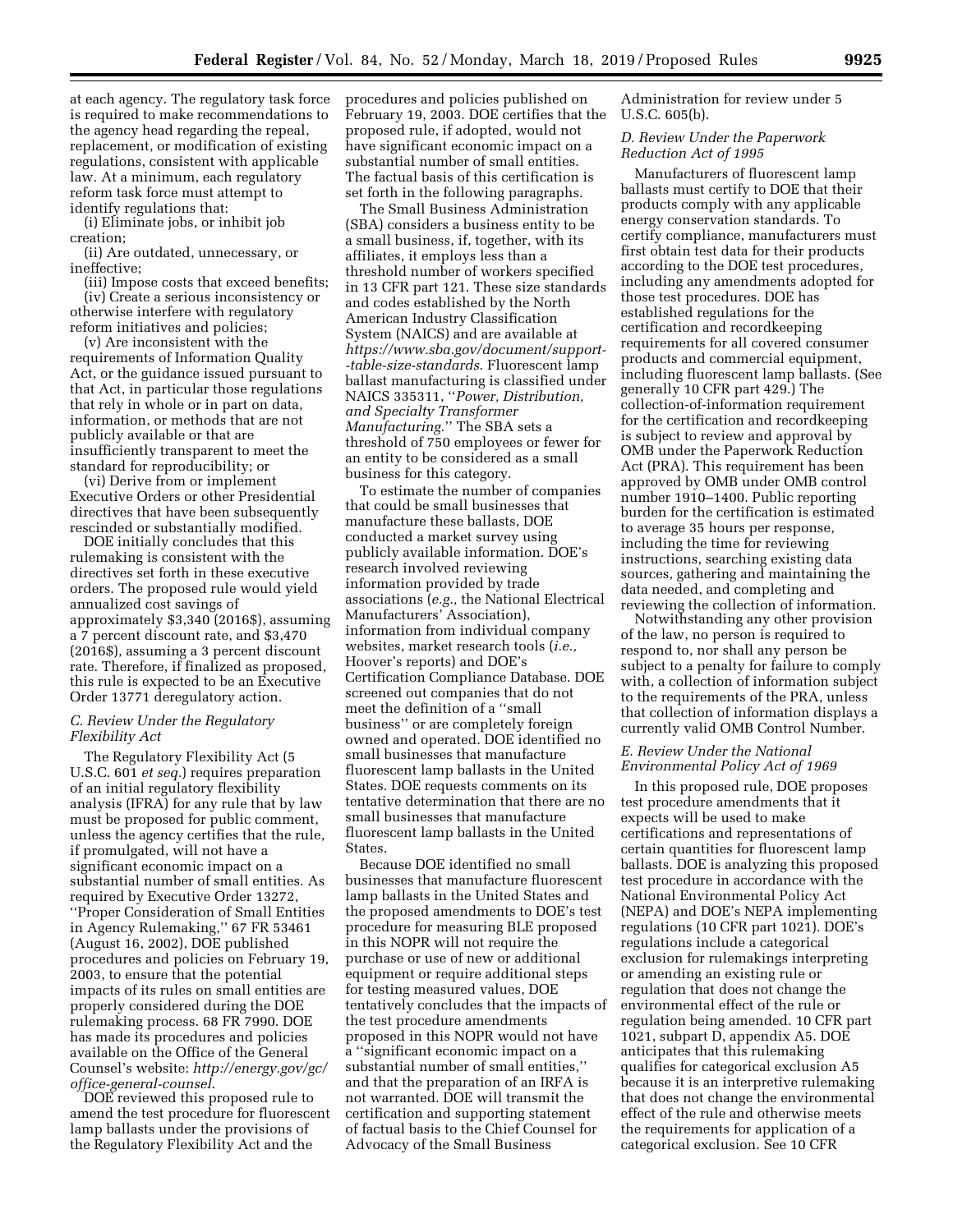1021.410. DOE will complete its NEPA review before issuing the final rule.

# *F. Review Under Executive Order 13132*

Executive Order 13132, ''Federalism,'' 64 FR 43255 (August 4, 1999) imposes certain requirements on agencies formulating and implementing policies or regulations that preempt State law or that have federalism implications. The Executive Order requires agencies to examine the constitutional and statutory authority supporting any action that would limit the policymaking discretion of the States and to carefully assess the necessity for such actions. The Executive Order also requires agencies to have an accountable process to ensure meaningful and timely input by State and local officials in the development of regulatory policies that have federalism implications. On March 14, 2000, DOE published a statement of policy describing the intergovernmental consultation process it will follow in the development of such regulations. 65 FR 13735. DOE has examined this proposed rule and has determined that it would not have a substantial direct effect on the States, on the relationship between the national government and the States, or on the distribution of power and responsibilities among the various levels of government. EPCA governs and prescribes Federal preemption of State regulations as to energy conservation for the products that are the subject of this proposed rule. States can petition DOE for exemption from such preemption to the extent, and based on criteria, set forth in EPCA. (42 U.S.C. 6297(d)) No further action is required by Executive Order 13132.

#### *G. Review Under Executive Order 12988*

Regarding the review of existing regulations and the promulgation of new regulations, section 3(a) of Executive Order 12988, ''Civil Justice Reform,'' 61 FR 4729 (Feb. 7, 1996), imposes on Federal agencies the general duty to adhere to the following requirements: (1) Eliminate drafting errors and ambiguity, (2) write regulations to minimize litigation, (3) provide a clear legal standard for affected conduct rather than a general standard, and (4) promote simplification and burden reduction. Section 3(b) of Executive Order 12988 specifically requires that Executive agencies make every reasonable effort to ensure that the regulation (1) clearly specifies the preemptive effect, if any, (2) clearly specifies any effect on existing Federal law or regulation, (3) provides a clear legal standard for affected conduct while promoting simplification and burden reduction, (4) specifies the

retroactive effect, if any, (5) adequately defines key terms, and (6) addresses other important issues affecting clarity and general draftsmanship under any guidelines issued by the Attorney General. Section 3(c) of Executive Order 12988 requires Executive agencies to review regulations in light of applicable standards in sections 3(a) and 3(b) to determine whether they are met or it is unreasonable to meet one or more of them. DOE has completed the required review and determined that, to the extent permitted by law, the proposed rule meets the relevant standards of Executive Order 12988.

## *H. Review Under the Unfunded Mandates Reform Act of 1995*

Title II of the Unfunded Mandates Reform Act of 1995 (UMRA) requires each Federal agency to assess the effects of Federal regulatory actions on State, local, and Tribal governments and the private sector. Public Law 104–4, sec. 201 (codified at 2 U.S.C. 1531). For a proposed regulatory action likely to result in a rule that may cause the expenditure by State, local, and Tribal governments, in the aggregate, or by the private sector of \$100 million or more in any one year (adjusted annually for inflation), section 202 of UMRA requires a Federal agency to publish a written statement that estimates the resulting costs, benefits, and other effects on the national economy. (2 U.S.C. 1532(a), (b)) The UMRA also requires a Federal agency to develop an effective process to permit timely input by elected officers of State, local, and Tribal governments on a proposed ''significant intergovernmental mandate,'' and requires an agency plan for giving notice and opportunity for timely input to potentially affected small governments before establishing any requirements that might significantly or uniquely affect small governments. On March 18, 1997, DOE published a statement of policy on its process for intergovernmental consultation under UMRA. 62 FR 12820; also available at *http://energy.gov/gc/office-generalcounsel*. DOE examined this proposed rule according to UMRA and its statement of policy and determined that the rule contains neither an intergovernmental mandate, nor a mandate that may result in the expenditure of \$100 million or more in any year, so these requirements do not apply.

### *I. Review Under the Treasury and General Government Appropriations Act, 1999*

Section 654 of the Treasury and General Government Appropriations

Act, 1999 (Pub. L. 105–277) requires Federal agencies to issue a Family Policymaking Assessment for any rule that may affect family well-being. This rule would not have any impact on the autonomy or integrity of the family as an institution. Accordingly, DOE has concluded that it is not necessary to prepare a Family Policymaking Assessment.

#### *J. Review Under Executive Order 12630*

DOE has determined, under Executive Order 12630, ''Governmental Actions and Interference with Constitutionally Protected Property Rights'' 53 FR 8859 (March 18, 1988), that this regulation would not result in any takings that might require compensation under the Fifth Amendment to the U.S. Constitution.

## *K. Review Under Treasury and General Government Appropriations Act, 2001*

Section 515 of the Treasury and General Government Appropriations Act, 2001 (44 U.S.C. 3516 note) provides for agencies to review most disseminations of information to the public under guidelines established by each agency pursuant to general guidelines issued by OMB. OMB's guidelines were published at 67 FR 8452 (Feb. 22, 2002), and DOE's guidelines were published at 67 FR 62446 (Oct. 7, 2002). DOE has reviewed this proposed rule under the OMB and DOE guidelines and has concluded that it is consistent with applicable policies in those guidelines.

#### *L. Review Under Executive Order 13211*

Executive Order 13211, ''Actions Concerning Regulations That Significantly Affect Energy Supply, Distribution, or Use,'' 66 FR 28355 (May 22, 2001), requires Federal agencies to prepare and submit to OMB, a Statement of Energy Effects for any proposed significant energy action. A "significant energy action" is defined as any action by an agency that promulgated or is expected to lead to promulgation of a final rule, and that (1) is a significant regulatory action under Executive Order 12866, or any successor order; and (2) is likely to have a significant adverse effect on the supply, distribution, or use of energy; or (3) is designated by the Administrator of OIRA as a significant energy action. For any proposed significant energy action, the agency must give a detailed statement of any adverse effects on energy supply, distribution, or use should the proposal be implemented, and of reasonable alternatives to the action and their expected benefits on energy supply, distribution, and use.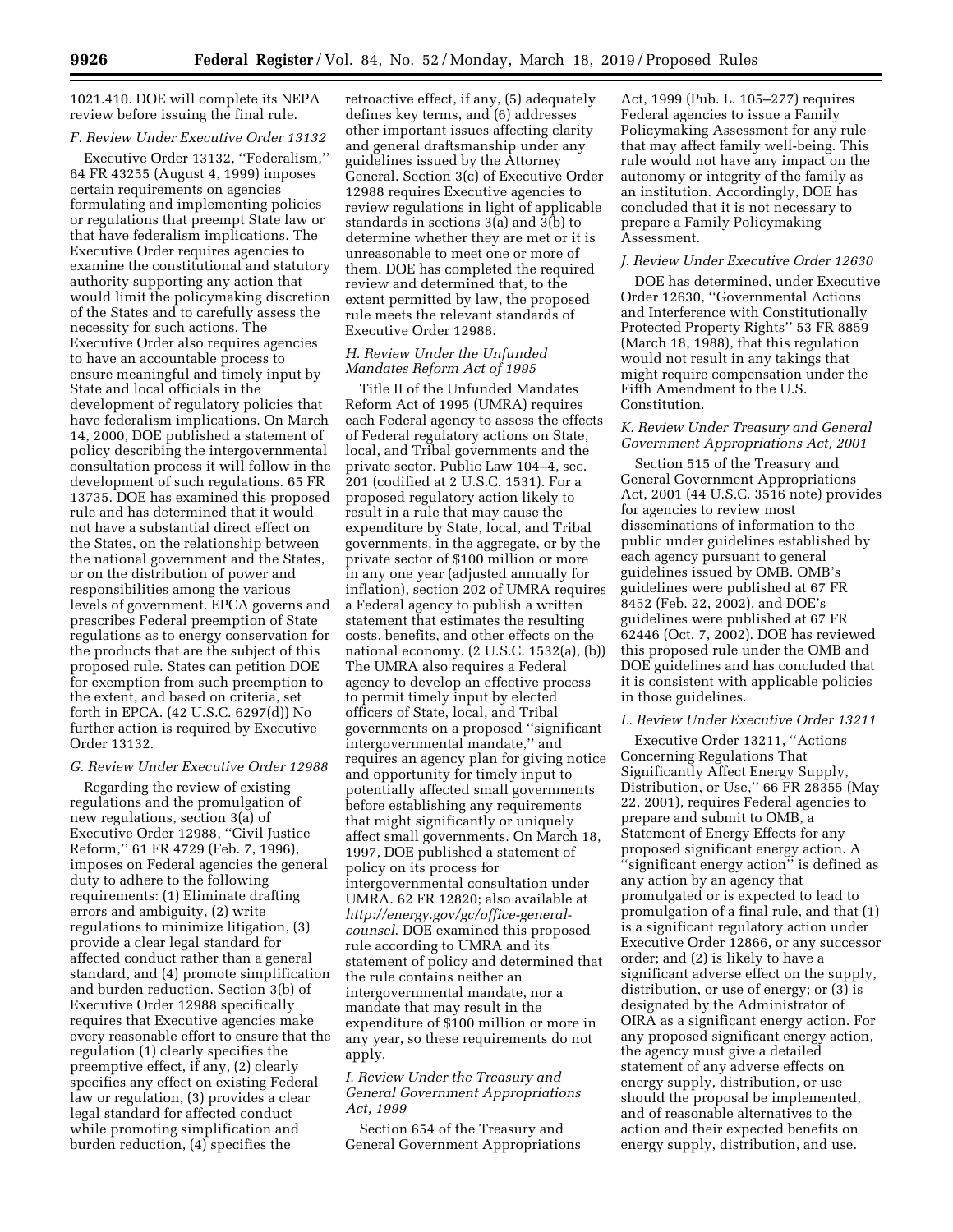The proposed regulatory action to amend the test procedure for measuring the energy efficiency of fluorescent lamp ballasts is not a significant regulatory action under Executive Order 12866. Moreover, it would not have a significant adverse effect on the supply, distribution, or use of energy, nor has it been designated as a significant energy action by the Administrator of OIRA. Therefore, it is not a significant energy action, and, accordingly, DOE has not prepared a Statement of Energy Effects.

## *M. Review Under Section 32 of the Federal Energy Administration Act of 1974*

Under section 301 of the Department of Energy Organization Act (Pub. L. 95– 91; 42 U.S.C. 7101), DOE must comply with section 32 of the Federal Energy Administration Act of 1974, as amended by the Federal Energy Administration Authorization Act of 1977. (15 U.S.C. 788; FEAA) Section 32 essentially provides in relevant part that, where a proposed rule authorizes or requires use of commercial standards, the notice of proposed rulemaking must inform the public of the use and background of such standards. In addition, section 32(c) requires DOE to consult with the Attorney General and the Chairman of the Federal Trade Commission (FTC) concerning the impact of the commercial or industry standards on competition.

The proposed modifications to the test procedure for fluorescent lamp ballasts adopted in this final rule incorporates testing methods contained in certain sections of the following commercial standards:

(1) ANSI Standard C78.901, ''American National Standard for Electric Lamps—Single-Based Fluorescent Lamps—Dimensional and Electrical Characteristics,'' 2016;

(2) ANSI C78.81–2016, ''American National Standard for Electric Lamps— Double-Capped Fluorescent Lamps— Dimensional and Electrical Characteristics,'' 2016;

(3) ANSI C78.375A, ''American National Standard for Electric Lamps— Fluorescent Lamps—Guide for Electrical Measures,'' 2014;

(4) ANSI\_ANSLG Standard C82.11, ''American National Standard for Lamp Ballasts—High Frequency Fluorescent Lamp Ballasts—Supplements,'' 2017;

(5) ANSI Standard C82.77, ''American National Standard for Lighting Equipment—Harmonic Emission Limits—Related Power Quality Requirements for Lighting Equipment,'' 2002;

(6) ANSI Standard C82.1, ''American National Standard for Lamp BallastsLine Frequency Fluorescent Lamp Ballast,'' 2015;

(7) ANSI Standard C82.2, ''American National Standard for Lamp Ballasts— Method of Measurement of Fluorescent Lamp Ballasts,'' 2016;

(8) IEC Standard 60081, ''Double Capped Fluorescent Lamps— Performance specifications (Amendment 6, Edition 5.0, August 2017),'' 2017; and

(9) IEC Standard 62301, ''Household electrical appliances—Measurement of standby power (Edition 2.0, January 2011),'' 2011.

DOE has evaluated these standards and is unable to conclude whether they fully comply with the requirements of section 32(b) of the FEAA (*i.e.,* whether it was developed in a manner that fully provides for public participation, comment, and review.) DOE will consult with both the Attorney General and the Chairman of the FTC concerning the impact of these test procedures on competition, prior to prescribing a final rule.

## *N. Description of Materials Incorporated by Reference*

In this NOPR, DOE proposes to incorporate by reference the test standard published by ANSI, titled ''American National Standard for Electric Lamps—Double-Capped Fluorescent Lamps—Dimensional and Electrical Characteristics,'' ANSI Standard C78.81–2016. ANSI C78.81– 2016 is an industry accepted test standard that describes the physical and electrical characteristics of doublecapped fluorescent lamps. The test procedure proposed in this NOPR references ANSI C78.81–2016 for characteristics of reference lamps that must be used when testing fluorescent lamp ballasts. ANSI C78.81–2016 is readily available on ANSI's website at *http://webstore.ansi.org/*.

In this NOPR, DOE proposes to incorporate by reference certain sections of the test standard published by ANSI, titled ''American National Standard for Electric Lamps—Fluorescent Lamps— Guide for Electrical Measures,'' ANSI Standard C78.375A–2014. ANSI C78.375A–2014 is an industry accepted test standard that describes procedures for measuring the electrical characteristics of fluorescent lamps. The test procedure proposed in this NOPR references sections of ANSI C78.375A– 2014 for testing performance of fluorescent lamp ballasts. ANSI C78.375A–2014 is readily available on ANSI's website at *http:// webstore.ansi.org/.* 

In this NOPR, DOE proposes to incorporate by reference the test

standard published by ANSI, titled ''American National Standard for Electric Lamps—Single-Based Fluorescent Lamps—Dimensional and Electrical Characteristics,'' ANSI Standard C78.901–2016. ANSI C78.901– 2016 is an industry accepted test standard that describes physical and electrical characteristics of single-based fluorescent lamps. The test procedure proposed in this NOPR references ANSI C78.901–2016 for characteristics of reference lamps that must be used when testing fluorescent lamp ballasts. ANSI C78.901–2016 is readily available on ANSI's website at *http:// webstore.ansi.org/.* 

In this NOPR, DOE proposes to incorporate by reference the test standard published by ANSI, titled ''American National Standard for Lamp Ballasts—Line Frequency Fluorescent Lamp Ballast,'' ANSI Standard C82.1– 2004 (R2008)(R2015). ANSI C82.1–2004 (R2008)(R2015) (also referred to in this NOPR as ANSI C82.1–2015) is an industry accepted test standard that describes characteristics and measurements of line frequency fluorescent lamp ballasts. The test procedure proposed in this NOPR references ANSI C82.1–2004 (R2008)(R2015) for testing performance of fluorescent lamp ballasts. ANSI C82.1–2004 (R2008)(R2015) is readily available on ANSI's website at *http:// webstore.ansi.org/*.

In this NOPR, DOE proposes to incorporate by reference sections of the test standard published by ANSI, titled ''American National Standard for Lamp Ballasts—Method of Measurement of Fluorescent Lamp Ballasts,'' ANSI Standard C82.2–2002 (R2016). ANSI C82.2–2002 (R2016) (also referred to in this NOPR as ANSI C82.2–2016) is an industry accepted standard for testing line frequency fluorescent lamp ballasts. The 2016 version is a reaffirmation of the 2002 version. ANSI C82.2–2002 (R2016) is readily available on ANSI's website at *http://webstore.ansi.org/*.

In this NOPR, DOE proposes to incorporate by reference the test standard published by ANSI, titled ''American National Standard for Lamp Ballasts—Reference Ballasts for Fluorescent Lamps,'' ANSI Standard C82.3–2016. ANSI C82.3–2016 (also referred to in this NOPR as ANSI C82.3) is an industry accepted standard that describes characteristics and requirements of fluorescent lamp reference ballasts. The test procedure proposed in this NOPR references ANSI C82.3–2016 for determining a reference fluorescent lamp to use when testing the performance of fluorescent lamp ballasts. ANSI C82.3–2016 is readily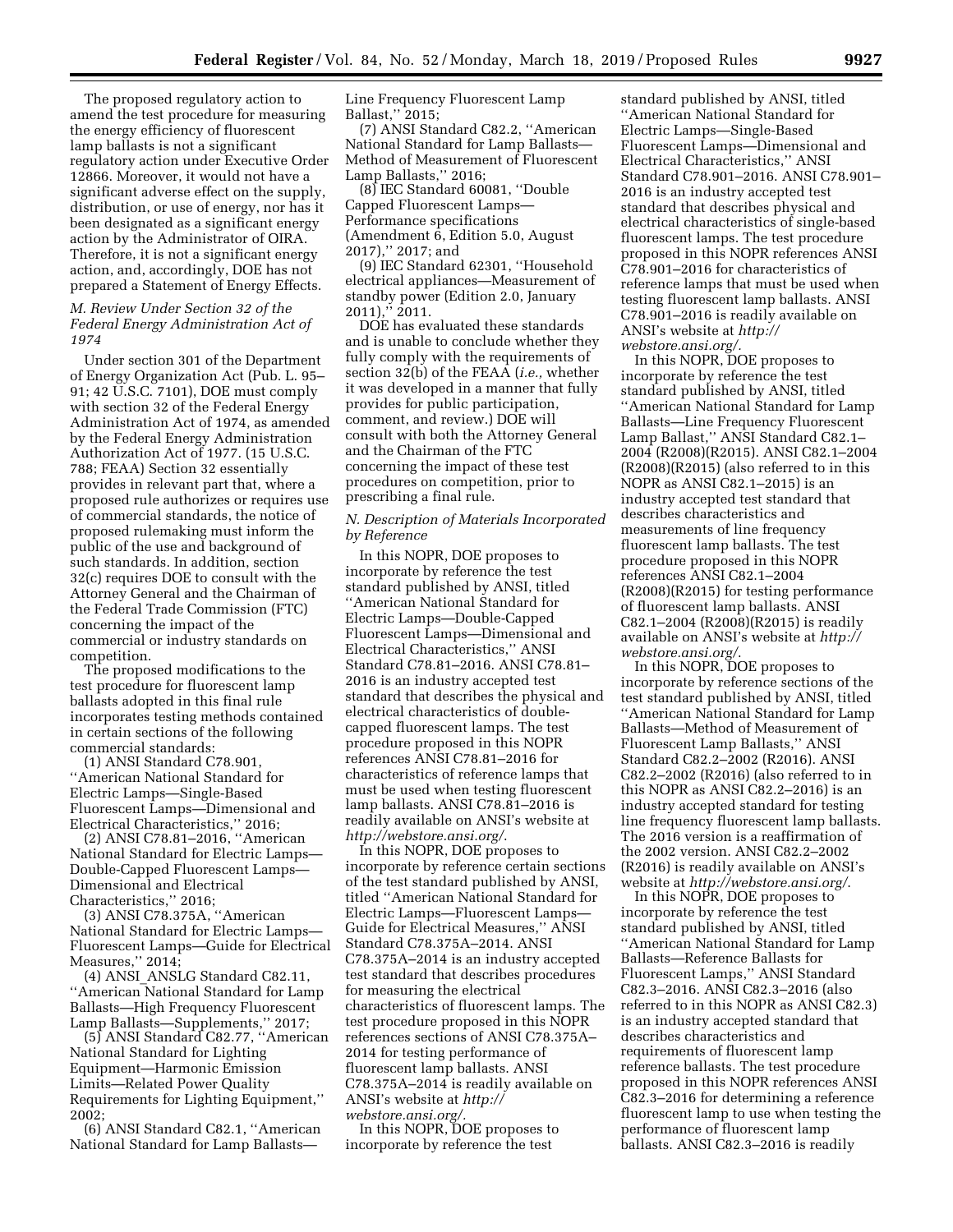available on ANSI's website at *http:// webstore.ansi.org/.* 

In this NOPR, DOE proposes to incorporate by reference the test standard published by ANSI, titled ''American National Standard for Lamp Ballasts—High Frequency Fluorescent Lamp Ballasts—Supplements,'' ANSI\_ ANSLG Standard C82.11-2017. ANSI ANSLG C82.11–2017 is an industry accepted test standard that describes characteristics and measurements of high frequency fluorescent lamp ballasts. The test procedure proposed in this NOPR references ANSI\_ANSLG C82.11–2017 for testing performance of fluorescent lamp ballasts. ANSI\_ANSLG C82.11–2017 is readily available on ANSI's website at *http:// webstore.ansi.org/*.

In this NOPR, DOE proposes to incorporate by reference the test standard published by ANSI, titled ''American National Standard Harmonic Emission Limits—Related Power Quality Requirements for Lighting Equipment,'' ANSI Standard C82.77– 2002. ANSI C82.77–2002 is an industry accepted standard that describes maximum harmonic emission limits for lighting equipment. ANSI C82.11–2017, proposed for reference in this test procedure for testing high frequency fluorescent lamp ballasts, references ANSI C82.77–2002 to determine the maximum harmonic emission limits of the input current to the ballast. ANSI C82.77–2002 is readily available on ANSI's website at *http:// webstore.ansi.org/*.

In this NOPR, DOE proposes to incorporate by reference the test standard published by IEC, titled, ''Double Capped Fluorescent Lamps— Performance specifications (Amendment 6, Edition 5.0, July 2013),'' IEC Standard 60081 Amendment 6. IEC Standard 60081 Amendment 6 is an industry accepted test standard that describes physical and electrical characteristics of double-capped fluorescent lamps. The test procedure proposed in this NOPR references IEC Standard 60081 Amendment 6 for characteristics of reference lamps that must be used when testing fluorescent lamp ballasts. IEC Standard 60081 Amendment 6 is readily available on IEC's website at *https://webstore.iec.ch/ home*.

In this NOPR, DOE proposes to incorporate by reference the test standard published by IEC, titled ''Household electrical appliances— Measurement of standby power (Edition 2.0, January 2011),'' IEC Standard 62301 (Edition 2.0). IEC Standard 62301 (Edition 2.0) is an industry accepted test standard that describes measurements of electrical power consumption in standby mode, off mode, and network mode. The test procedure proposed in this NOPR references sections of IEC Standard 62301 (Edition 2.0) for testing standby mode power consumption of fluorescent lamp ballasts. IEC Standard 62301 (Edition 2.0) is readily available on IEC's website at *https:// webstore.iec.ch/home*.

# **V. Public Participation**

#### *A. Submission of Comments*

DOE will accept comments, data, and information regarding this proposed rule no later than the date provided in the **DATES** section at the beginning of this proposed rule. Interested parties may submit comments using any of the methods described in the **ADDRESSES** section at the beginning of this NOPR.

Submitting comments via *http:// www.regulations.gov*. The *http:// www.regulations.gov* web page will require you to provide your name and contact information. Your contact information will be viewable to DOE Building Technologies staff only. Your contact information will not be publicly viewable except for your first and last names, organization name (if any), and submitter representative name (if any). If your comment is not processed properly because of technical difficulties, DOE will use this information to contact you. If DOE cannot read your comment due to technical difficulties and cannot contact you for clarification, DOE may not be able to consider your comment.

However, your contact information will be publicly viewable if you include it in the comment or in any documents attached to your comment. Any information that you do not want to be publicly viewable should not be included in your comment, nor in any document attached to your comment. Persons viewing comments will see only first and last names, organization names, correspondence containing comments, and any documents submitted with the comments.

Do not submit to *http:// www.regulations.gov* information for which disclosure is restricted by statute, such as trade secrets and commercial or financial information (hereinafter referred to as Confidential Business Information (CBI)). Comments submitted through *http:// www.regulations.gov* cannot be claimed as CBI. Comments received through the website will waive any CBI claims for the information submitted. For information on submitting CBI, see the Confidential Business Information section.

DOE processes submissions made through *http://www.regulations.gov*  before posting. Normally, comments will be posted within a few days of being submitted. However, if large volumes of comments are being processed simultaneously, your comment may not be viewable for up to several weeks. Please keep the comment tracking number that *http:// www.regulations.gov* provides after you have successfully uploaded your comment.

Submitting comments via email, hand delivery, or postal mail. Comments and documents submitted via email, hand delivery, or mail also will be posted to *http://www.regulations.gov*. If you do not want your personal contact information to be publicly viewable, do not include it in your comment or any accompanying documents. Instead, provide your contact information on a cover letter. Include your first and last names, email address, telephone number, and optional mailing address. The cover letter will not be publicly viewable as long as it does not include any comments.

Include contact information each time you submit comments, data, documents, and other information to DOE. If you submit via mail or hand delivery, please provide all items on a CD, if feasible. It is not necessary to submit printed copies. No facsimiles (faxes) will be accepted.

Comments, data, and other information submitted to DOE electronically should be provided in PDF (preferred), Microsoft Word or Excel, WordPerfect, or text (ASCII) file format. Provide documents that are not secured, written in English and free of any defects or viruses. Documents should not contain special characters or any form of encryption and, if possible, they should carry the electronic signature of the author.

Campaign form letters. Please submit campaign form letters by the originating organization in batches of between 50 to 500 form letters per PDF or as one form letter with a list of supporters' names compiled into one or more PDFs. This reduces comment processing and posting time.

Confidential Business Information. According to 10 CFR 1004.11, any person submitting information that he or she believes to be confidential and exempt by law from public disclosure should submit via email, postal mail, or hand delivery two well-marked copies: One copy of the document marked confidential including all the information believed to be confidential, and one copy of the document marked non-confidential with the information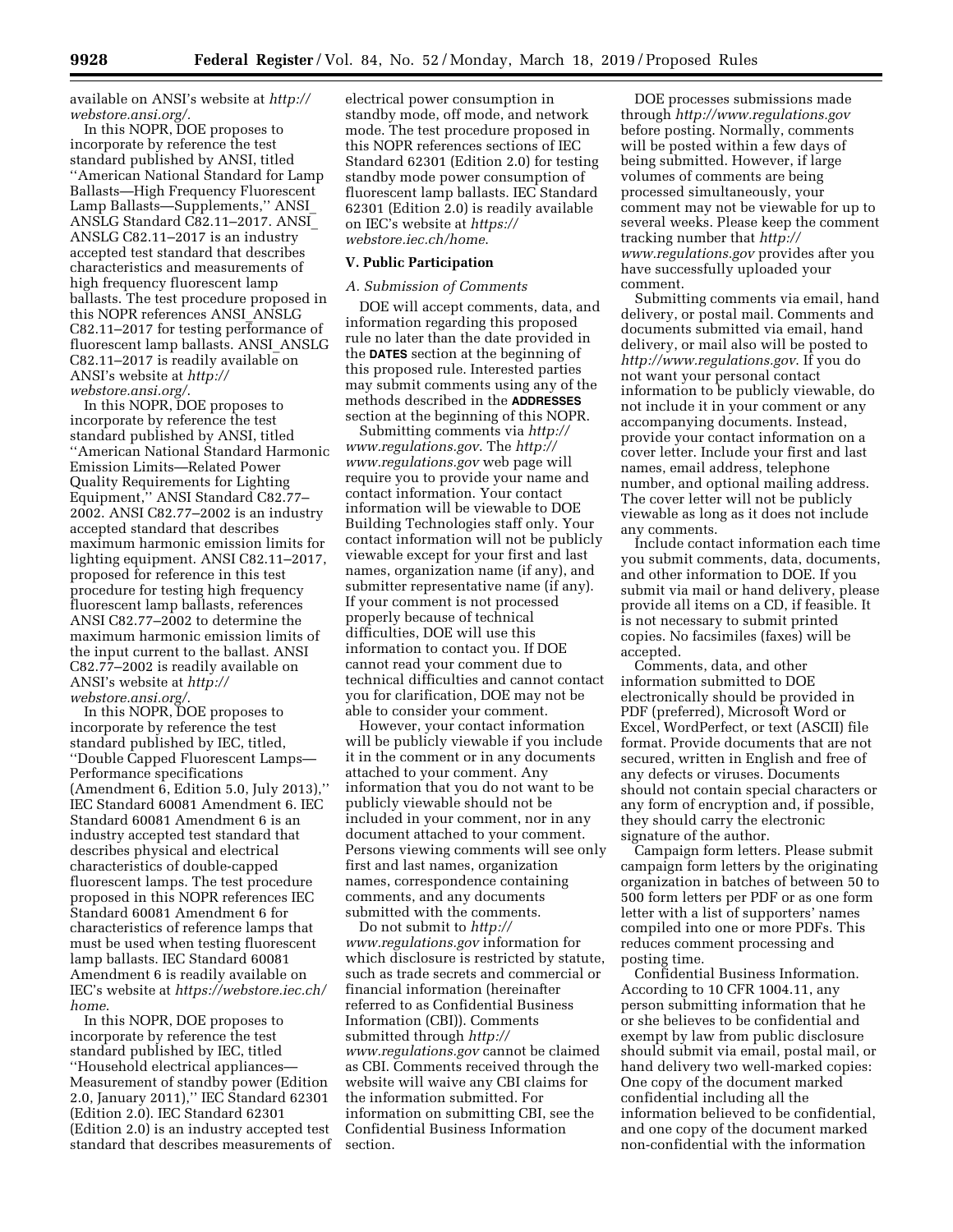believed to be confidential deleted. Submit these documents via email or on a CD, if feasible. DOE will make its own determination about the confidential status of the information and treat it according to its determination.

Factors of interest to DOE when evaluating requests to treat submitted information as confidential include (1) a description of the items, (2) whether and why such items are customarily treated as confidential within the industry, (3) whether the information is generally known by or available from other sources, (4) whether the information has previously been made available to others without obligation concerning its confidentiality, (5) an explanation of the competitive injury to the submitting person which would result from public disclosure, (6) when such information might lose its confidential character due to the passage of time, and (7) why disclosure of the information would be contrary to the public interest.

It is DOE's policy that all comments may be included in the public docket, without change and as received, including any personal information provided in the comments (except information deemed to be exempt from public disclosure).

#### *B. Issues on Which DOE Seeks Comment*

Although DOE welcomes comments on any aspect of this proposal, DOE is particularly interested in receiving comments and views of interested parties concerning the following issues:

(1) DOE requests comments on its proposal to incorporate by reference sections 3, 4, and 7 of the 2016 version of ANSI C82.2, the 2017 version of ANSI C82.11, the 2002 version of ANSI C82.77, the 2015 version of ANSI C82.1, the 2016 version of ANSI C82.3, sections 4 and 9 of the 2014 version of ANSI C78.375A, the 2016 version of ANSI C78.81, the 2016 version of ANSI C78.901, Amendment 6 of EIC 60081, and section 5 of Edition 2.0 of IEC 62301 in appendix Q.

(2) DOE requests comments on its proposal to remove definitions that will no longer be used: AC control signal, cathode heating, DC control signal, F34T12 lamp, F96T12/ES lamp, F96T12HO/ES lamp, PLC control signal, and wireless control signal.

(3) DOE requests comments on the proposed guidance for selecting the appropriate base type and diameter for reference lamps operated by ballasts that can operate lamps with multiple base types.

(4) DOE requests comments on its proposal to change the sampling frequency from one second to one

minute for determining stabilization using the Option 1 stabilization method, including whether this change would impact the overall cost of the test procedure.

(5) DOE requests comments on its proposal to remove the requirement that fluorescent lamp ballasts cannot be operated for longer than one hour to determine stable operating conditions, including whether this change would impact the overall cost of the test procedure.

(6) DOE requests comments on its proposal to allow the Option 2 stabilization method for measuring the BLE of ballasts at full light output.

(7) DOE requests comments on its proposal to provide a method for measuring ballast efficiency at light outputs less than the full light output, specifically light outputs less than full light output and greater than or equal to 50 percent of full light output.

(8) DOE requests comments on its proposal to replace the existing ANSI C82.2 references to sections 3.2.1, 4, and 7 with only section 7 of ANSI C82.2 for measuring input power, voltage, and current, disregarding Figure 1 and Figure 3.

(9) DOE seeks comments on its proposal to incorporate IEC 62301 by reference and reference section 5 of IEC 62301 for stabilization and standby mode energy consumption measurements.

(10) DOE requests comments on its proposal to reference the active mode test procedure for instrumentation, test conditions and connection of lamps (with the exception of reference lamp specifications) in the standby mode test procedure.

(11) DOE requests comments on its proposal to require that lamps be turned on before taking standby mode measurements.

(12) DOE requests comment on the proposal to remove calculations for estimated annual energy consumption and estimated annual operating cost that will no longer be used and to include a description of power factor calculation in 10 CFR 430.23(q).

(13) DOE requests comments, data, and information regarding the cost of taking measurements of BE at reduced light outputs, the cost of making BE representations, and what percent of industry may choose to make representations of this metric.

(14) DOE requests comments on the benefits and burdens of the proposed updates and additions to industry standards referenced in the test procedure for fluorescent lamp ballasts.

(15) DOE requests comments on its tentative determination that there are no

small businesses that manufacture fluorescent lamp ballasts in the United States.

## **VI. Approval of the Office of the Secretary**

The Secretary of Energy has approved publication of this proposed rule.

# **List of Subjects**

## *10 CFR Part 429*

Confidential business information, Energy conservation, Household appliances, Imports, Incorporation by reference, Reporting and recordkeeping requirements.

### *10 CFR Part 430*

Administrative practice and procedure, Confidential business information, Energy conservation, Household appliances, Imports, Incorporation by reference, Intergovernmental relations, Small businesses.

Signed in Washington, DC, on March 6, 2019.

#### **Steven Chalk,**

*Acting Deputy Assistant Secretary for Energy Efficiency, Energy Efficiency and Renewable Energy.* 

For the reasons stated in the preamble, DOE is proposing to amend parts 429 and 430 of chapter II of title 10, Code of Federal Regulations as set forth below:

## **PART 429—CERTIFICATION, COMPLIANCE, AND ENFORCEMENT FOR CONSUMER PRODUCTS AND COMMERCIAL AND INDUSTRIAL EQUIPMENT**

■ 1. The authority citation for part 429 continues to read as follows:

**Authority:** 42 U.S.C. 6291–6317; 28 U.S.C. 2461 note.

■ 3. Section 429.26 is amended by: ■ a. Revising the introductory text of

paragraphs (a)(2)(i) and (ii);

■ b. Adding paragraph (a)(2)(iii); and ■ c. Revising paragraphs (b)(2) and (c).

The revisions and additions read as follows:

#### **§ 429.26 Fluorescent lamp ballasts.**

- (a) \* \* \*
- $(2) * * * *$

(i) Any represented value of energy consumption or other measure of energy consumption of a basic model for which consumers would favor lower values shall be greater than or equal to the higher of:

\* \* \* \* \* (ii) Any represented value of the ballast luminous efficiency, ballast efficiency, power factor, or other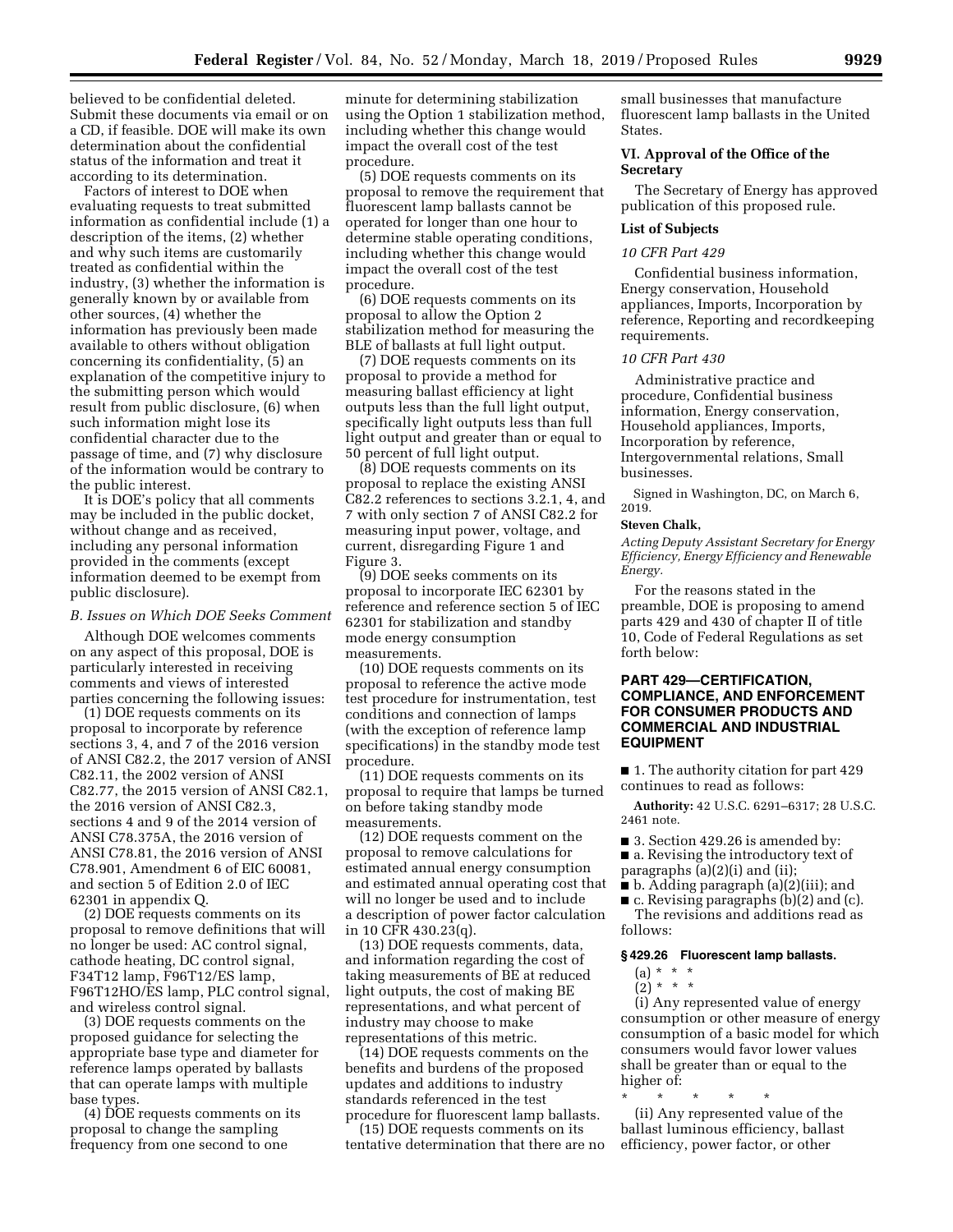measure of the energy efficiency or energy consumption of a basic model for

lower of:

\* \* \* \* \* (iii) The represented value of average total lamp arc power must equal the mean of the sample, where:

which consumers would favor a higher value must be less than or equal to the

$$
\bar{x} = \frac{1}{n} \sum_{i=1}^{n} x_i
$$

Where:

 $\bar{x}$  is the sample mean; n is the number of units in the sample; and

 $\mathbf{x}_i$  is the  $\mathrm{i}^{\text{th}}$  unit.

(b) \* \* \*

(2) Pursuant to § 429.12(b)(13), a certification report must include the following public product-specific information: The ballast luminous efficiency, the average total lamp arc power, the power factor, the number of lamps operated by the ballast, and the type of lamps operated by the ballast (*i.e.,* wattage, base, shape, diameter, and length).

(c) *Rounding requirements.* (1) Round ballast luminous efficiency to the nearest thousandths place.

(2) Round power factor to the nearest hundredths place.

(3) Round average total lamp arc power to the nearest tenth of a watt.

# **PART 430—ENERGY CONSERVATION PROGRAM FOR CONSUMER PRODUCTS**

■ 4. The authority citation for part 430 continues to read as follows:

**Authority:** 42 U.S.C. 6291–6309; 28 U.S.C. 2461 note.

■ 5. Section 430.2 is amended by revising the definition of ''Designed and marketed'' to read as follows:

## **§ 430.2 Definitions.**

\* \* \* \* \* *Designed and marketed* means that the intended application of the lamp or ballast is clearly stated in all publicly available documents (*e.g.,* product literature, catalogs, and packaging labels). This definition is applicable to terms related to the following covered lighting products: Fluorescent lamp ballasts; fluorescent lamps; general service fluorescent lamps; general service incandescent lamps; general service lamps; incandescent lamps; incandescent reflector lamps; medium base compact fluorescent lamps; and specialty application mercury vapor lamp ballasts.

\* \* \* \* \*

■ 6. Section 430.3 is amended by:

■ a. Removing "§ 430.2, § 430.32, appendix Q,'' and add in its place ''§§ 430.2 and 430.32'' in paragraph  $(e)(5);$ 

■ **b.** Removing the words "appendix Q and'' in paragraph (e)(6);

 $\blacksquare$  c. Removing the words ", appendix Q,'' in paragraph (e)(7); ■ d. Redesignating paragraphs (e)(17)

through  $(21)$  as  $(e)(22)$  through  $(26)$ ; ■ e. Redesignating paragraphs (e)(6) through (16) as follows:

| Old paragraph                                                                                    | New paragraph                                                                                 |
|--------------------------------------------------------------------------------------------------|-----------------------------------------------------------------------------------------------|
| (e)(6)<br>(e)(7)<br>(e)(8)<br>(e)(9)<br>(e)(10)<br>(e)(11)<br>(e)(12)<br>(e)(13)<br>(e)(14)<br>. | (e)(7)<br>(e)(9)<br>(e)(10)<br>(e)(12)<br>(e)(13)<br>(e)(14)<br>(e)(15)<br>(e)(16)<br>(e)(17) |
| (e)(15)                                                                                          | (e)(19)                                                                                       |
| (e)(16)                                                                                          | (e)(20)                                                                                       |

 $\blacksquare$  f. Adding new paragraphs (e)(6), (8), and (11);

■ g. Revising newly redesignated paragraphs (e)(15) and (16);

■ h. Removing the words "appendix Q and'' in newly redesignated paragraph (e)(17);

■ i. Adding new paragraph (e)(18);

■ j. Revising newly redesignated paragraph (e)(19);

■ k. Adding new paragraph (e)(21);

■ l. Removing the words "Amendment" 4, Edition 5.0, 2010–02'' in paragraph (p)(2) and adding in its place the words ''Amendment 6, Edition 5.0, August 2017'';

■ m. Removing the words "appendices C1, D1, D2, G, H, I, J2, N, O, P, X, X1, Y, Z, BB, and CC to subpart B'' in paragraph (p)(6) and adding in its place the words ''appendices C1, D1, D2, G, H, I, J2, N, O, P, Q, X, X1, Y, Z, BB, and CC to subpart B.''

The revisions and additions read as follows:

## **§ 430.3 Materials incorporated by reference.**

\* \* \* \* \* (e) \* \* \*

(6) ANSI C78.81–2016, Revision of ANSI\_ANSLG C78.81–2010, (''ANSI C78.81–2016''), American National Standard for Electric Lamps—Double-Capped Fluorescent Lamps— Dimensional and Electrical Characteristics, approved June 29, 2016, IBR approved for appendix Q to subpart B of this part.

\* \* \* \* \* (8) ANSI C78.375A–2014, Revision of ANSI C78.375–1997, (''ANSI C78.375A''), American National

Standard for Electric Lamps— Fluorescent Lamps—Guide for Electrical Measures, first edition, approved August 28, 2014, IBR approved for appendix Q to subpart B of this part. \* \* \* \* \*

(11) ANSI C78.901–2016, American National Standard for Electric Lamps— Single-Based Fluorescent Lamps— Dimensional and Electrical Characteristics, ANSI approved August 23, 2016, IBR approved for appendix Q to subpart B of this part. \* \* \* \* \*

(15) ANSI C82.1–2004 (R2008, R2015), Revision of ANSI C82.1–2004, (''ANSI C82.1''), American National Standard for Lamp Ballasts—Line Frequency Fluorescent Lamp Ballast, approved November 20, 2015, IBR approved for appendix Q to subpart B of this part.

(16) ANSI C82.2–2016, Revision of ANSI C82.2–2002, (''ANSI C82.2''), American National Standard for Lamp Ballasts—Method of Measurement of Fluorescent Ballasts, approved July 12, 2016, IBR approved for appendix Q to subpart B of this part.

\* \* \* \* \* (18) ANSI C82.3–2016, Revision of ANSI C82.3–2002, (''ANSI C82.3– 2016''), American National Standard for Reference Ballasts for Fluorescent Lamps, approved April 8, 2016, IBR approved for appendix Q to subpart B of this part.

(19) ANSI\_ANSLG C82.11–2017, Revision of ANSI C82.11–2011, (''ANSI C82.11''), American National Standard for Lamp Ballasts—High-frequency Fluorescent Lamp Ballasts— Supplements, approved January 23, 2017, IBR approved for appendix Q to subpart B of this part.

\* \* \* \* \* (21) ANSI C82.77, (''ANSI C82.77'') American National Standard for Harmonic Emission Limits—Related Power Quality Requirements for Lighting Equipment, approved January 17, 2002, IBR approved for appendix Q to subpart B of this part.

■ 7. Section 430.23(q) is revised to read as follows:

#### **§ 430.23 Test procedures for the measurement of energy and water consumption.**

\* \* \* \* \*

\* \* \* \* \* (q) *Fluorescent lamp ballasts.* (1) Calculate ballast luminous efficiency (BLE) and ballast efficiency (BE) using appendix Q to this subpart.

(2) Calculate power factor using appendix Q to this subpart. \* \* \* \* \*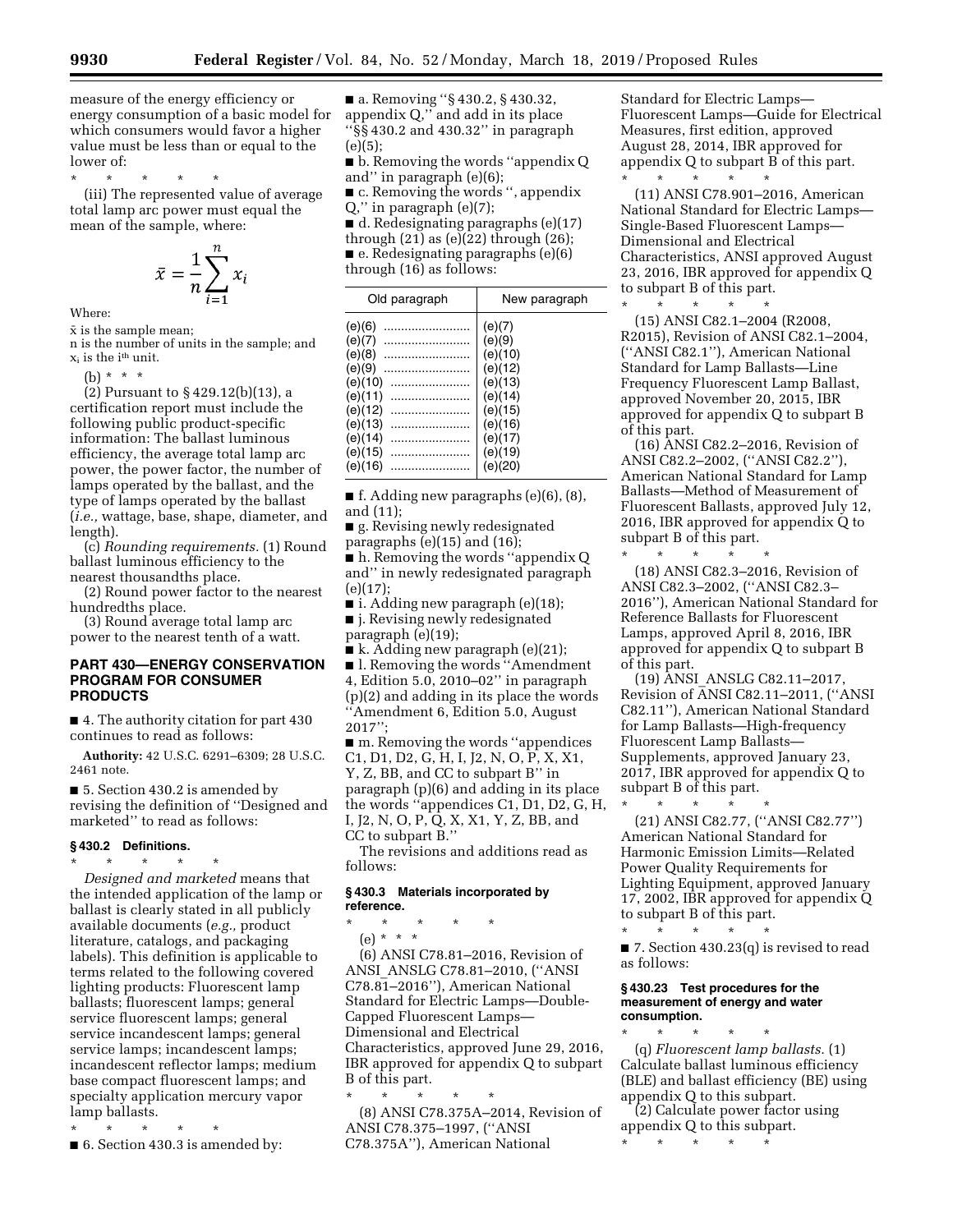■ 8. Appendix Q to subpart B of part 430 is revised to read as follows:

## **Appendix Q to Subpart B of Part 430— Uniform Test Method for Measuring the Energy Consumption of Fluorescent Lamp Ballasts**

*Note:* After [date 30 days after date of publication of the final rule in the **Federal Register**] and prior to [date 180 days after date of publication of the final rule in the **Federal Register**] any representations with respect to energy use or efficiency of fluorescent lamp ballasts must be in accordance with the results of testing pursuant to this appendix or the test procedures as they appeared in appendix Q to this subpart or this part revised as of January 1, 2018. On or after [date 180 days after date of publication of the final rule in the **Federal Register**], any representations, including certifications of compliance for ballasts subject to any energy conservation standard, made with respect to the energy use or efficiency of fluorescent lamp ballasts must be made in accordance with the results of testing pursuant to this appendix.

#### **Definitions**

1.1. *Average total lamp arc power* means the sample mean of the total lamp arc powers of the ballast units tested.

1.2 *Dimming ballast* means a ballast that is designed and marketed to vary its output and that can achieve an output less than or equal to 50 percent of its maximum electrical output.

1.3. *High frequency ballast* is as defined in ANSI C82.13 (incorporated by reference, see § 430.3).

1.4. *Instant-start* is the starting method used in instant-start systems as defined in ANSI C82.13 (incorporated by reference, see § 430.3), as typically indicated on publicly available documents of a fluorescent lamp ballast (*e.g.,* product literature, catalogs, and packaging labels).

1.5. *Low-frequency ballast* is a fluorescent lamp ballast that operates at a supply frequency of 50 to 60 Hz and operates the lamp at the same frequency as the supply.

1.6. *Programmed-start* is the starting method used in a programmed-start type system as defined in ANSI C82.13 (incorporated by reference, see § 430.3), as typically indicated on publicly available documents of a fluorescent lamp ballast (*e.g.,*  product literature, catalogs, and packaging labels).

1.7. *Rapid-start* is the starting method used in rapid-start type systems as defined in ANSI C82.13 (incorporated by reference, see § 430.3), as typically indicated on publicly available documents of a fluorescent lamp ballast (*e.g.,* product literature, catalogs, and packaging labels).

1.8. *Reference lamp* is a fluorescent lamp that meets the operating conditions of a reference lamp as defined by ANSI C82.13 (incorporated by reference, see § 430.3).

1.9. *Residential ballast* means a fluorescent lamp ballast that meets Federal Communications Commission (FCC) consumer limits as set forth in 47 CFR part 18 and is designed and marketed for use only in residential applications.

1.10. *RMS* is the root mean square of a varying quantity.11. *Sign ballast* means a ballast that has an Underwriters Laboratories Inc. Type 2 rating and is designed and marketed for use only in outdoor signs.

#### **2. Active Mode Procedure for Measuring BLE at Full Light Output**

2.1. Where ANSI C82.2 (incorporated by reference, see § 430.3) references ANSI C82.1, use ANSI C82.1 (incorporated by reference, see § 430.3) for testing low-frequency ballasts and use ANSI C82.11 (incorporated by reference, see § 430.3) for testing highfrequency ballasts. In addition when applying ANSI C82.2, use the standards ANSI C78.375A, ANSI C78.81–2016, ANSI C82.1, ANSI C82.11, ANSI C82.13, ANSI C82.3–2016, ANSI C82.77, and ANSI C78.901–2016 as incorporated by reference in § 430.3. Specifications in referenced standards that are recommended, that ''shall'' or ''should'' be met, or that are not clearly mandatory, are mandatory. In cases where there is a conflict between any industry standard(s) and this appendix, the language of the test procedure in this appendix takes precedence over the industry standard(s).

#### *2.2. Instruments*

2.2.1. All instruments must meet the specifications of section 9 of ANSI C78.375A (incorporated by reference, see § 430.3).

2.2.2. *Power Analyzer.* In addition to the specifications in section 9 of ANSI C78.375A, the power analyzer must have a maximum 100 pF capacitance to ground and frequency response between 40 Hz and 1 MHz.

2.2.3. *Current Probe.* In addition to the specifications in section 9 of ANSI C78.375A, the current probe must be galvanically isolated and have frequency response between 40 Hz and 20 MHz.

#### *2.3. Test Setup*

2.3.1. Connect the ballast to a main power source and to the fluorescent lamp(s) as specified in this section. Ensure the ballast is connected to fluorescent lamp(s) according to any manufacturer's wiring instructions on or sold with each unit (including those provided online). To test a low-frequency ballast, follow ANSI C82.1 (incorporated by reference, see § 430.3) but disregard section 5.3 of ANSI C82.1. To test a high-frequency ballast, follow ANSI C82.11 (incorporated by reference, see § 430.3) but disregard sections 5.3.1, 5.13, and Annex D of ANSI C82.11.

2.3.2. In the test setup, all wires used in the apparatus, including any wires from the ballast to the lamps and from the lamps to the measuring devices, must meet the following specifications:

2.3.2.1. Use the wires provided by the ballast manufacturer and only the minimum wire length necessary to reach both ends of each lamp. If the wire lengths supplied with the ballast are too short to reach both ends of each lamp, add the minimum additional wire length necessary to reach both ends of each lamp, using wire of the same wire gauge(s) as the wire supplied with the ballast. If no wiring is provided with the ballast, use 18 gauge or thicker wire.

2.3.2.2. Keep wires loose. Do not shorten or allow bundling of any wires. Separate all

wires from each other, and ground them to prevent parasitic capacitance.

2.3.3. Test each ballast with only one fluorescent lamp type. Select the one type of fluorescent lamp for testing as follows:

2.3.3.1. Each fluorescent lamp must meet the specifications of a reference lamp as defined by ANSI C82.13 (incorporated by reference, see § 430.3), be seasoned at least 12 hours, and be stabilized as specified in section 2.5.2.1 of this appendix. Test each reference lamp with a reference ballast that meets the criteria of ANSI C82.3–2016 (incorporated by reference, see § 430.3). For low frequency ballasts that operate:

(a) 32 W 4-foot medium bipin T8 lamps use the following reference lamp specifications: 30.8 W, arc wattage; 1.7 W, approximate cathode wattage (with 3.6 V on each cathode); 32.5 W, total wattage; 137 V, voltage; 0.265 A, current. Test the selected reference lamp with the following reference ballast specifications: 300 V, rated input voltage; 0.265 A, reference current; 910 ohms, impedance. Use the following cathode heat requirements for rapid start: 3.6 V nominal, voltage; 2.5 V min, 4.4 V max, limits during operation; 11.0 ohms  $+/-0.1$ ohms, dummy load resistor; 3.4 V min, 4.5 V max, voltage across dummy load.

(b) 59 W 8-foot single pin T8 lamps use the following reference lamp specifications: 60.1 W, arc wattage; 270.3 V, voltage; 0.262 A, current. Test the selected reference lamp with the following reference ballast specifications: 625 V, rated input voltage; 0.260 A, reference current; 1960 ohms, impedance.

(c) 32 W 2-foot U-shaped medium bipin T8 lamps use the following reference lamp specifications: 30.5 W, arc wattage; 1.7 W, approximate cathode wattage (with 3.6 V on each cathode); 32.2 W, total wattage; 137 V, voltage; 0.265 A, current. Test the selected reference lamp with the following reference ballast specifications: 300 V, rated input voltage; 0.265 A, reference current; 910 ohms, impedance. Use the following cathode heat requirements for rapid start: 3.6 V nominal, voltage; 2.5 V min, 4.4 V max, limits during operation; 11.0 ohms  $+/-0.1$ ohms, dummy load resistor; 3.4 V min, 4.5 V max, voltage across dummy load.

2.3.3.2 For any sign ballast designed and marketed to operate both T8 and T12 lamps, use a T12 lamp as specified in Table 1 of this appendix.

2.3.3.3. For any ballast designed and marketed to operate lamps of multiple base types, select lamp(s) of one base type, in the following order of decreasing preference: Medium bipin, miniature bipin, single pin, or recessed double contact.

2.3.3.4. After selecting the base type (per section 2.3.5.3 of this appendix), select the diameter of the reference lamp. Any ballast designed and marketed to operate lamps of multiple diameters, except for any sign ballast capable of operating both T8 and T12 lamps, must be tested with lamps of one of those diameters, selected in the following order of decreasing preference: T8, T5, or T12.

2.3.3.5. Connect the ballast to the maximum number of lamps (lamp type as determined by sections 2.3.3.2, 2.3.3.3, and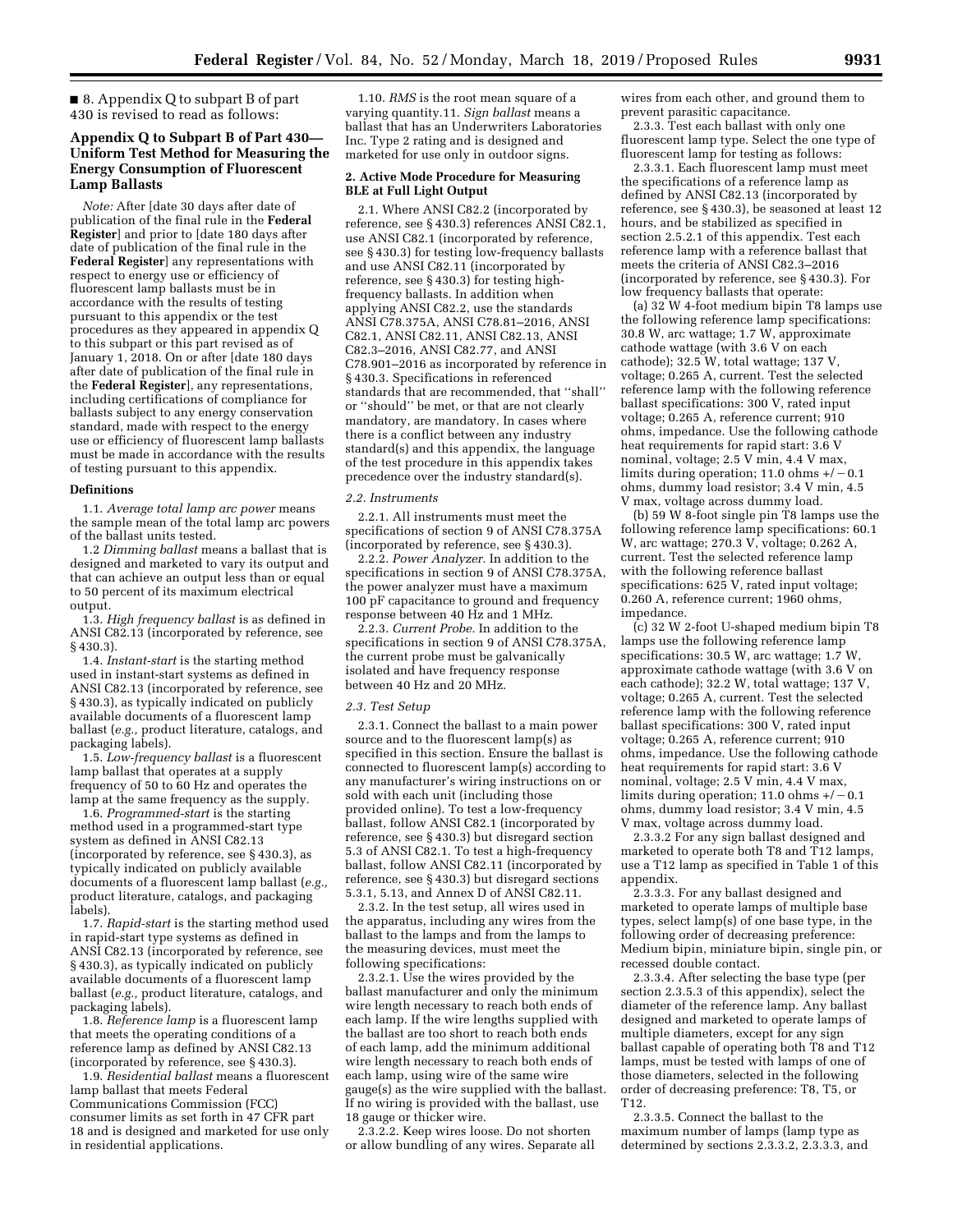2.3.3.4 of this section) the ballast is designed and marketed to operate simultaneously.

For any ballast designed and marketed to operate both 4-foot medium bipin lamps and 2-foot U-shaped lamps, test with the

maximum number of 4-foot medium bipin lamp(s).

2.3.3.6. Test each ballast with the lamp type specified in Table 1 of this section that corresponds to the lamp diameter and base

type the ballast is designed and marketed to operate.

### TABLE 1 TO SECTION 2.3.3.6—LAMP-AND-BALLAST PAIRINGS AND FREQUENCY ADJUSTMENT FACTORS

|                                                                                                                                                                                                           | Lamp type                                                        |                         | Frequency adjustment factor<br>$(\beta)$ |                    |
|-----------------------------------------------------------------------------------------------------------------------------------------------------------------------------------------------------------|------------------------------------------------------------------|-------------------------|------------------------------------------|--------------------|
| <b>Ballast type</b>                                                                                                                                                                                       | Lamp diameter and base                                           | Nominal<br>lamp wattage | Low-<br>frequency                        | High-<br>frequency |
| Ballasts that operate straight-shaped lamps (com-<br>monly referred to as 4-foot medium bipin lamps)<br>with medium bipin bases and a nominal overall<br>length of 48 inches.                             | T8 MBP (Data Sheet 7881-ANSI-<br>$1005 - 4$ <sup>*</sup> .       | 32                      | 0.94                                     | 1.0                |
|                                                                                                                                                                                                           | T12 MBP (Data Sheet 7881-ANSI-<br>$1006 - 1$ <sup>*</sup> .      | 34                      | 0.93                                     | 1.0                |
| Ballasts that operate U-shaped lamps (commonly<br>referred to as 2-foot U-shaped lamps) with me-<br>dium bipin bases and a nominal overall length<br>between 22 and 25 inches.                            | T8 MBP (Data Sheet 78901-ANSI-<br>$4027 - 2$ <sup>*</sup> .      | 32                      | 0.94                                     | 1.0                |
|                                                                                                                                                                                                           |                                                                  | 34                      | 0.93                                     | 1.0                |
| Ballasts that operate lamps (commonly referred to<br>as 8-foot-high output lamps) with recessed dou-<br>ble contact bases and a nominal overall length of<br>96 inches.                                   | T8 HO RDC (Data Sheet 7881-ANSI-<br>$1501 - 2$ <sup>*</sup> .    | 86                      | 0.92                                     | 1.0                |
|                                                                                                                                                                                                           | T12 HO RDC (Data Sheet 7881-<br>ANSI-1017-1)*.                   | 95                      | 0.94                                     | 1.0                |
| Ballasts that operate lamps (commonly referred to<br>as 8-foot slimline lamps) with single pin bases<br>and a nominal overall length of 96 inches.                                                        | T8 slimline SP (Data Sheet 7881-<br>ANSI-1505-1)*.               | 59                      | 0.95                                     | 1.0                |
|                                                                                                                                                                                                           | T12 slimline SP (Data Sheet 7881-<br>ANSI-3006-1)*.              | 60                      | 0.94                                     | 1.0                |
| Ballasts that operate straight-shaped lamps (com-<br>monly referred to as 4-foot miniature bipin stand-<br>ard output lamps) with miniature bipin bases and<br>a nominal length between 45 and 48 inches. | T5 SO Mini-BP (Data Sheet 60081-<br>IEC-6640-7)*.                | 28                      | 0.95                                     | 1.0                |
| Ballasts that operate straight-shaped lamps (com-<br>monly referred to as 4-foot miniature bipin high<br>output lamps) with miniature bipin bases and a<br>nominal length between 45 and 48 inches.       | T5 HO Mini-BP (Data Sheet 60081-<br>IEC-6840-6)*.                | 54                      | 0.95                                     | 1.0                |
| Sign ballasts that operate lamps (commonly re-<br>ferred to as 8-foot high output lamps) with re-<br>cessed double contact bases and a nominal<br>overall length of 96 inches.                            | T8 HO RDC (Data Sheet 7881-ANSI-<br>$1501 - 2$ , $\frac{*}{2}$ . | 86                      | 0.92                                     | 1.0                |
|                                                                                                                                                                                                           | T12 HO RDC (Data Sheet 7881-<br>ANSI-1019-1)*.                   | † 110                   | 0.94                                     | 1.0                |

MBP, Mini-BP, RDC, and SP represent medium bipin, miniature bipin, recessed double contact, and single pin, respectively.

\* Data Sheet corresponds to ANSI C78.81–2016, ANSI C78.901–2016, or IEC 60081 page number (incorporated by reference, see § 430.3).

\*\* No ANSI or IEC Data Sheet exists for 34 W T12 MBP U-shaped lamps. For ballasts designed and marketed to operate only T12 2-foot Ushaped lamps with MBP bases and a nominal overall length between 22 and 25 inches, select T12 U-shaped lamps designed and marketed as<br>having a nominal wattage of 34 W.

†This lamp type is commonly marketed as 110 W; however, the ANSI C78.81–2016 Data Sheet (incorporated by reference, see § 430.3) lists nominal wattage of 113 W. Test with specifications for operation at 0.800 amperes (A).

#### 2.3.4. Test Circuits

2.3.4.1. The power analyzer test setup must have exactly n + 1 channels where n is the maximum number of lamps (lamp type as determined by sections 2.3.5.2, 2.3.5.3, and 2.3.5.4 of this appendix) a ballast is designed and marketed to operate. Use the minimum number of power analyzers possible during testing. Synchronize all power analyzers. A system may be used to synchronize the power analyzers.

2.3.4.2. *Lamp Arc Voltage.* Attach leads from the power analyzer to each fluorescent

lamp according to Figure 1 of this section for rapid- and programmed-start ballasts, Figure 2 of this section for instant-start ballasts operating single pin (SP) lamps, and Figure 3 of this section for instant-start ballasts operating medium bipin (MBP), miniature bipin (mini-BP), or recessed double contact (RDC) lamps. The programmed- and rapidstart ballast test setup includes two 1000 ohm resistors placed in parallel with the lamp pins to create a midpoint from which to measure lamp arc voltage.

2.3.4.3. *Lamp Arc Current.* Position a current probe on each fluorescent lamp according to Figure 1 of this section for rapid- and programmed-start ballasts, Figure 2 of this section for instant-start ballasts operating SP lamps, and Figure 3 of this section for instant-start ballasts operating MBP, mini-BP, and RDC lamps.

For the lamp arc current measurement, set the full transducer ratio in the power analyzer to match the current probe to the power analyzer.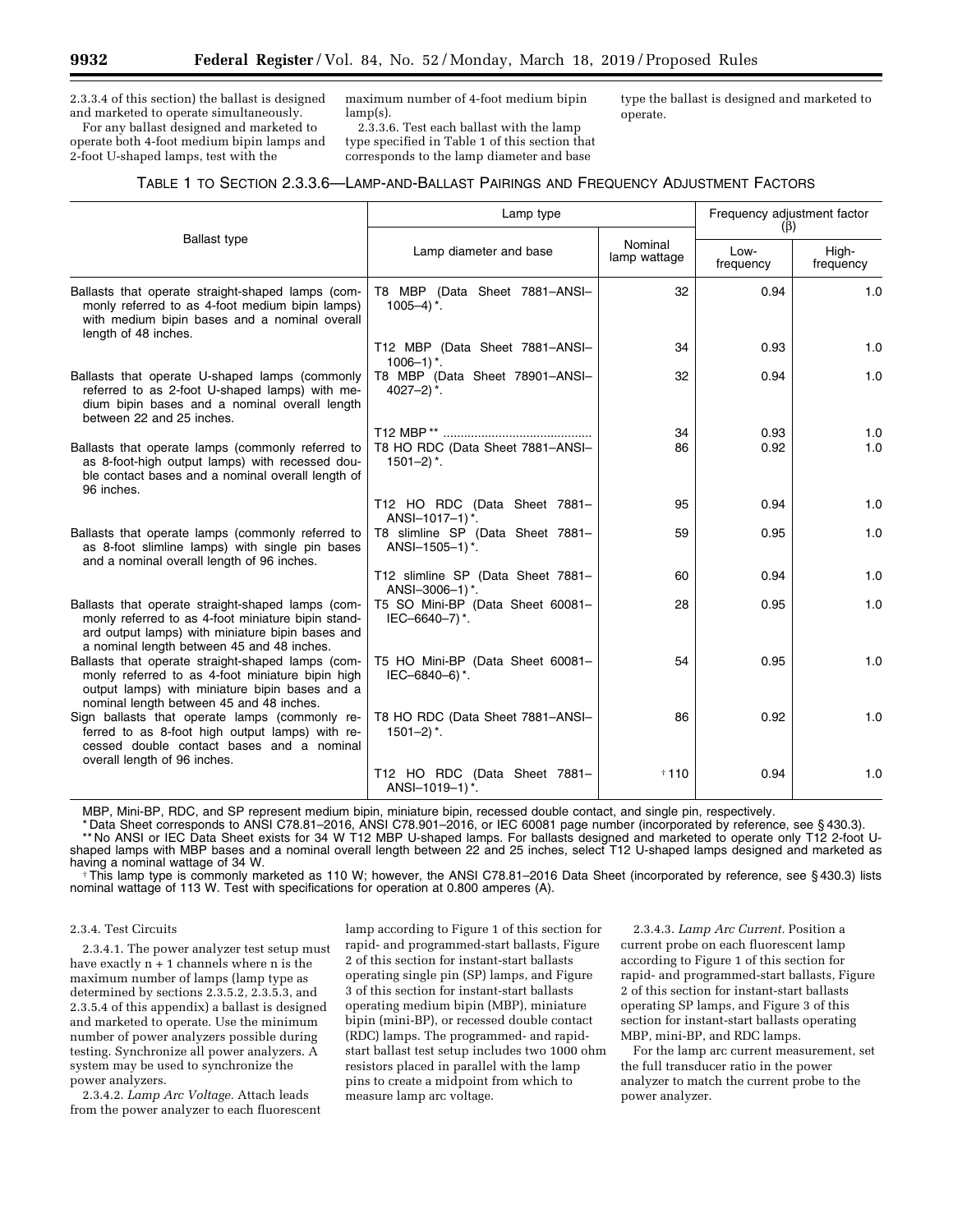$$
Full\ Transducer\ Ratio = \frac{I_{in}}{V_{out}} \times \frac{R_{in}}{R_{in} + R_s}
$$

*Where:* I<sub>in</sub> is the current through the current transducer,  $V_{\text{out}}$  is the voltage out of the transducer, Rin is the power analyzer

impedance, and  $R_s$  is the current probe output impedance. **BILLING CODE 6450–01–P** 



Figure 1: Programmed- and Rapid-Start Ballast Instrumentation Scrap



Figure 3: Instant-Start Ballusts that Operate MBP, mini-BP, and RIX. Lange Instrumentation Setup

#### **BILLING CODE 6450–01–C**

#### *2.4. Test Conditions*

2.4.1. Establish and maintain test conditions for testing fluorescent lamp ballasts in accordance with sections 3 and 4 of ANSI C82.2 (incorporated by reference, see § 430.3).

2.4.2. *Room Temperature and Air Circulation.* Maintain the test area at 25 ±1 °C, with minimal air movement as specified in section 4 of ANSI C78.375A (incorporated by reference, see § 430.3).

2.4.3. *Input Voltage.* For any ballast designed and marketed for operation at only one input voltage, test at that specified voltage. For any ballast that is neither a residential ballast nor a sign ballast but is designed and marketed for operation at multiple voltages, test the ballast at 277 V ±0.1%. For any residential ballast or sign ballast designed and marketed for operation

at multiple voltages, test the ballast at 120 V ±0.1%.

#### *2.5. Test Method*

2.5.1. Connect the ballast to the selected fluorescent lamps (as determined in section 2.3.5 of this appendix) and to measurement instrumentation as specified in the Test Setup in section 2.3 of this appendix.

2.5.2. Determine stable operating conditions according to Option 1 or Option 2.

2.5.2.1. Option 1. Operate the ballast for at least 15 minutes before determining stable operating conditions. Determine stable operating conditions by measuring lamp arc voltage, current, and power once per minute in accordance with the setup described in section 2.3 of this appendix. The system is stable once the difference between the maximum and minimum for each value of lamp arc voltage, current, and power divided by the average value of the measurements do not exceed one percent over a four minute moving window. Once stable operating conditions are reached, measure each of the parameters described in sections 2.5.3 through 2.5.9 of this appendix.

2.5.2.2. Option 2. Determine stable operating conditions according to steps 1 through 6 of section D.2.1 in Annex D of ANSI C82.11. Once stable operating conditions are reached, measure each of the parameters described in sections 2.5.3 through 2.5.9 of this appendix.

2.5.3. *Lamp Arc Voltage.* Measure lamp arc voltage in volts (RMS) using the setup in section 2.3.6.2 of this appendix.

2.5.4. *Lamp Arc Current.* Measure lamp arc current in amps (RMS) using the setup in section 2.3.6.3 of this appendix.

2.5.5. *Lamp Arc Power.* The power analyzer must calculate output power by using the measurements from sections 2.5.3 and 2.5.4 of this section.